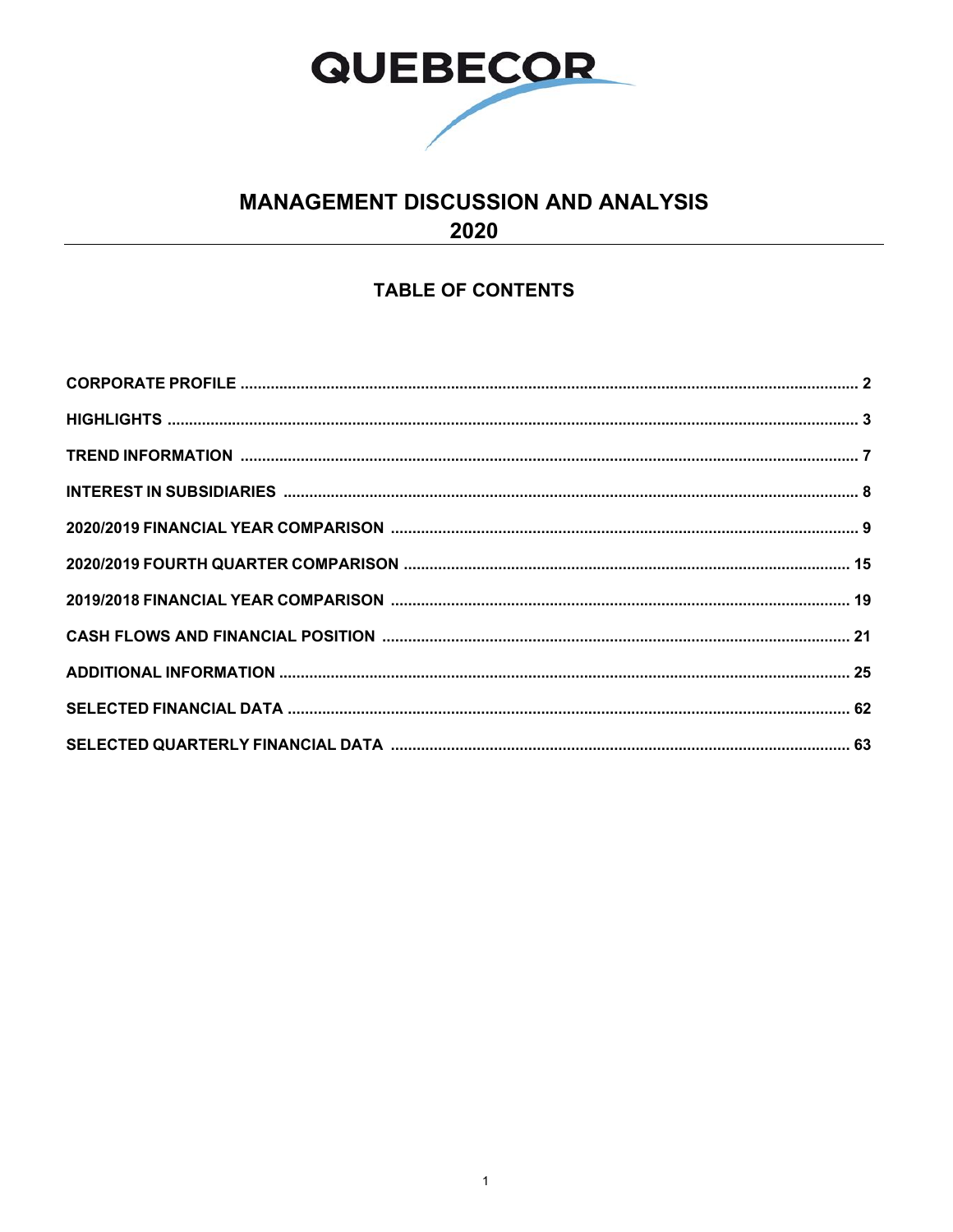# **CORPORATE PROFILE**

Quebecor Inc. is a holding company that owns all of the shares of Quebecor Media Inc., one of Canada's largest telecommunications and media groups. Quebecor Media Inc.'s subsidiaries operate in the following business segments: Telecommunications, Media, and Sports and Entertainment. Unless the context otherwise requires, in this Management Discussion and Analysis, "Quebecor" and the "Corporation" refer to Quebecor Inc. and its subsidiaries, and "Quebecor Media" refers to Quebecor Media Inc. and its subsidiaries.

Through its Quebecor Media subsidiary, Quebecor is a leading Canadian telecommunications and media company engaged in the following lines of business: mobile and wireline telephony; Internet access; television; the Club illico over-the-top ("OTT") video service ("Club illico"); business telecommunications solutions; broadcasting; soundstage and equipment rental; audiovisual content production and distribution; newspaper publishing and distribution; digital news and entertainment platforms; music streaming; book and magazine publishing and distribution; music production and distribution; out-of-home advertising; operation and management of a world-class arena and an entertainment venue; ownership and management of Quebec Major Junior Hockey League ("QMJHL") teams; concert production, and management and promotion of sporting and cultural events. Through its Videotron Ltd. ("Videotron") subsidiary, Quebecor Media is a leading mobile and wireline communications provider. Quebecor Media also holds leading positions through its Media segment and its Sports and Entertainment segment in the creation, promotion and distribution of entertainment and news, and related Internet services, that are designed to appeal to audiences in every demographic category. Quebecor Media continues to pursue a convergence strategy to capture synergies within its portfolio of properties and to leverage the value of its content across multiple distribution platforms.

All amounts are stated in Canadian dollars ("CAN") unless otherwise indicated.

The Corporation's financial statements are prepared in accordance with International Financial Reporting Standards ("IFRS").

The Corporation uses non-IFRS measures and key performance indicators. In 2020, the Corporation reviewed the nature and definition of some of its non-IFRS measures. As a result, "cash flows from segment operations" was abandoned and replaced by the new "cash flows from operations" metric. The Corporation also added the "consolidated net debt leverage ratio" measure. Definitions of the non-IFRS measures and key performance indicators used by the Corporation are provided in the "Non-IFRS Measures" and "Key Performance Indicators" sections. Descriptions of the changes to non-IFRS measures made by the Corporation in 2020 are also provided.

#### **COVID-19 pandemic**

The COVID‑19 pandemic is having a significant impact on the economic environment in Canada and around the world. On March 13, 2020, in order to limit the spread of the virus, the Québec government imposed a number of restrictions and special preventive measures, including the suspension of business activities deemed non‑essential, across Québec. The Québec government subsequently implemented a gradual reopening plan, which was followed at the end of December 2020 by new restrictions and the suspension of some business activities due to the second wave of the pandemic. This health crisis curtailed the operations of many of Quebecor's business partners and led to a significant slowdown in some of the Corporation's segments in 2020. Among other impacts, the restrictions and preventive measures imposed by the Québec government caused a significant reduction in volume at Videotron retail outlets and delays in client migration to its new Helix entertainment and home management platform; lower advertising revenues, a significant decrease in sports events broadcast by the TVA Sports specialty channel, and reduced film and audiovisual content activity in the Media segment; and the cancellation of most shows and events, and the interruption of music and book distribution activities in the Sports and Entertainment segment. Despite the constraints created by this pandemic, Quebecor has continued and will continue to provide essential telecommunications and news services during this health crisis, while safeguarding the health and safety of the public and its employees. Because of the slowdown in the economy, approximately 10% of Quebecor's workforce have received benefits in 2020 under the Corporation's assistance program. During the health crisis, this program provides financial assistance to employees temporarily laid off or to employees on stand-by in addition to the Canadian wage subsidy programs. Due to significant decreases in their revenues, most of the business units in the Media segment and Sports and Entertainment segment qualified for the Emergency Wage Subsidy, and subsidies totalling \$49.6 million were recorded in 2020 as a reduction in employee costs, including \$29.0 million in TVA Group Inc ("TVA Group"), \$7.5 million in Sports and Entertainment, \$4.6 million in newspapers, \$3.1 million in Quebecor Media Sales and \$2.9 million in NumériQ. Given the uncertainty about the evolution of the pandemic, the full impact of the health crisis over its duration cannot be determined with certainty.

The impact of the COVID-19 health crisis on the operating results of the Corporation's business segments in 2020 is analyzed in greater detail in the "Segmented Analysis" section below. It is difficult at this stage to foresee all the consequences of this crisis until the situation returns to normal. The health crisis could have a material adverse impact on the growth of the Corporation's operating results and cash flows in the short and medium terms. As a result, the growth recorded during the quarters preceding the health crisis may not be indicative of future growth.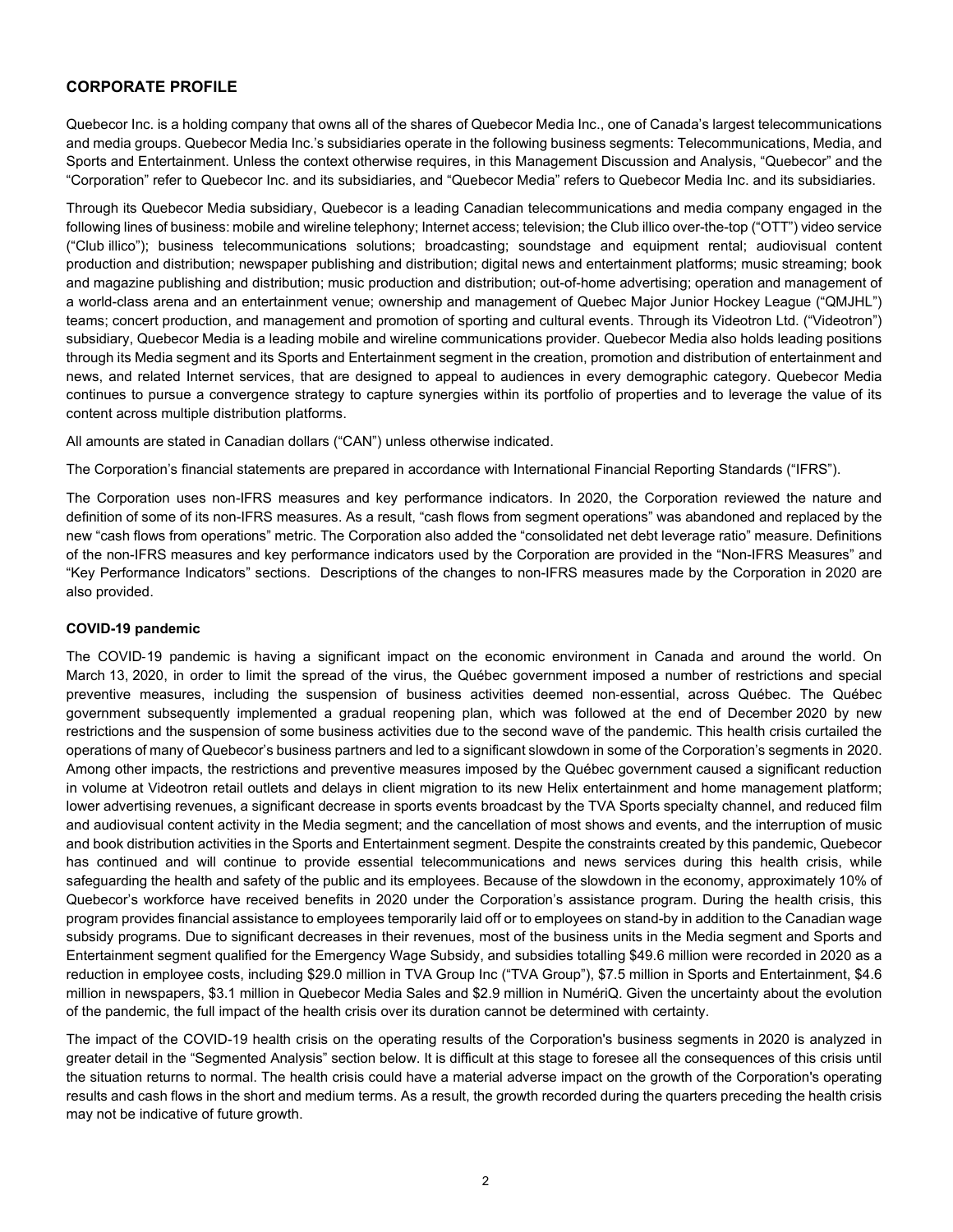# **HIGHLIGHTS**

#### **2020 financial year**

**Revenues:** \$4.32 billion, a \$24.0 million (0.6%) increase.

**Adjusted EBITDA:** \$1.95 billion, a \$73.1 million (3.9%) increase.

**Net income attributable to shareholders:** \$607.2 million (\$2.41 per basic share) in 2020, a decrease of \$45.6 million (\$0.14 per basic share).

**Adjusted income from continuing operating activities:** \$594.5 million (\$2.36 per basic share) in 2020, an increase of \$13.5 million (\$0.09 per basic share).

**Cash flows from operations:** \$1.31 billion in 2020, a \$168.3 million (14.7%) increase.

**Cash flows provided by continuing operating activities:** \$1.43 billion in 2020, a \$219.7 million (18.1%) increase.

**Consolidated net debt leverage ratio:** 2.68x at December 31, 2020 compared with 2.91x at December 31, 2019.

#### **Fourth quarter 2020**

**Revenues:** \$1.15 billion, a \$10.6 million (0.9%) increase.

**Adjusted EBITDA:** \$526.8 million, a \$32.3 million (6.5%) increase.

**Net income attributable to shareholders:** \$159.8 million (\$0.64 per basic share) in the fourth quarter of 2020, a favourable variance of \$14.7 million (\$0.07 per basic share).

**Adjusted income from continuing operating activities:** \$165.0 million (\$0.66 per basic share) in the fourth quarter of 2020, a \$5.4 million increase.

**Cash flows from operations:** \$345.2 million, an \$84.7 million (32.5%) increase.

**Cash flows provided by continuing operating activities:** \$377.0 million, a \$13.9 million increase.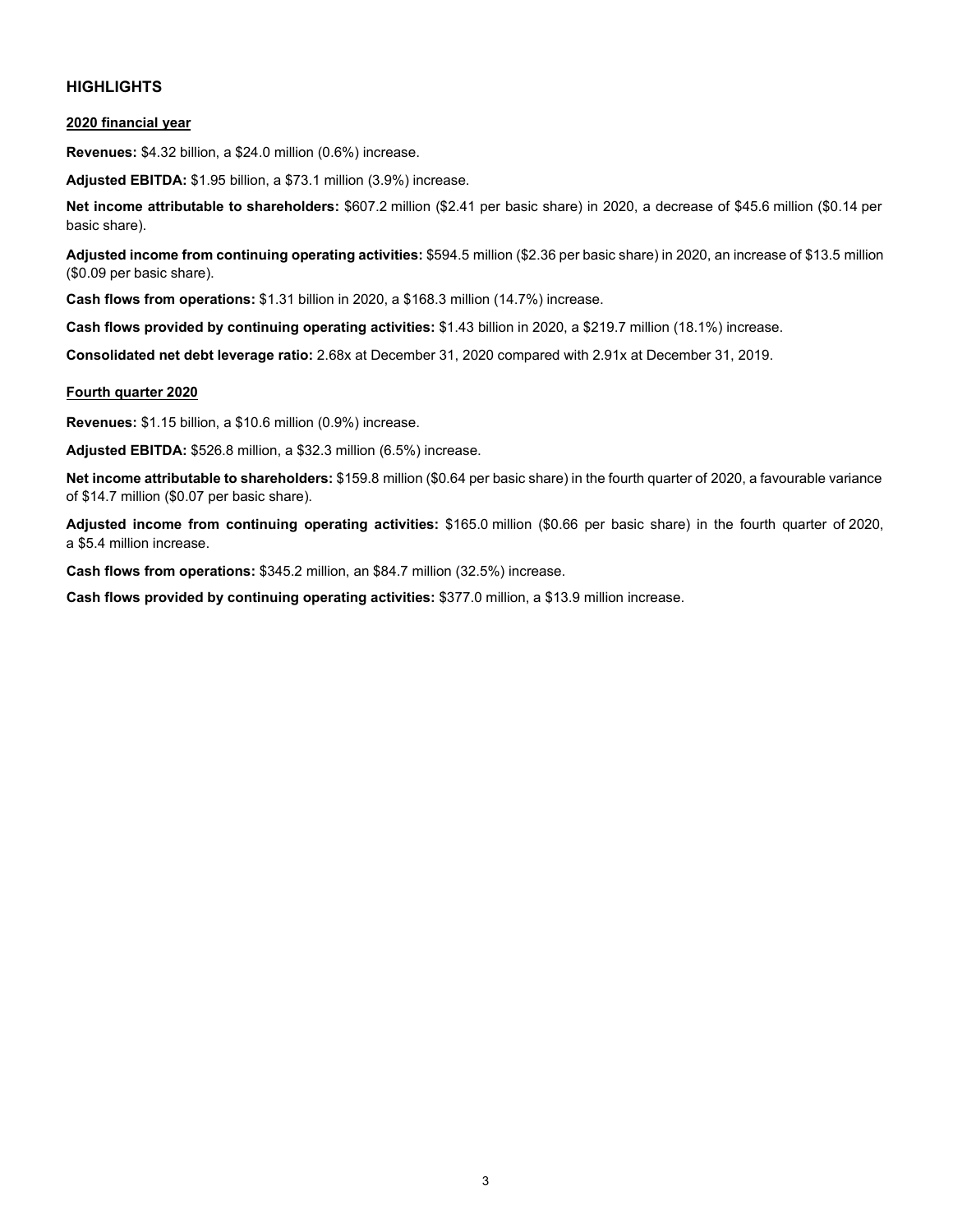# **Consolidated summary of income, cash flows and balance sheet**

(in millions of Canadian dollars, except number of shares and per basic share data)

|                                                                             |               | Years ended<br>December 31 |    |           |    |         | Three months ended<br>December 31 |
|-----------------------------------------------------------------------------|---------------|----------------------------|----|-----------|----|---------|-----------------------------------|
|                                                                             | 2020          | 2019                       |    | 2018      |    | 2020    | 2019                              |
| <b>Income</b>                                                               |               |                            |    |           |    |         |                                   |
| Revenues                                                                    |               |                            |    |           |    |         |                                   |
| Telecommunications                                                          | \$<br>3,622.6 | \$3,480.4                  |    | \$3,382.0 | \$ | 940.9   | \$<br>908.6                       |
| Media                                                                       | 650.5         | 738.0                      |    | 728.6     |    | 185.8   | 208.0                             |
| Sports and Entertainment                                                    | 158.0         | 192.2                      |    | 182.1     |    | 48.8    | 54.7                              |
| Inter-segment                                                               | (113.3)       | (116.8)                    |    | (111.7)   |    | (28.7)  | (35.1)                            |
|                                                                             | 4,317.8       | 4,293.8                    |    | 4,181.0   |    | 1,146.8 | 1,136.2                           |
| Adjusted EBITDA (negative adjusted EBITDA):                                 |               |                            |    |           |    |         |                                   |
| Telecommunications                                                          | 1,864.4       | 1,803.4                    |    | 1,715.6   |    | 481.7   | 462.7                             |
| Media                                                                       | 82.2          | 74.8                       |    | 60.0      |    | 45.6    | 35.3                              |
| Sports and Entertainment                                                    | 8.7           | 7.3                        |    | 10.5      |    | 2.1     | 2.6                               |
| <b>Head Office</b>                                                          | (2.7)         | (6.0)                      |    | (9.8)     |    | (2.6)   | (6.1)                             |
|                                                                             | 1,952.6       | 1,879.5                    |    | 1,776.3   |    | 526.8   | 494.5                             |
| Depreciation and amortization                                               | (803.2)       | (750.4)                    |    | (753.1)   |    | (213.5) | (186.3)                           |
| <b>Financial expenses</b>                                                   | (328.2)       | (327.5)                    |    | (332.0)   |    | (79.1)  | (81.4)                            |
| Gain (loss) on valuation and translation of financial                       |               |                            |    |           |    |         |                                   |
| instruments                                                                 | 8.0           | (6.5)                      |    | (61.3)    |    | (0.9)   | (14.6)                            |
| Restructuring of operations and other items                                 | (39.2)        | (28.6)                     |    | (29.1)    |    | (6.1)   | (1.6)                             |
| Income taxes                                                                | (205.8)       | (205.7)                    |    | (162.8)   |    | (58.1)  | (60.3)                            |
| Income from discontinued operations                                         | 33.2          | 97.5                       |    | 3.8       |    | (0.6)   | -                                 |
| <b>Net income</b>                                                           | \$<br>617.4   | \$<br>658.3                | \$ | 441.8     | \$ | 168.5   | \$<br>150.3                       |
|                                                                             |               |                            |    |           |    |         |                                   |
| Income from continuing operating activities attributable to<br>shareholders | 574.0         |                            |    | 400.2     |    | 160.4   | 145.1                             |
| Net income attributable to shareholders                                     | \$<br>607.2   | \$<br>555.3<br>652.8       | \$ | 403.7     | \$ | 159.8   | \$<br>145.1                       |
|                                                                             |               |                            |    |           |    |         |                                   |
| Adjusted income from continuing operating activities                        | 594.5         | 581.0                      |    | 469.8     |    | 165.0   | 159.6                             |
| Per basic share:                                                            |               |                            |    |           |    |         |                                   |
| Income from continuing operating activities                                 |               |                            |    |           |    |         |                                   |
| attributable to shareholders                                                | 2.28          | 2.17                       |    | 1.67      |    | 0.64    | 0.57                              |
| Net income attributable to shareholders                                     | 2.41          | 2.55                       |    | 1.69      |    | 0.64    | 0.57                              |
| Adjusted income from continuing operating activities                        | 2.36          | 2.27                       |    | 1.96      |    | 0.66    | 0.63                              |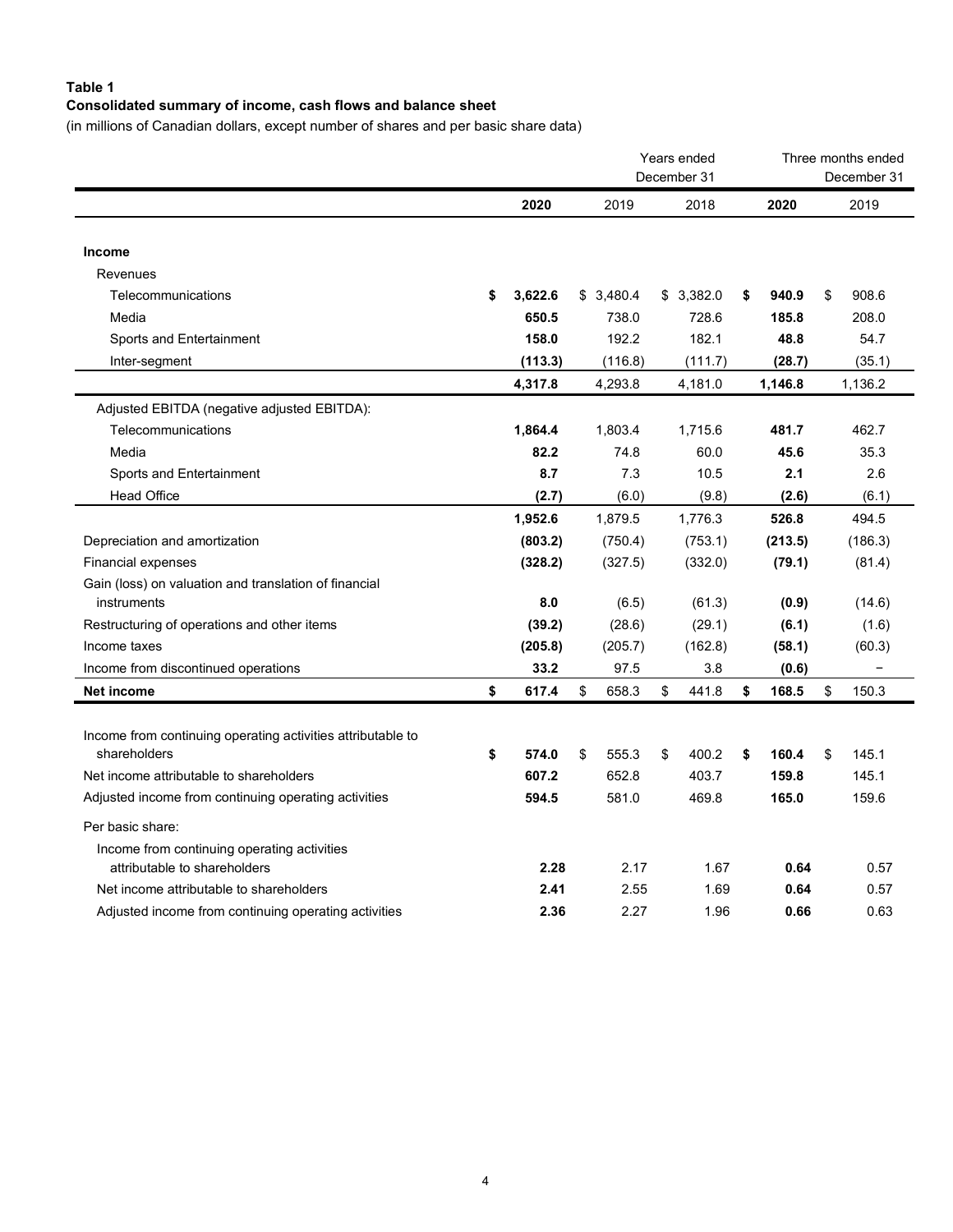|                                                                         |             | Years ended<br>December 31 |    |         | Three months ended<br>December 31 |       |    |       |
|-------------------------------------------------------------------------|-------------|----------------------------|----|---------|-----------------------------------|-------|----|-------|
|                                                                         | 2020        | 2019                       |    | 2018    |                                   | 2020  |    | 2019  |
| Additions to property, plant and equipment and to<br>intangible assets: |             |                            |    |         |                                   |       |    |       |
| Telecommunications                                                      | \$<br>596.1 | \$<br>678.1                | \$ | 720.2   | \$                                | 164.6 | \$ | 214.2 |
| Media                                                                   | 38.0        | 50.0                       |    | 33.8    |                                   | 14.8  |    | 18.4  |
| Sports and Entertainment                                                | 3.4         | 4.9                        |    | 5.0     |                                   | 0.9   |    | 0.8   |
| <b>Head Office</b>                                                      | 2.7         | 2.4                        |    | 5.0     |                                   | 1.3   |    | 0.6   |
|                                                                         | 640.2       | 735.4                      |    | 764.0   |                                   | 181.6 |    | 234.0 |
| <b>Acquisition of spectrum licences</b>                                 |             | 255.8                      |    |         |                                   |       |    |       |
| Cash flows:                                                             |             |                            |    |         |                                   |       |    |       |
| Cash flows from operations                                              |             |                            |    |         |                                   |       |    |       |
| Telecommunications                                                      | 1,268.3     | 1,125.3                    |    | 995.4   |                                   | 317.1 |    | 248.5 |
| Media                                                                   | 44.2        | 24.8                       |    | 26.2    |                                   | 30.8  |    | 16.9  |
| Sports and Entertainment                                                | 5.3         | 2.4                        |    | 5.5     |                                   | 1.2   |    | 1.8   |
| <b>Head Office</b>                                                      | (5.4)       | (8.4)                      |    | (14.8)  |                                   | (3.9) |    | (6.7) |
|                                                                         | 1,312.4     | 1,144.1                    |    | 1,012.3 |                                   | 345.2 |    | 260.5 |
| Cash flows provided by continuing operating activities                  | 1,431.5     | 1,211.8                    |    | 1,424.0 |                                   | 377.0 |    | 363.1 |
| <b>Dividends declared</b>                                               | 201.1       | 100.3                      |    | 46.3    |                                   | 49.8  |    | 28.7  |
| Dividends declared per basic share                                      | 0.80        | 0.39                       |    | 0.19    |                                   | 0.20  |    | 0.11  |
| <b>Balance sheet:</b>                                                   |             |                            |    |         |                                   |       |    |       |
| Cash and cash equivalents                                               | \$<br>136.7 | \$<br>14.0                 | \$ | 21.0    | \$                                |       |    |       |
| Working capital                                                         | (33.4)      | (161.4)                    |    | (291.9) |                                   |       |    |       |
| <b>Total assets</b>                                                     | 9,861.6     | 9,725.9                    |    | 9,657.5 |                                   |       |    |       |
| Total debt (current and long-term)                                      | 5,773.4     | 5,957.5                    |    | 6,428.2 |                                   |       |    |       |
| Lease liabilities                                                       | 173.3       | 137.9                      |    | 144.4   |                                   |       |    |       |
| Convertible debentures, including embedded derivatives                  | 156.5       | 165.8                      |    | 155.2   |                                   |       |    |       |
| Equity attributable to shareholders                                     | 1,112.6     | 977.5                      |    | 480.0   |                                   |       |    |       |
| Equity                                                                  | 1,214.1     | 1,072.1                    |    | 568.5   |                                   |       |    |       |
| Number of common shares outstanding (in millions)                       | 248.2       | 254.6                      |    | 257.1   |                                   |       |    |       |
| Consolidated net debt leverage ratio                                    | 2.68x       | 2.91x                      |    | 3.22x   |                                   |       |    |       |

# **Telecommunications**

- The Telecommunications segment grew its revenues by \$142.2 million (4.1%) and its adjusted EBITDA by \$61.0 million (3.4%) in 2020.
- Videotron significantly increased its revenues from customer equipment sales (\$139.1 million or 51.6%), mobile telephony (\$57.8 million or 9.6%), and Internet access (\$17.1 million or 1.5%) in 2020.
- Videotron's total average billing per unit ("ABPU") was \$49.94 in 2020, compared with \$50.00 in 2019, a \$0.06 (-0.1%) decrease. Mobile ABPU was \$50.85 in 2020, compared with \$52.56 in 2019, a \$1.71 (-3.3%) decrease due in part to a decrease in overage and roaming revenues caused by the COVID-19 public health crisis and the popularity of bring your own device ("BYOD") plans.
- There was a net increase of 71,700 revenue generating units ("RGU") (1.2%) in 2020, including 150,600 connections (11.3%) to the mobile telephony service, 69,500 subscriptions (4.0%) to the Internet access service and 10,400 subscriptions (2.3%) to Club illico.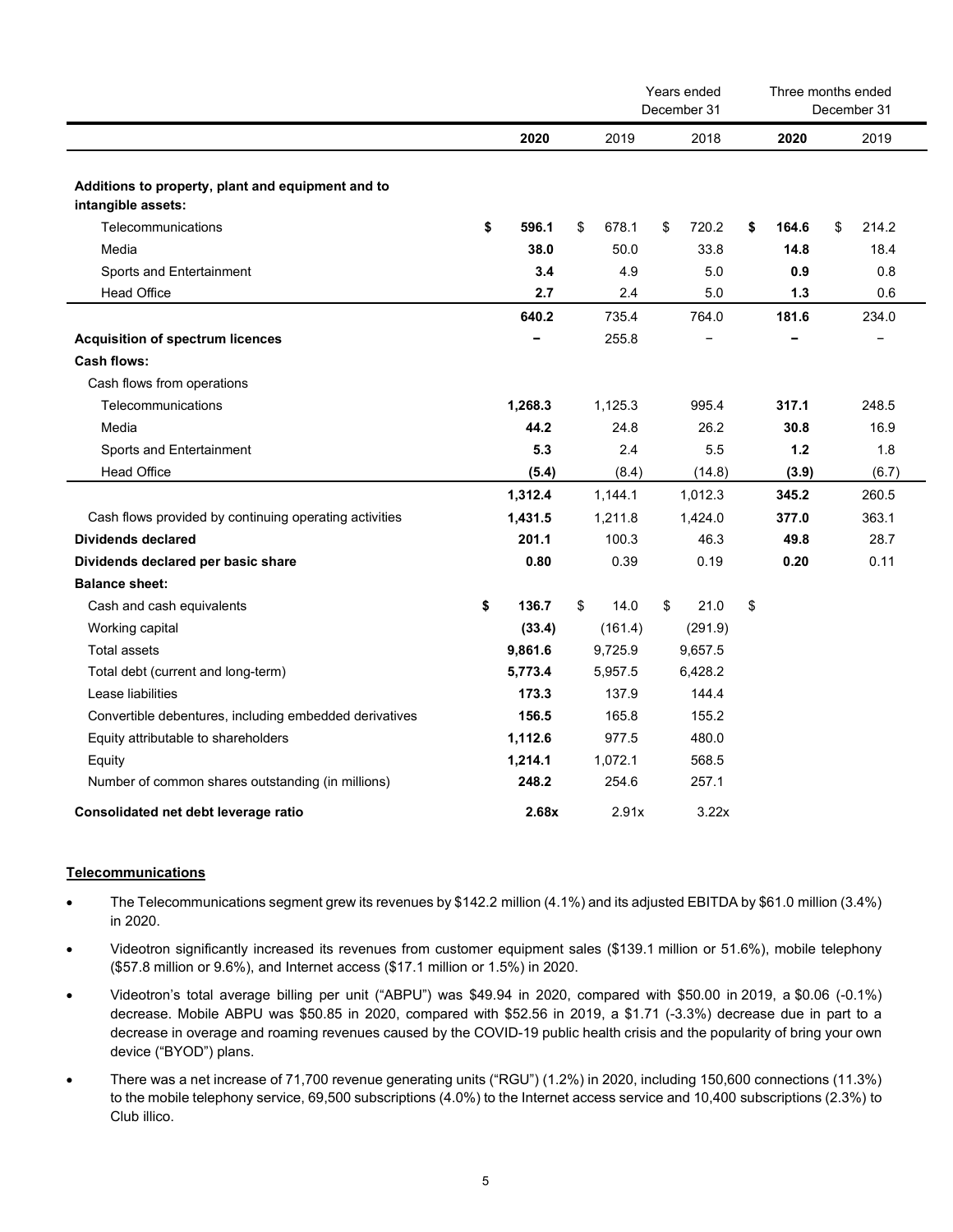- On December 15, 2020, Videotron announced the launch of its 5G network, with service to be phased in first in the City of Montréal and then rolled out in other parts of Québec. This state-of-the-art technology offers customers faster upload and download speeds and supports the introduction of new applications.
- From March 13 through June 30, 2020, and December 20, 2020 through January 3, 2021, Videotron suspended data caps on all of its customers' residential and business Internet plans to support the implementation of effective teleworking arrangements at Québec businesses and enable customers to stay connected with loved ones during the COVID-19 pandemic. From March 13 to June 30, 2020, Videotron also cancelled roaming charges outside Canada and the Daily Traveller Pass fee.
- Videotron placed first in the Technology and Telecommunications category in the BIP Recherche-ICO awards for the most trusted organizations of the past decade, announced by the Institut de la confiance dans les organisations (ICO) on March 11, 2020. Videotron was also on the 2020 list of Montréal's Top Employers released by Mediacorp Canada Inc. on January 30, 2020.

# **Media**

- On September 30, 2020, TVA Group announced that Mels Studios and Postproduction G.P. had obtained Dolby Atmos Home Entertainment 9.1.4 certification, a Canadian first. Dolby reserves this certification for companies that meet the highest standards in order to provide moviegoers around the world with optimal sound quality.
- According to the fall 2020 Vividata survey, *Le Journal de Montréal* and *Le Journal de Québec* remain Québec's news leaders with more than \$3.7 million readers per week on all platforms (print, mobile and Internet). TVA Group remains a leading player in the Canadian magazine industry with an average of more than 8.3 million readers on all platforms.

# **Sports and Entertainment**

- On February 10, 2021, the Sports and Entertainment segment announced the acquisition of Les Disques Audiogramme inc. The addition of the largest independent French-language record label in North America positions the segment to continue supporting talented Québec artists and disseminating and promoting Québec music.
- On June 17, 2020, the Sports and Entertainment segment announced the acquisition of the Théâtre Capitole in Québec City. The acquisition of the unique, hundred-year-old, 1,300-seat venue will enhance the Québec City entertainment scene.

# **Financial transactions**

- On February 24, 2021, the Board of Directors of Quebecor declared a quarterly dividend of \$0.275 per share on its Class A Multiple Voting Shares ("Class A Shares") and Class B Subordinate Voting Shares ("Class B Shares"). The 38% increase is in line with the Corporation's dividend target of 30% to 50% of free cash flows.
- On February 11, 2021, TVA Group amended its \$75.0 million secured revolving credit facility to extend its term from February 2021 to February 2022 and amend certain terms and conditions. On February 21, 2020, TVA Group had lowered the limit on the facility from \$150.0 million to \$75.0 million and amended certain terms and conditions.
- On January 22, 2021, Videotron issued \$650.0 million aggregate principal amount of 3.125% Senior Notes maturing on January 15, 2031, for net proceeds of \$644.1 million, net of financing fees of \$5.9 million. Videotron intends to use the proceeds from this offering for general corporate purposes, including, without limitation, the repayment of a portion of its current debt.
- Quebecor's \$50.0 million revolving credit facility expired on July 15, 2020 and was not renewed.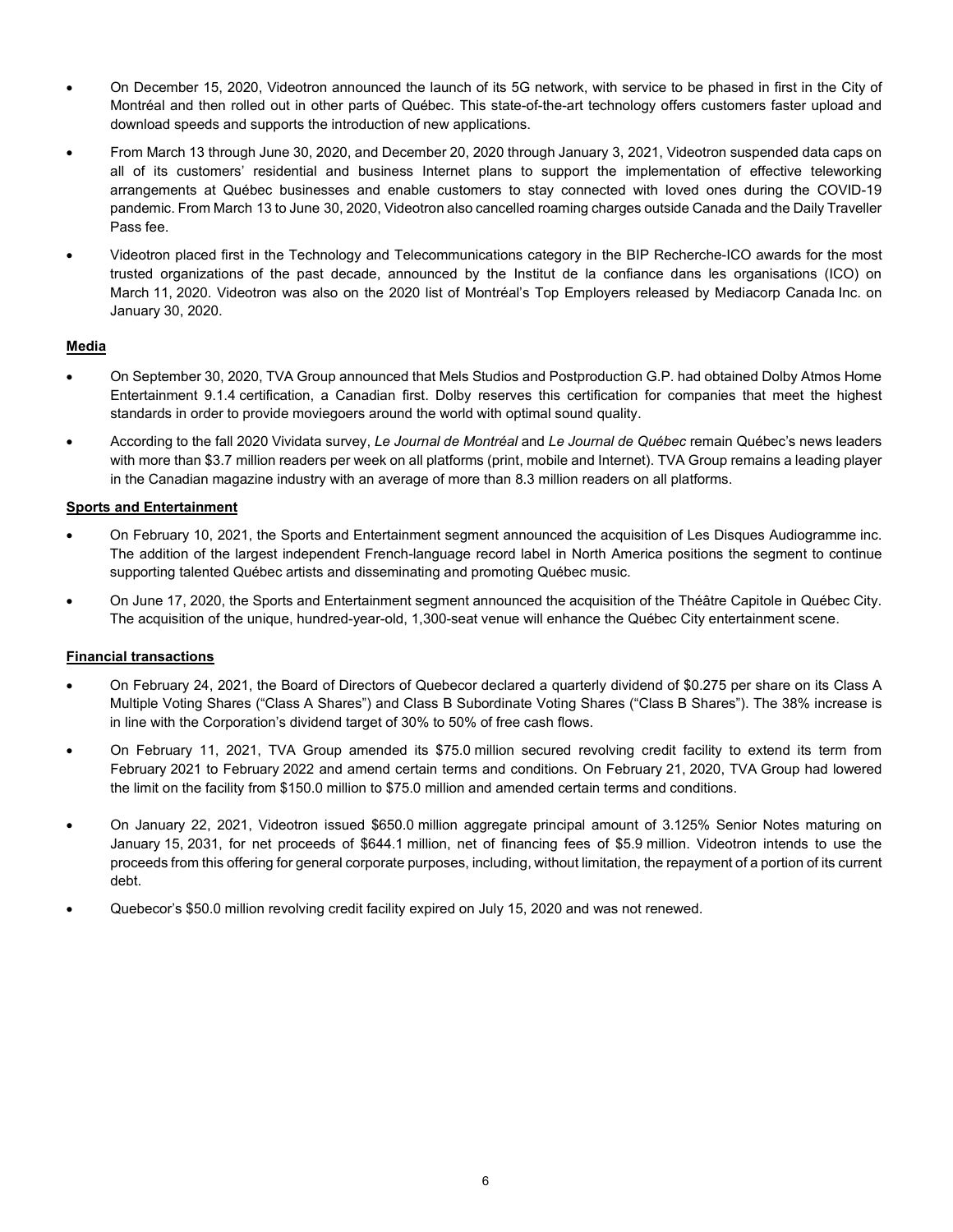# **TREND INFORMATION**

Competition continues to intensify in the mobile and wireline telephony, Internet access, television and OTT markets. Due to ongoing technological developments, the distinction between those platforms is fading rapidly and the Corporation expects increasing competition from non-traditional businesses across its key business segments. Competition also comes from wholesale Internet resellers. These resellers purchase large companies' high-speed access services to offer their own services to customers. Thus, the subscriber growth recorded in the Telecommunications sector in past years is not necessarily representative of future growth.

Moreover, the Telecommunications segment has in the past required substantial capital for the upgrade, expansion and maintenance of its mobile and wireline networks, the launch and expansion of new or additional services to support growth in its customer base and demand for increased bandwidth capacity and other services. The Corporation expects that additional capital expenditures will be required in the short and medium term to expand and maintain the Telecommunications segment's systems and services, including expenditures relating to the cost of its mobile services infrastructure, maintenance and enhancement, as well as costs relating to the roll-out of LTE-Advanced/5G technologies. In addition, the demand for wireless data services has been growing constantly and is projected to continue to grow. The anticipated levels of data traffic will represent an increasing challenge to the current mobile network's ability to support this traffic. The Corporation will have to acquire additional spectrum in the future to meet the growing demand.

Some of Quebecor Media's lines of business are cyclical in nature. They are dependent on advertising and, particularly in the newspaper and magazine businesses, on circulation sales. Operating results are therefore sensitive to prevailing economic conditions.

The Media industry has been experiencing fundamental and permanent structural changes. Generalized audience fragmentation has prompted many advertisers to review their media placement strategies and turn a significant part of their advertising budgets over to international competitors operating solely in digital media. In the broadcasting industry, audiences are increasingly fragmented as viewing habits have shifted toward Internet-based content delivery platforms that allow users greater control over content and timing, such as the OTT video services. The Corporation's Media segment has taken steps in order to maintain its leadership position and offer audiences and advertisers alike the best available content, when they want it and on the media platform they want.

Moreover, newspaper and magazine circulation, measured in terms of copies sold, has been declining in that industry over the past several years. The traditional run of press advertising for major multimarket retailers has been declining due to a shift in marketing strategy toward other media and to retail industry consolidation. To respond to such competition, the Media segment's operations have developed their Internet presence through branded websites, including specialized websites.

The Sports and Entertainment segment has made significant investments in its efforts to develop the business. The Corporation expects that additional capital expenditures and other investments will be required to expand the Sports and Entertainment segment despite not operating in a major market.

In the books and music businesses, digital technology has disrupted buying and consuming habits, particularly with the emergence of vehicles such as music streaming and e-books, which compete with conventional formats. The Corporation recently developed its own music streaming service, which prominently features Québec music in addition to its international catalogue.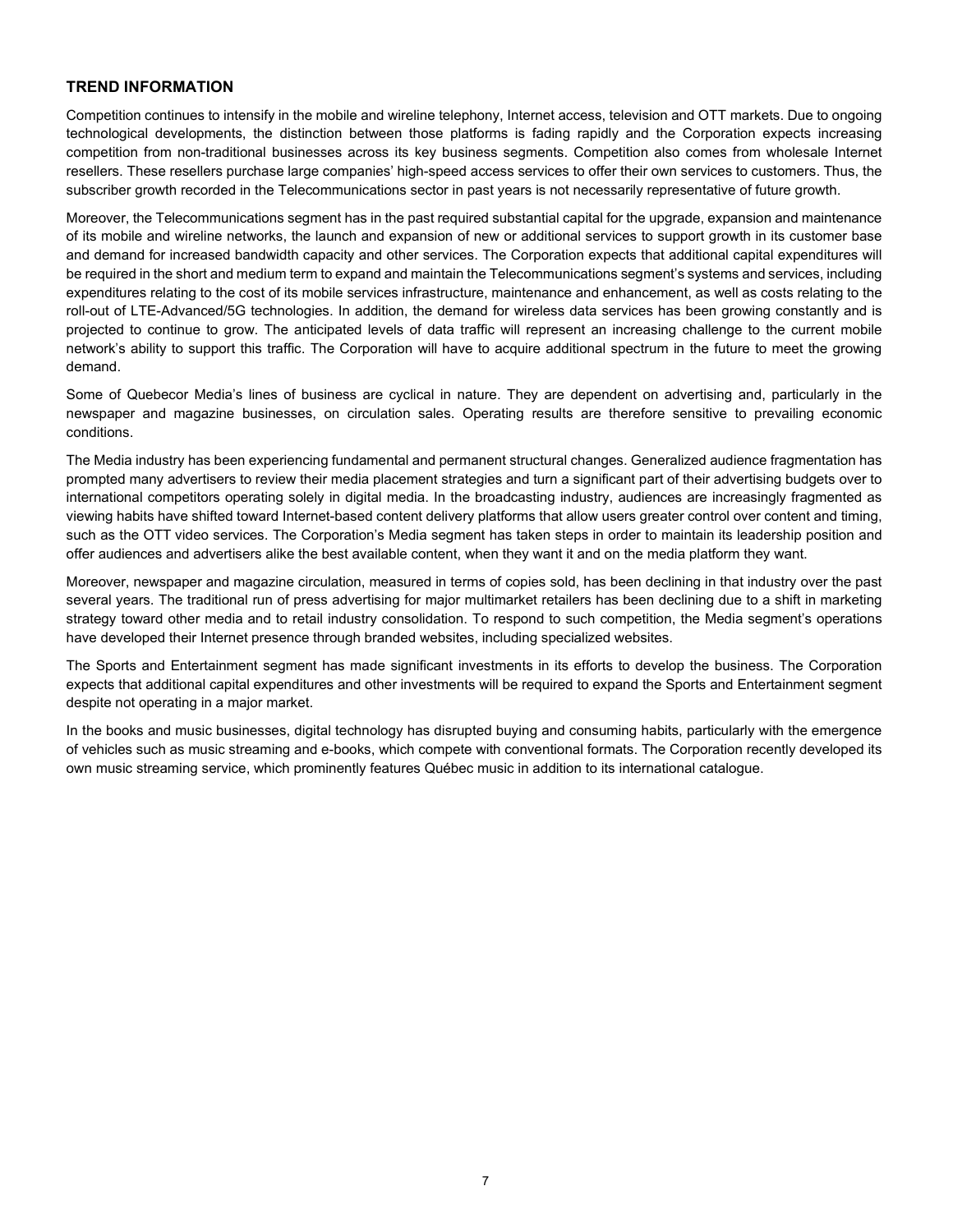# **INTEREST IN SUBSIDIARIES**

As of December 31, 2020, Quebecor held all the shares of Quebecor Media.

Table 2 shows Quebecor Media's equity interest in its main subsidiaries at December 31, 2020.

# **Table 2 Quebecor Media's interest (direct and indirect) in its main subsidiaries As of December 31, 2020**

|                     | Percentage<br>of vote | Percentage<br>of equity |
|---------------------|-----------------------|-------------------------|
|                     |                       |                         |
| Videotron Ltd.      | 100.0 %               | 100.0 %                 |
| TVA Group Inc.      | 99.9 %                | 68.4 %                  |
| MediaQMI Inc.       | 100.0 %               | 100.0 %                 |
| QMI Spectacles inc. | 100.0 %               | 100.0 %                 |

Quebecor Media's interest in its subsidiaries has not varied over the past three years.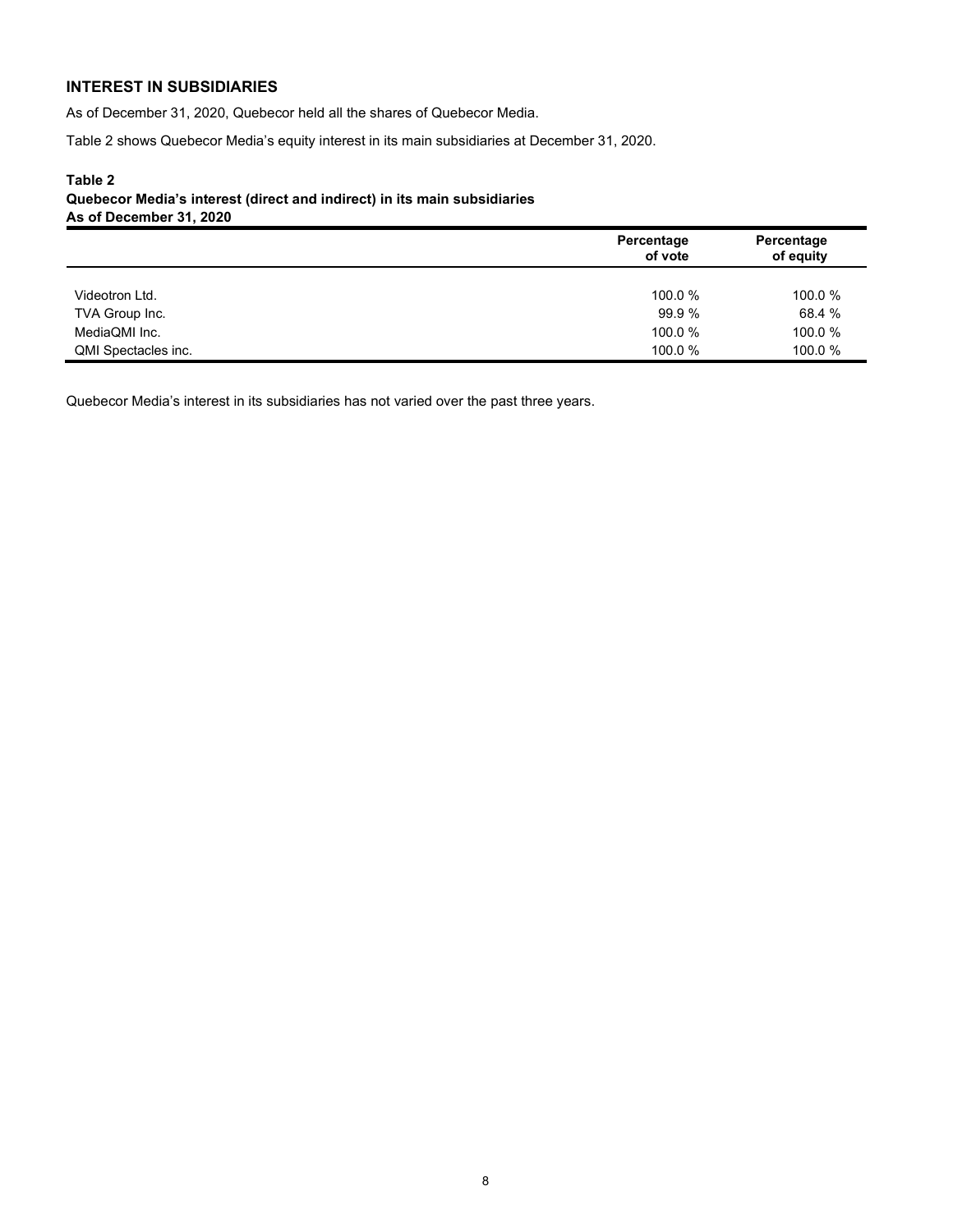# **2020/2019 FINANCIAL YEAR COMPARISON**

# **Analysis of consolidated results of operations and cash flows of Quebecor**

**Revenues:** \$4.32 billion, a \$24.0 million (0.6%) increase.

- Revenues increased in Telecommunications (\$142.2 million or 4.1% of segment revenues).
- Revenues decreased in Media (\$87.5 million or -11.9% of segment revenues) and in Sports and Entertainment (\$34.2 million or -17.8%).

**Adjusted EBITDA:** \$1.95 billion, a \$73.1 million (3.9%) increase.

- Adjusted EBITDA increased in Telecommunications (\$61.0 million or 3.4% of segment adjusted EBITDA), Media (\$7.4 million or 9.9%), and Sports and Entertainment (\$1.4 million or 19.2%).
- There was a favourable variance at Head Office (\$3.3 million).
- The change in the fair value of Quebecor Media stock options resulted in a \$1.5 million favourable variance in the stock-based compensation charge in 2020 compared with 2019. The change in the fair value of Quebecor stock options and in the value of Quebecor stock-price-based share units resulted in a \$7.2 million favourable variance in the Corporation's stock-based compensation charge in 2020.

**Net income attributable to shareholders:** \$607.2 million (\$2.41 per basic share) in 2020, compared with \$652.8 million (\$2.55 per basic share) in 2019, a decrease of \$45.6 million (\$0.14 per basic share).

- The main unfavourable variances were:
	- o \$64.3 million decrease in income from discontinued operations;
	- o \$52.8 million increase in the depreciation and amortization charge;
	- $\circ$  \$10.6 million unfavourable variance in the charge for restructuring of operations and other items.
- The main favourable variances were:
	- o \$73.1 million increase in adjusted EBITDA;
	- o \$14.5 million favourable variance in gains and losses on valuation and translation of financial instruments, including \$15.0 million without any tax consequences.

**Adjusted income from continuing operating activities:** \$594.5 million (\$2.36 per basic share) in 2020, compared with \$581.0 million (\$2.27 per basic share) in 2019, an increase of \$13.5 million (\$0.09 per basic share).

**Cash flows from operations:** \$1.31 billion in 2020, a \$168.3 million (14.7%) increase due to a \$67.8 million decrease in additions to property, plant and equipment, a \$27.4 million decrease in additions to intangible assets, and the \$73.1 million increase in adjusted EBITDA.

**Cash flows provided by continuing operating activities:** \$1.43 billion in 2020, a \$219.7 million (18.1%) increase due primarily to the favourable net change in non-cash balances related to operating activities and the increase in adjusted EBITDA, partially offset by the increase in current income taxes and the increase in the cash portion related to restructuring of operations and other items.

**Depreciation and amortization charge:** \$803.2 million in 2020, an \$52.8 million increase due mainly to the impact of investments in property, plant and equipment and in intangible assets in the Telecommunications segment, including the amortization of intangible assets related to investments in the Helix platform, and the impact of the revision of the depreciation period for some capital assets in the Telecommunications segment in consideration of technological developments, partially offset by lower spending related to the leasing of set-top boxes.

**Financial expenses:** \$328.2 million in 2020, a \$0.7 million increase. The impact of higher average interest rate on the long-term debt was offset by lower average indebtedness.

**Gain on valuation and translation of financial instruments:** \$8.0 million in 2020 compared with a \$6.5 million loss in 2019. The \$14.5 million favourable variance was due to a \$15.0 million favourable variance, without any tax consequences, in the gain on embedded derivatives related to convertible debentures.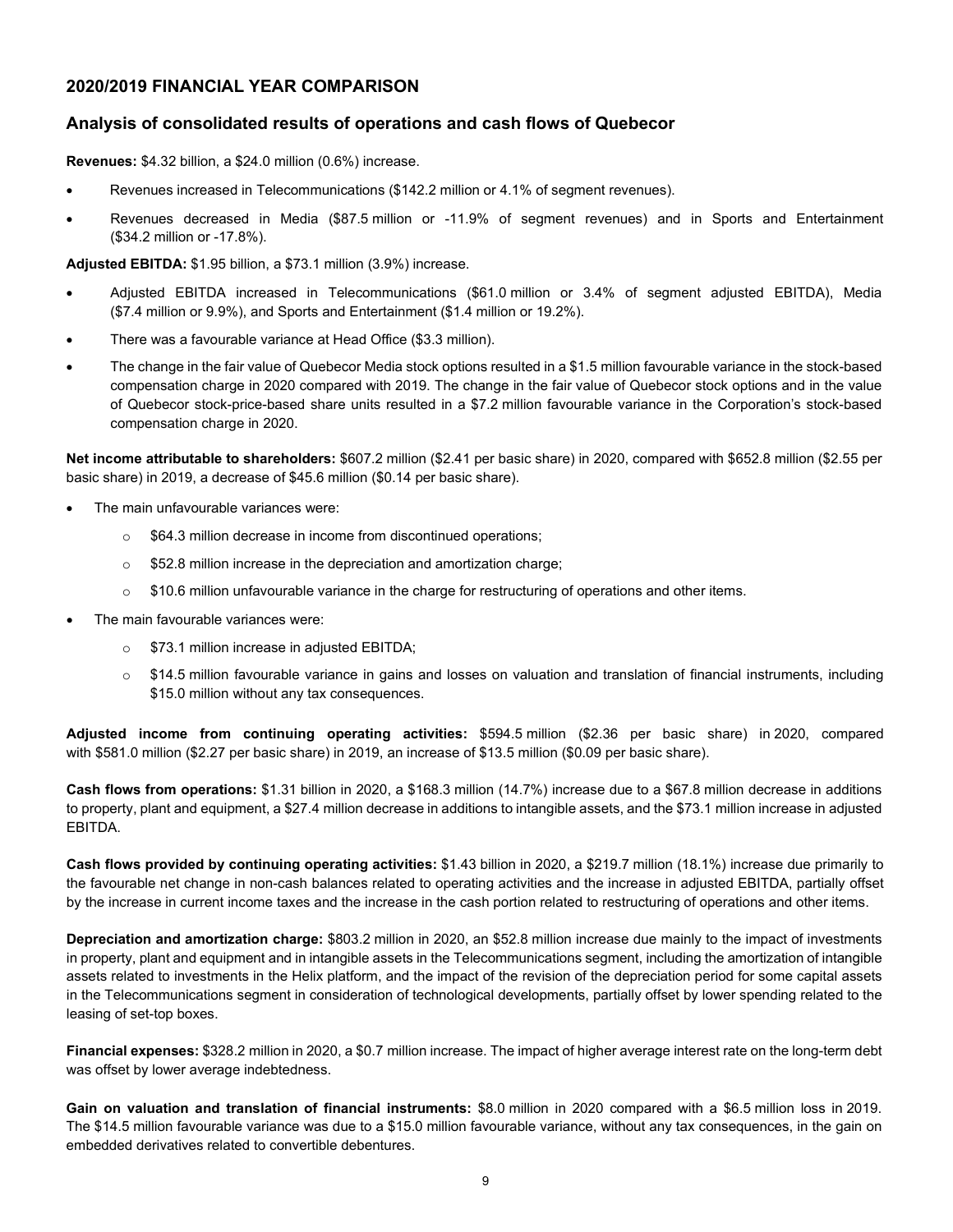**Charge for restructuring of operations and other items:** \$39.2 million in 2020 compared with \$28.6 million in 2019, a \$10.6 million increase.

• A \$30.7 million net restructuring charge was recognized in 2020 in connection with cost-reduction initiatives in the Corporation's various segments (\$9.8 million in 2019). An \$8.5 million charge for impairment of assets was also recognized in 2020 in connection with restructuring initiatives (\$18.8 million in 2019).

**Income tax expense:** \$205.8 million in 2020 (effective tax rate of 26.4%), compared with \$205.7 million in 2019 (effective tax rate of 26.6%), a \$0.1 million unfavourable variance.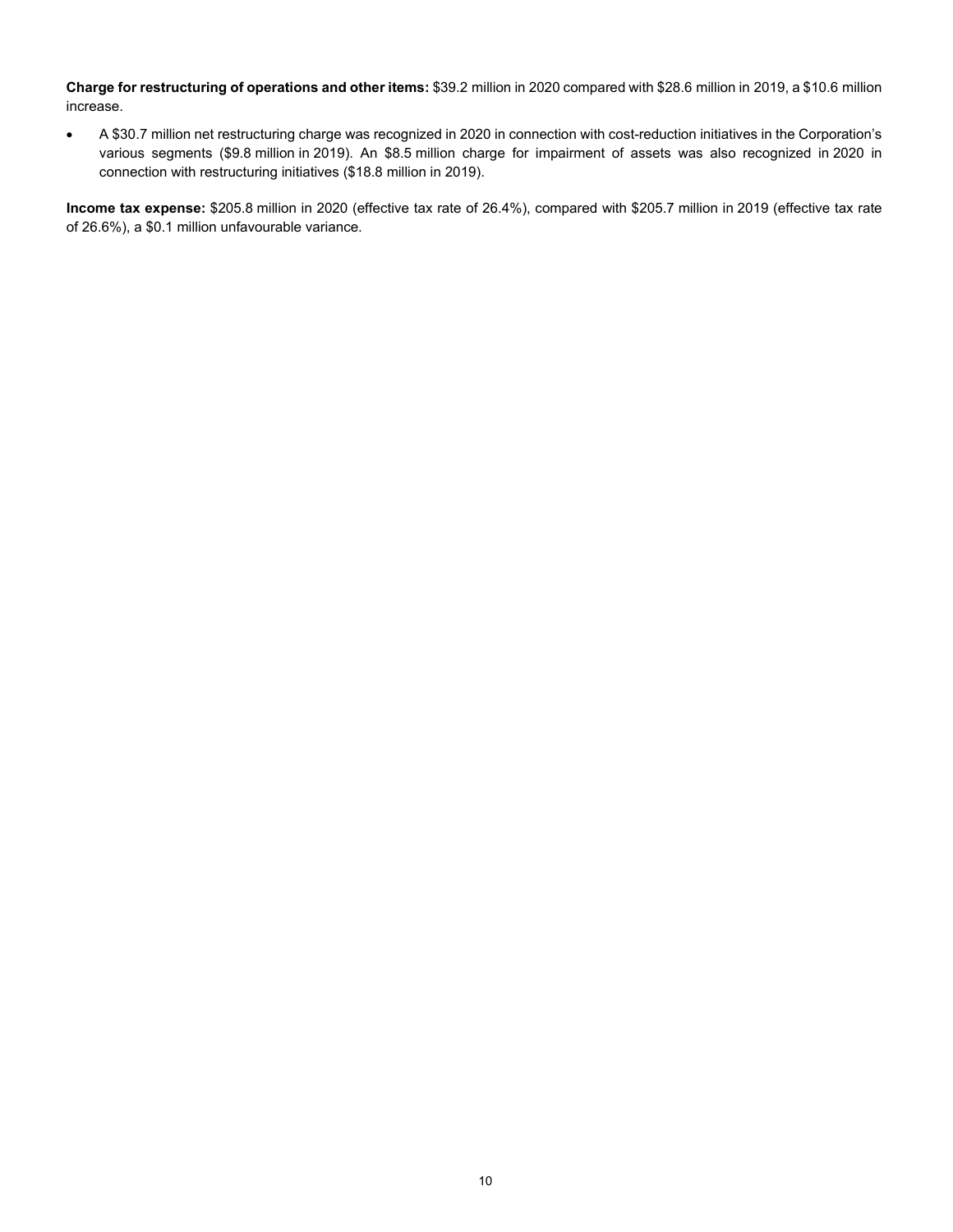# **Segmented Analysis**

# **Telecommunications**

In Quebecor Media's Telecommunications segment, Videotron is the largest cable operator in Québec and the third-largest in Canada by customer base. Its state-of-the-art network passes 2,994,700 homes and businesses. Videotron offers advanced mobile telephony services, including high-speed Internet access, mobile television and many other functionalities supported by smartphones; Internet access service; digital television distribution services, including video-on-demand, pay-per-view and pay TV; wireline telephony services; and Club illico. Videotron also includes Videotron Business, a full-service business telecommunications provider that offers mobile and wireline telephony, high-speed data transmission, Internet access and television services. Videotron also offers Helix, a technology platform launched in August 2019 that is revolutionizing entertainment and home management with voice remote, ultra-intelligent Wi-Fi and support for home automation. On December 15, 2020, Videotron announced the launch of its 5G network, state-of-the-art technology that offers customers faster upload and download speeds and supports the introduction of new applications.

# **2020 operating results**

**Revenues:** \$3.62 billion in 2020, a \$142.2 million (4.1%) increase.

- Revenues from the mobile telephony service increased \$57.8 million (9.6%) to \$658.5 million, due primarily to an increase in the number of subscriber connections, partially offset by a decrease in average per-subscriber revenues.
- Revenues from Internet access services increased \$17.1 million (1.5%) to \$1.13 billion, due mainly to an increase in the customer base, partially offset by a decrease in average per-subscriber revenues.
- Revenues from television services decreased \$70.8 million (-7.3%) to \$903.6 million, due primarily to the impact of the net decrease in the customer base.
- Revenues from the wireline telephony service decreased \$2.7 million (-0.8%) to \$338.4 million, mainly because of the impact of the net decrease in subscriber connections, largely offset by higher average per-connection revenues due in part to increases in some rates.
- Revenues from customer equipment sales increased \$139.1 million (51.6%) to \$408.9 million, mainly because of the impact of equipment sales related to the Helix platform launched on August 27, 2019 and higher sales of mobile devices.
- Other revenues increased \$1.7 million (0.9%) to \$181.8 million, mainly reflecting higher revenue at Club illico.

**Total ABPU:** Videotron's total ABPU was \$49.94 in 2020 compared with \$50.00 in 2019, a \$0.06 (-0.1%) decrease. Mobile ABPU was \$50.85 in 2020, compared with \$52.56 in 2019, a \$1.71 (-3.3%) decrease due in part to a decrease in overage and roaming revenues caused by the COVID-19 public health crisis and the popularity of BYOD plans.

#### **Customer statistics**

*RGUs –* The total number of RGUs was 6,147,900 at December 31, 2020, an increase of 71,700 (1.2%) in 2020 compared with an increase of 85,900 in 2019 (Table 3).

*Mobile telephony –* The number of subscriber connections to the mobile telephony service stood at 1,481,100 at December 31, 2020, an increase of 150,600 (11.3%) in 2020 compared with an increase of 176,700 in 2019 (Table 3).

*Internet access –* The number of subscribers to the Internet access service stood at 1,796,800 at December 31, 2020, an increase of 69,500 (4.0%) in 2020 compared with an increase of 22,800 in 2019 (Table 3). As of December 31, 2020, Videotron's Internet access services had a household and business penetration rate (number of subscribers as a proportion of the total 2,994,700 homes and businesses passed by Videotron's network as of December 31, 2020, up from 2,950,100 one year earlier) of 60.0% compared with 58.6% a year earlier.

*Television –* The number of subscribers to television services stood at 1,475,600 at December 31, 2020, a decrease of 56,200 (-3.7%) in 2020 compared with a decrease of 65,500 in 2019 (Table 3). At December 31, 2020, the television service had a household and business penetration rate of 49.3% versus 51.9% a year earlier.

*Wireline telephony –* The number of subscriber connections to the wireline telephony service stood at 924,700 at December 31, 2020, a decrease of 102,600 (-10.0%) in 2020 compared with a decrease of 86,600 in 2019 (Table 3). As of December 31, 2020, the wireline telephony service had a household and business penetration rate of 30.9% versus 34.8% a year earlier.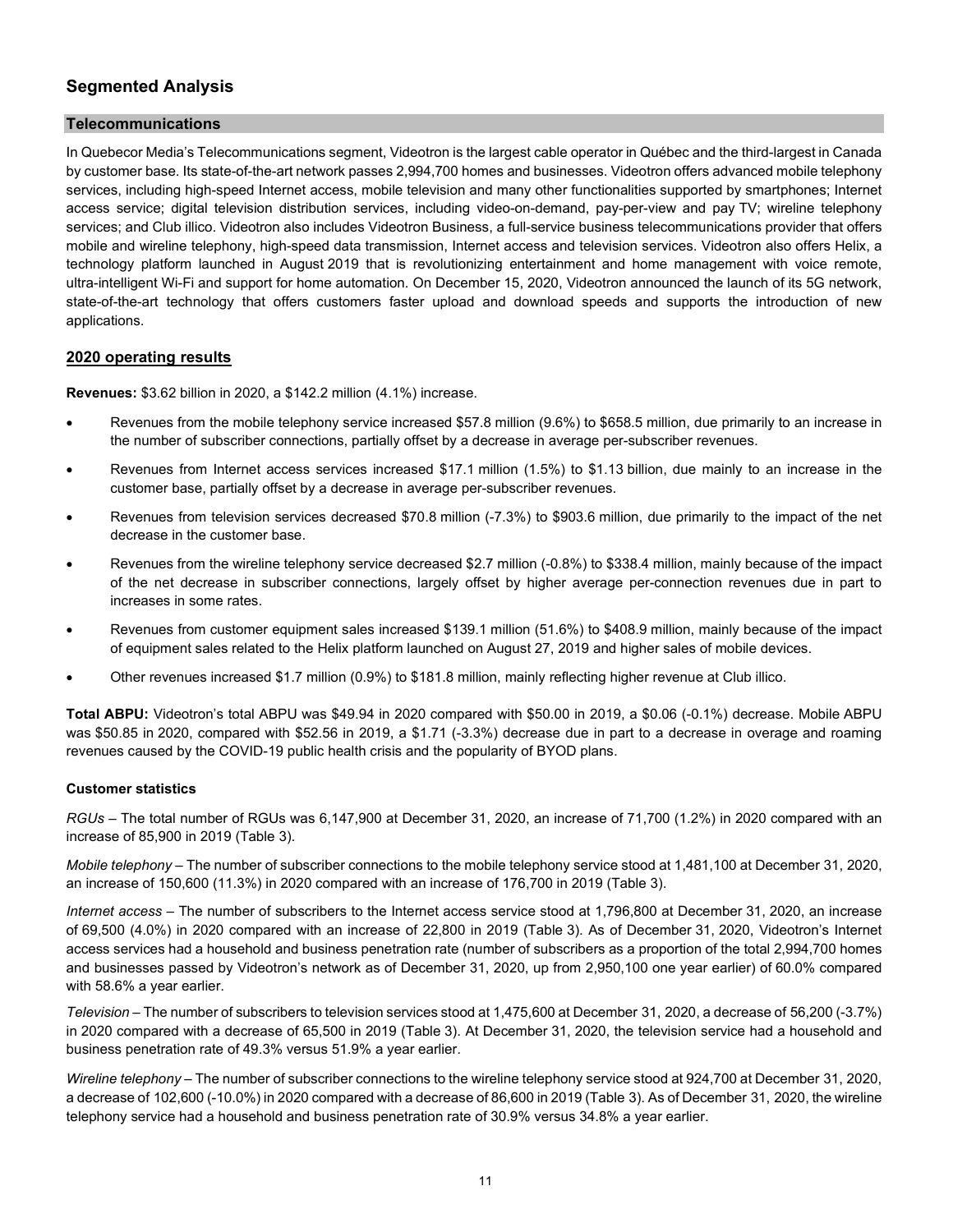*Club illico –* The number of subscribers to Club illico stood at 469,700 at December 31, 2020, an increase of 10,400 (2.3%) in 2020 compared with an increase of 38,500 in 2019 (Table 3).

# **Table 3**

### **Telecommunications segment year-end RGUs (2016-2020)**

(in thousands of customers)

|                    | 2020    | 2019    | 2018    | 2017    | 2016    |
|--------------------|---------|---------|---------|---------|---------|
|                    |         |         |         |         |         |
| Mobile telephony   | 1,481.1 | 1,330.5 | 1,153.8 | 1,024.0 | 893.9   |
| Internet           | 1,796.8 | 1,727.3 | 1,704.5 | 1,666.5 | 1,612.8 |
| <b>Television</b>  | 1,475.6 | 1,531.8 | 1,597.3 | 1,640.5 | 1,690.9 |
| Wireline telephony | 924.7   | 1,027.3 | 1,113.9 | 1,188.5 | 1,253.1 |
| Club illico        | 469.7   | 459.3   | 420.8   | 361.6   | 314.7   |
| <b>Total</b>       | 6,147.9 | 6,076.2 | 5,990.3 | 5,881.1 | 5,765.4 |

**Adjusted EBITDA:** \$1.86 billion, a \$61.0 million (3.4%) increase due primarily to:

impact of the net revenue increase.

Partially offset by:

• net increase in operating expenses, due mainly to cost increases related to the popularity of the Helix platform, which continues to grow, partially offset by the impact of prudent management of other costs.

The unfavourable variance in the comparative results caused by recognition of a one-time gain in 2019 was partially offset by a favourable variance due to the updating of certain provisions in 2020.

**Cost/revenue ratio:** Employee costs and purchases of goods and services for all Telecommunications segment operations, expressed as a percentage of revenues, were 48.5% in 2020 compared with 48.2% in 2019.

**Cash flows from operations:** \$1.27 billion in 2020 compared with \$1.13 billion in 2019 (Table 15). The \$143.0 million (12.7%) increase was due primarily to a \$57.2 million decrease in additions to property, plant and equipment, mainly attributable to lower spending related to the leasing of set-top boxes and the postponement of some investments during the COVID-19 pandemic, as well as a \$24.8 million decrease in additions to intangible assets, also due to the postponement of some investments, and the \$61.0 million increase in adjusted EBITDA.

#### **Media**

In the Media segment, TVA Group operates the largest French-language private television network in North America. TVA Group is the sole owner of 6 of the 10 television stations in the TVA Network, as well as the specialty channels TVA Sports, LCN, addik<sup>TV</sup>, Prise 2, Yoopa, CASA, MOI ET CIE, Évasion and Zeste. TVA Group also holds interests in two other TVA Network affiliates. As well, TVA Group is engaged in commercial production and custom publishing. In addition to linear television, TVA Network and the specialty channels broadcast on-demand and streaming content over multiplatform applications, including the TVA+ website and mobile app, which provide free access to TVA Network programs, some specialty channel content, and original content.

Through its subsidiaries, TVA Group owns Mels Studios and Postproduction G.P. and Mels Dubbing Inc., providers of soundstage, equipment and mobile unit rental, postproduction, dubbing and visual effects services to the film and television industries.

Through the companies in the Incendo Media inc. group ("Incendo Media"), TVA Group is engaged in the production and distribution of television programs, movies and series for international markets.

TVA Group publishes more than 50 French- and English-language magazine titles in various categories, including show business, television, fashion and decorating. It also markets digital products associated with the various magazine brands. TVA Group is the largest magazine publisher in Québec.

The Media segment also operates two paid daily newspapers, *Le Journal de Montréal* and *Le Journal de Québec*, the free daily *24 heures* and the J5 app, which provides real-time access to news on mobile devices and tablets. The websites of the paid dailies, *journaldemontreal.com* and *journaldequebec.com*, lead the news sites in their markets with more than 4.9 million unique visitors per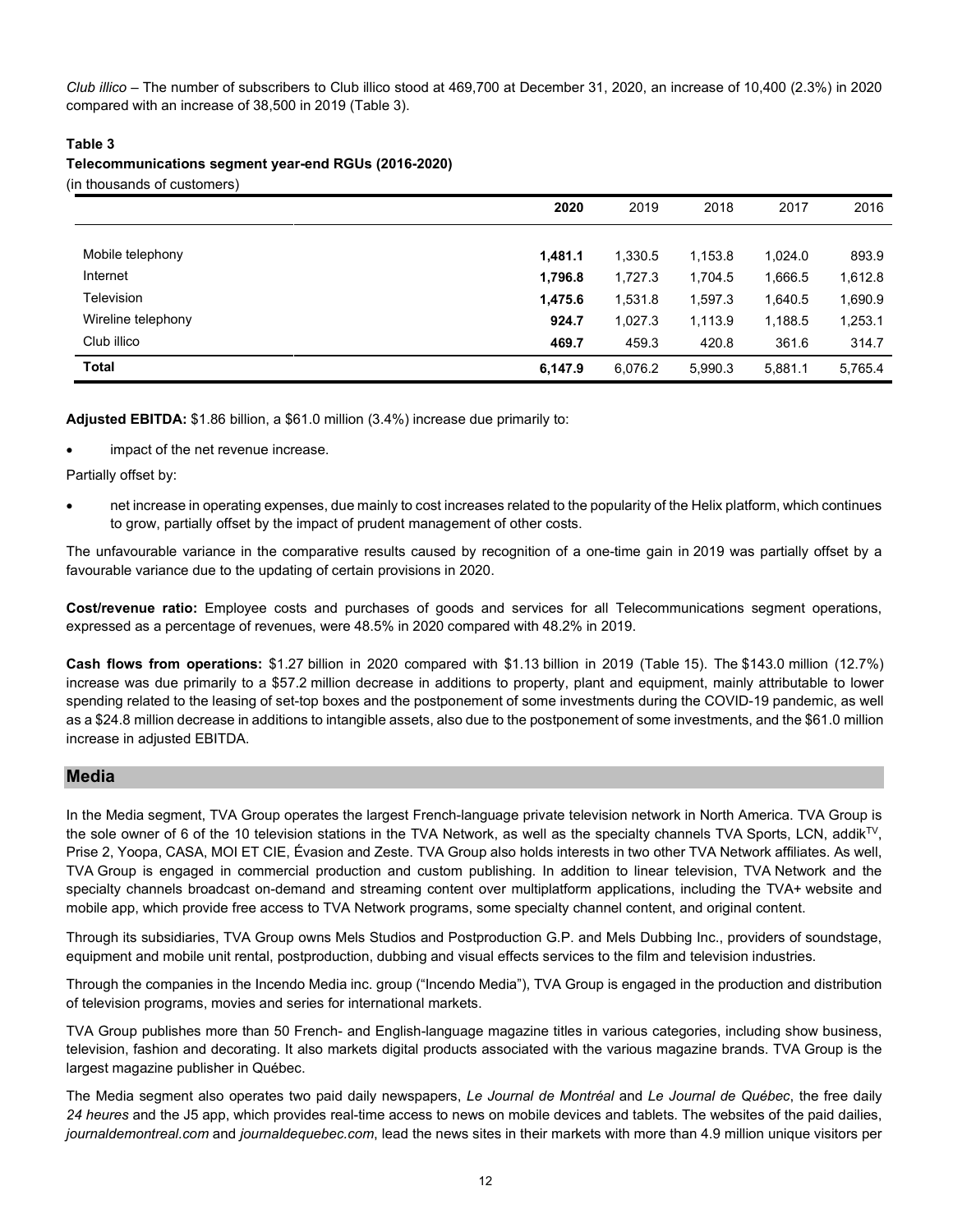month (source: ComScore Canada Multi-platform, monthly average unduplicated, January to November 2020). According to corporate figures, the aggregate circulation of the Media segment's paid and free newspapers as of December 31, 2020 was approximately 1.8 million copies per week in print and electronic formats.

In addition, the Media segment includes NumériQ inc.("NumériQ"), which brings together digital strategy and content production assets that are harnessed to create digital platforms and content for the Corporation's various platforms, and operates a number of other digital brands, including *Le Guide de l'auto, Le sac de chips, Pèse sur Start, Silo 57* and *Tabloïd*. NumériQ also owns QUB radio, an online and mobile audio platform with a live radio stream and a library of podcasts, and the QUB musique music streaming platform.

The Corporation's apps and websites log a combined total of more than 7.1 million unique visitors per month in Canada (source: ComScore Inc., November 2020).

The Media segment is also engaged in printing newspapers, distributing newspapers and magazines, and out-of-home advertising. In addition, the segment includes QMI Agency, a news agency that provides content to all Quebecor Media properties, Quebecor Media Sales, which offers Media segment customers integrated, diversified and complete advertising services, and Quebecor Content, which contributes to the creation, development, acquisition and distribution of television content and formats.

# **2020 operating results**

**Revenues:** \$650.5 million in 2020, an \$87.5 million (-11.9%) decrease.

- Advertising revenues decreased by \$54.1 million (-15.9%), mainly because of lower advertising revenues at TVA Network, the newspapers, magazines, specialty channels and Quebecor Out of Home, partly reflecting the impact of COVID-19.
- Other revenues decreased \$23.1 million (-12.3%), due primarily to a decrease in revenues from film and audiovisual services because of the suspension of film shoots during the COVID-19 pandemic, as well as a decrease in magazine distribution revenues.
- Subscription revenues decreased by \$10.3 million (-4.9%), mainly because of lower subscription revenues at the magazines and newspapers.

**Adjusted EBITDA:** \$82.2 million in 2020, a \$7.4 million (9.9%) increase. A decrease in labour costs due to the impact of salary savings and the government measures introduced to deal with the COVID-19 pandemic, decreases in broadcast content costs, and decreases in production, distribution, editorial and selling expenses were partially offset by the impact of the net revenue decrease.

**Cost/revenue ratio:** Employee costs and purchases of goods and services for the Media segment's operations, expressed as a percentage of revenues, were 87.4% in 2020 compared with 89.9% in 2019. The decrease was mainly due to lower labour costs and broadcast content costs, as well as decreases in production, distribution, editorial and selling expenses.

**Cash flows from operations:** \$44.2 million in 2020 compared with \$24.8 million in 2019 (Table 15). The \$19.4 million (78.2%) increase was due to a \$12.0 million decrease in additions to property, plant and equipment and to intangible assets, and the \$7.4 million increase in adjusted EBITDA.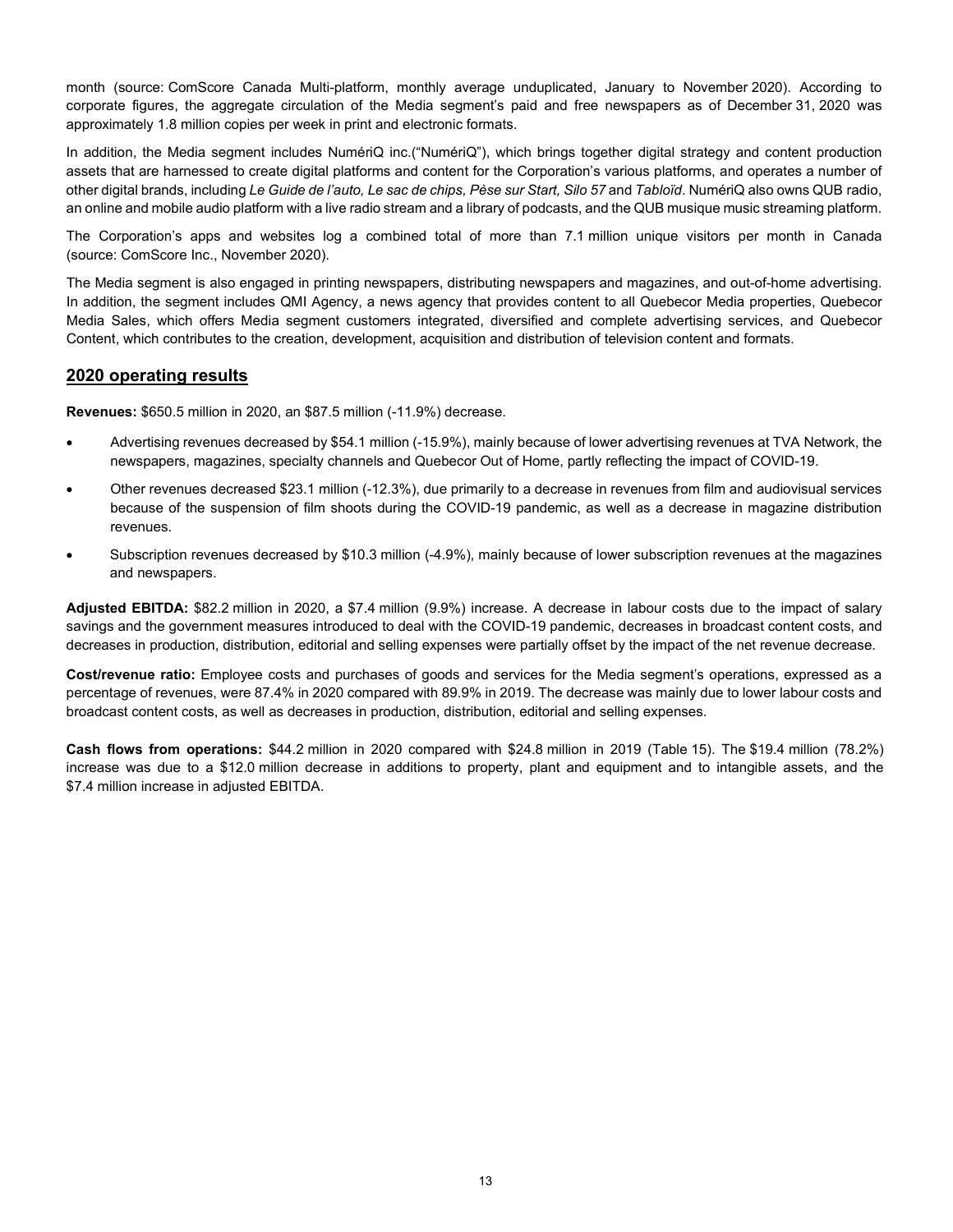# **Sports and Entertainment**

The Sports and Entertainment segment includes management and operation of the Videotron Centre under an agreement between Quebecor Media and Québec City for usage and naming rights to the arena that was ratified in 2011 and runs through 2040. The segment leases the arena, exploits advertising space, generates sponsorship revenues and operates the food concessions at events. The segment's activities also include production and coproduction of shows presented at the Videotron Centre and other venues. In addition, the Sports and Entertainment segment operates sports and cultural events manager Event Management Gestev Inc., which is the official imprint for shows and events produced in Québec by Quebecor Media.

The Sports and Entertainment segment includes the activities of the QMJHL hockey teams Armada de Blainville-Boisbriand and Remparts de Québec.

The Sports and Entertainment segment also owns the Théâtre Capitole, a performance venue in Québec City where the segment rents out the space, exploits the advertising spaces, generates sponsorship revenues and operates the food concessions during events.

As well, the Sports and Entertainment segment includes educational publisher CEC Publishing Inc.; Sogides Group Inc., which is engaged in general literature publishing through its 18 publishing houses; and Messageries A.D.P. inc., which distributes print books and e-books, and which is the exclusive distributor for more than 260 Québec and European French-language publishers.

The Sports and Entertainment segment is engaged in the distribution of CDs and videos (Distribution Select); the distribution of music to Internet music downloading and streaming services (Select Digital); music recording and video production (Disques Musicor); and concert and event production (Musicor Spectacles).

On February 10, 2021, the Sports and Entertainment segment announced the acquisition of Les Disques Audiogramme inc., the largest independent French-language record label in North America.

#### **2020 operating results**

**Revenues:** \$158.0 million in 2020, a \$34.2 million (-17.8%) decrease due primarily to lower revenues from music, from concerts at the Videotron Centre, from hockey and from sporting events caused in large part by the COVID-19 pandemic, partially offset by higher revenues from book publishing and distribution.

**Adjusted EBITDA:** \$8.7 million in 2020, a \$1.4 million (19.2%) increase due primarily to decreases in some operating expenses, including labour costs as a result of the impact of salary savings and government measures introduced to deal with the COVID-19 pandemic, and decreases in operating and production costs, partially offset by the impact of the decline in revenues.

**Cash flows from operations:** \$5.3 million in 2020 compared with \$2.4 million in 2019 (Table 15). The \$2.9 million favourable variance was due primarily to the \$1.4 million increase in adjusted EBITDA and a \$1.5 million decrease in additions to property, plant and equipment and to intangible assets.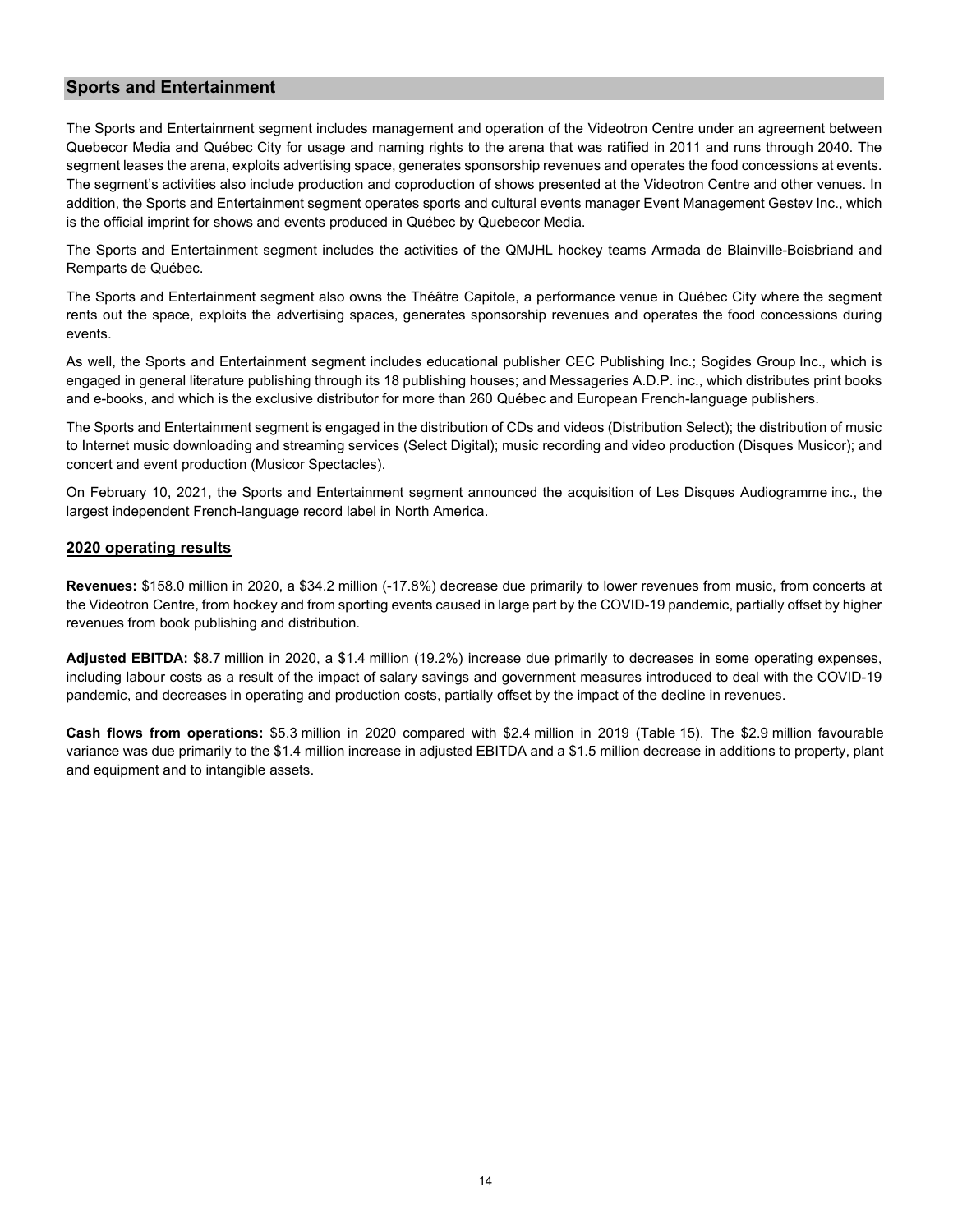# **2020/2019 FOURTH QUARTER COMPARISON**

# **Analysis of consolidated results of operations and cash flows of Quebecor**

**Revenues:** \$1.15 billion, a \$10.6 million (0.9%) increase.

- Revenues increased in Telecommunications (\$32.3 million or 3.6%).
- Revenues decreased in Media (\$22.2 million or -10.7% of segment revenues) and in Sports and Entertainment (\$5.9 million or -10.8%).

**Adjusted EBITDA:** \$526.8 million, a \$32.3 million (6.5%) increase.

- Adjusted EBITDA increased in Telecommunications (\$19.0 million or 4.1% of segment adjusted EBITDA) and in Media (\$10.3 million or 29.2%).
- There was a favourable variance at Head Office (\$3.5 million).
- Adjusted EBITDA decreased in Sports and Entertainment (\$0.5 million or -19.2%).
- The change in the fair value of Quebecor Media stock options resulted in a \$1.1 million favourable variance in the stock-based compensation charge in the fourth quarter of 2020 compared with the same period of 2019. The change in the fair value of Quebecor stock options and in the value of Quebecor stock-price-based share units resulted in a \$3.3 million favourable variance in the Corporation's stock-based compensation charge in the fourth quarter of 2020.

**Net income attributable to shareholders:** \$159.8 million (\$0.64 per basic share) in the fourth quarter of 2020, compared with \$145.1 million (\$0.57 per basic share) in the same period of 2019, a favourable variance of \$14.7 million (\$0.07 per basic share).

- The main favourable variances were:
	- o \$32.3 million increase in adjusted EBITDA;
	- $\circ$  \$13.7 million favourable variance in losses on valuation and translation of financial instruments, including \$12.6 million without any tax consequences.
- The main unfavourable variances were:
	- o \$27.2 million increase in the depreciation and amortization charge;
	- $\circ$  \$4.5 million increase in the charge for restructuring of operations and other items.

**Adjusted income from continuing operating activities:** \$165.0 million (\$0.66 per basic share) in the fourth quarter of 2020, compared with \$159.6 million (\$0.63 per basic share) in the same period of 2019, a \$5.4 million increase.

**Cash flows from operations:** \$345.2 million, an \$84.7 million (32.5%) increase due primarily to a \$27.5 million decrease in additions to property, plant and equipment, a \$24.9 million decrease in additions to intangible assets, and the \$32.3 million increase in adjusted EBITDA.

**Cash flows provided by continuing operating activities:** \$377.0 million, a \$13.9 million increase due primarily to the net change in non-cash balances related to operating activities and the increase in adjusted EBITDA in the Telecommunications and Media segments, partially offset by the increase in current income taxes.

**Depreciation and amortization charge:** \$213.5 million in the fourth quarter of 2020, an \$27.2 million increase due mainly to the impact of the revision of the depreciation period for some capital assets in the Telecommunications segment in consideration of technological developments and the impact of investments in property, plant and equipment and in intangible assets in the Telecommunications segment, including amortization of intangible assets related to investments in the Helix platform, partially offset by lower spending related to the leasing of set-top boxes.

**Financial expenses:** \$79.1 million in the fourth quarter of 2020, a \$2.3 million decrease caused mainly by lower average indebtedness and a favourable variance in gains and losses on foreign currency translation of short-term monetary items, partially offset by the impact of the higher average interest rate on the long-term debt.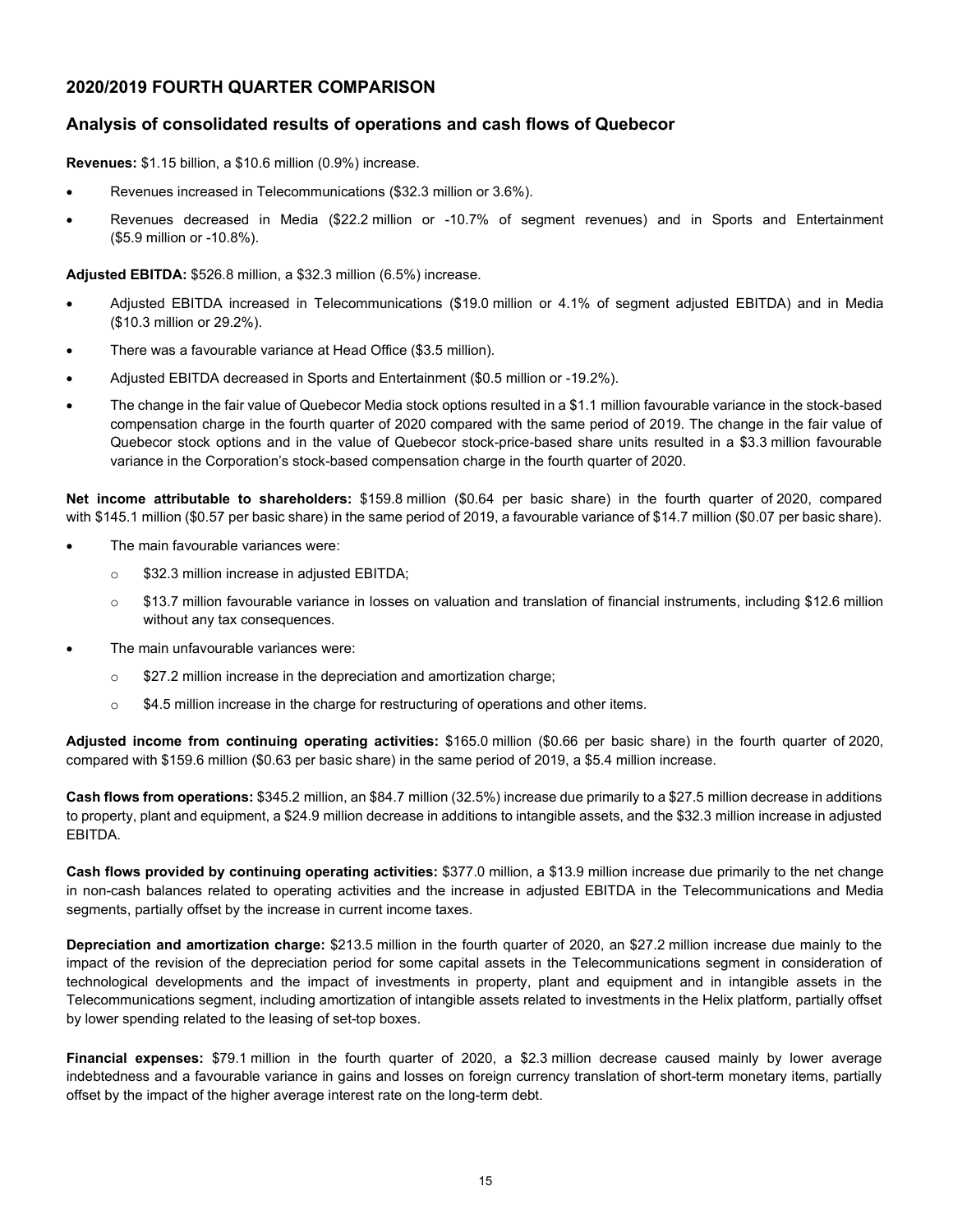**Loss on valuation and translation of financial instruments:** \$0.9 million in the fourth quarter of 2020 compared with \$14.6 million in the same period of 2019. The \$13.7 million favourable variance was due to a \$12.6 million favourable variance, without any tax consequences, in gains and losses on embedded derivatives related to convertible debentures.

**Charge for restructuring of operations and other items:** \$6.1 million in the fourth quarter of 2020 compared with \$1.6 million in the same period of 2019, a \$4.5 million unfavourable variance.

• A \$4.9 million charge was recognized in the fourth quarter of 2020 in connection with cost-reduction initiatives in the Corporation's various segments (\$1.6 million in the fourth quarter of 2019). In the fourth quarter of 2020, a \$1.2 million charge for impairment of assets was also recognized in connection with various restructuring initiatives.

**Income tax expense:** \$58.1 million in the fourth quarter of 2020 (effective tax rate of 25.6%), compared with \$60.3 million in the same period of 2019 (effective tax rate of 27.0%), a \$2.2 million favourable variance caused essentially by the impact of the decrease in taxable income.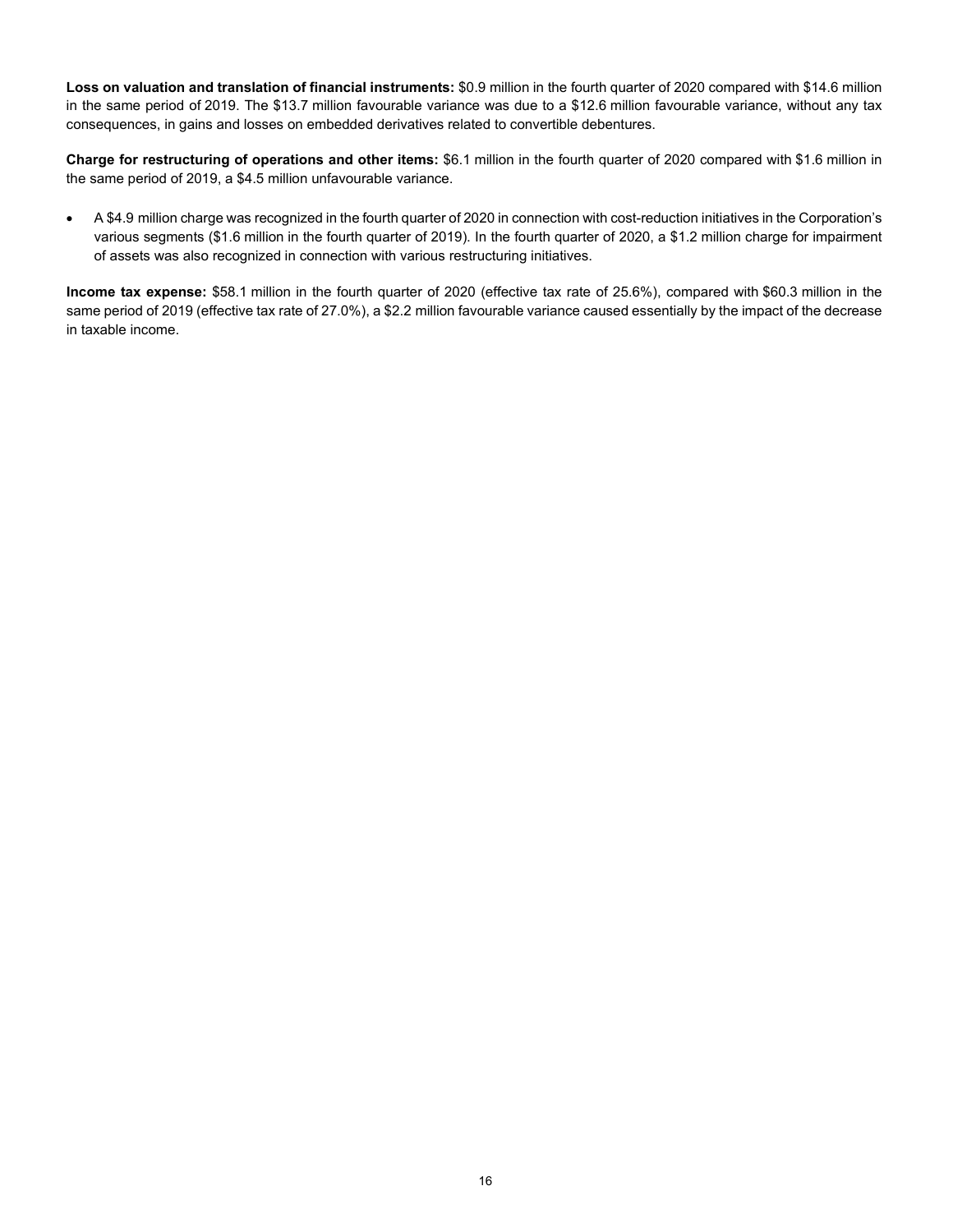# **Segmented Analysis**

# **Telecommunications**

**Revenues:** \$940.9 million, a \$32.3 million (3.6%) increase due essentially to the same factors as those noted above under "2020/2019 financial year comparison."

- Revenues from the mobile telephony service increased \$13.0 million (8.3%) to \$170.2 million.
- Revenues from Internet access services increased \$9.6 million (3.4%) to \$292.3 million.
- Revenues from television services decreased \$19.5 million (-8.1%) to \$220.0 million.
- Revenues from wireline telephony service decreased \$0.4 million (-0.5%) to \$83.3 million.
- Revenues from customer equipment sales increased \$28.8 million (28.9%) to \$128.4 million.
- Other revenues increased \$0.8 million (1.7%) to \$46.7 million.

**Total ABPU:** Videotron's total ABPU was \$50.21 in the fourth quarter of 2020 compared with \$\$49.99 in the same period of 2019, a \$0.22 (0.4%) increase. Mobile ABPU was \$50.52 in the fourth quarter of 2020, compared with \$51.89 in the same period of 2019, a \$1.37 (-2.6%) decrease due in part to a decrease in overage and roaming revenues caused by the COVID-19 public health crisis and the popularity of BYOD plans.

#### **Customer statistics**

*RGUs –* 43,000 (0.7%) unit increase in the fourth quarter of 2020 compared with an increase of 21,800 in the same period of 2019.

*Mobile telephony –* 28,500 (2.0%) subscriber-connection increase in the fourth quarter of 2020 compared with an increase of 41,800 in the same period of 2019.

*Internet access –* 27,000 ([1](#page-16-0).5%) subscriber increase<sup>1</sup> in the fourth quarter of 2020 compared with an increase of 3,000 in the same period of 2019.

*Television –* 6,200 (-0.4%) subscriber decrease in the fourth quarter of 2020 compared with a decrease of 13,400 in the same period of 2019.

*Wireline telephony –* [2](#page-16-1)3,100 (-2.4%) subscriber-connection decrease<sup>2</sup> in the fourth quarter of 2020 compared with a decrease of 25,400 in the same period of 2019.

*Club illico –* 16,800 (3.7%) subscriber increase in the fourth quarter of 2020 compared with an increase of 15,800 in the same period of 2019.

**Adjusted EBITDA:** \$481.7 million, a \$19.0 million (4.1%) increase due primarily to the impact of the net revenue increase.

**Cost/revenue ratio:** Employee costs and purchases of goods and services for all Telecommunications segment operations, expressed as a percentage of revenues, were 48.8% in the fourth quarter of 2020 compared with 49.1% in the same period of 2019.

**Cash flows from operations**: \$317.1 million in the fourth quarter of 2020 compared with \$248.5 million in the same period of 2019 (Table 15). The \$68.6 million increase was caused primarily by a \$26.2 million decrease in additions to intangible assets due to the postponement of some investments during the COVID-19 pandemic, a \$23.4 million decrease in additions to property, plant and equipment, also due to the postponement of some investments, and the \$19.0 million increase in adjusted EBITDA.

<span id="page-16-0"></span><sup>1</sup> The numbers for the end of the third quarter of 2020 have been lowered by 3,800 customers (reflecting reductions in customer growth of 2,500 and 1,300 in the first and second quarters of 2020 respectively) to correct an irregularity discovered in the RGU growth compilation systems.

<span id="page-16-1"></span><sup>&</sup>lt;sup>2</sup> The numbers for the end of the third quarter of 2020 have been lowered by 3,100 subscriber connections (reflecting reductions in customer growth of 2,700 and 400 in the first and second quarters of 2020 respectively) to correct an irregularity discovered in the RGU growth compilation systems.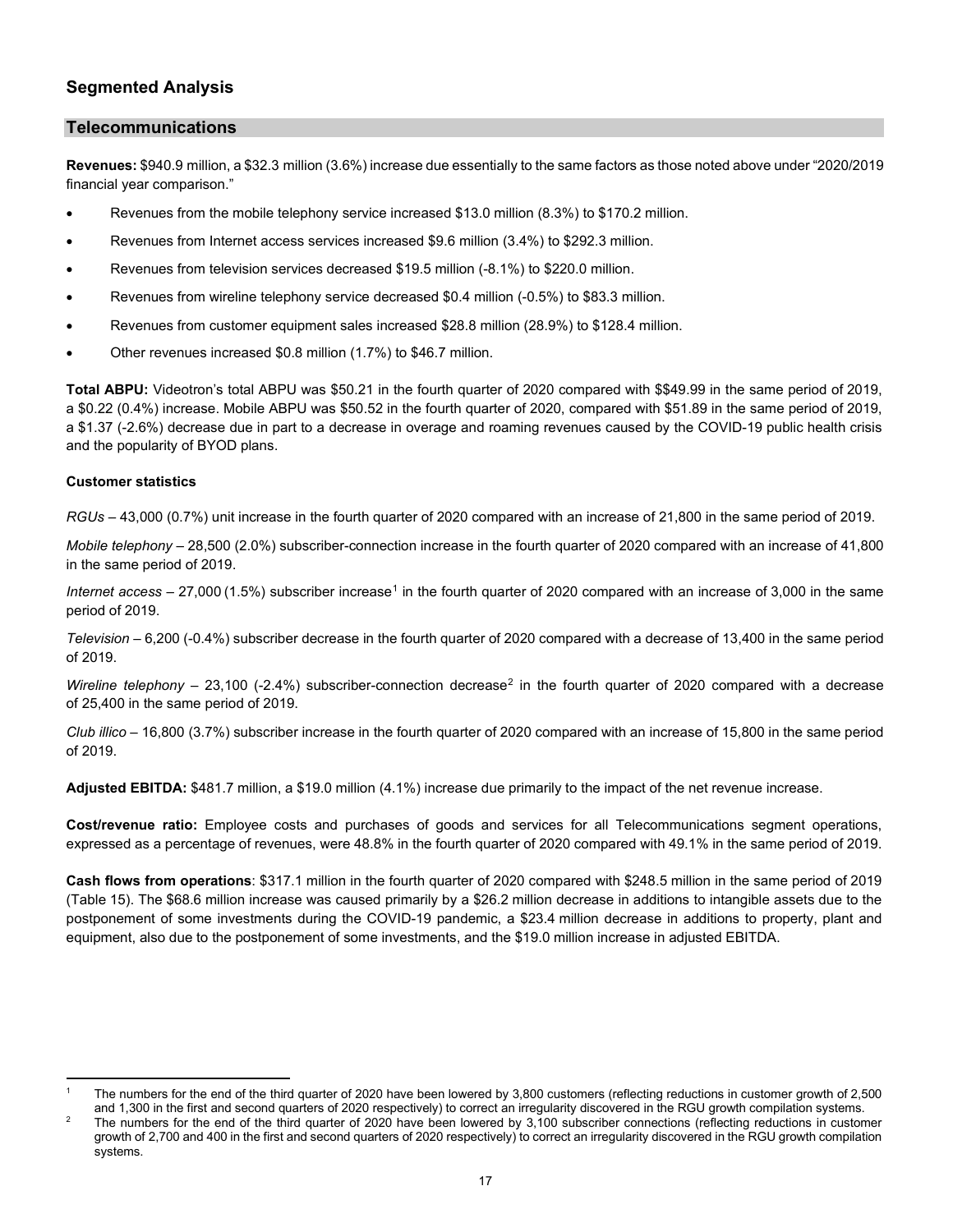# **Media**

**Revenues:** \$185.8 million in the fourth quarter of 2020, a \$22.2 million (-10.7%) decrease.

- Other revenues decreased \$9.6 million (-16.6%) due primarily to a decrease in revenues from production and distribution, and from film and audiovisual services, because of the suspension of film shoots due to the COVID-19 pandemic, as well as a decrease in magazine distribution revenues.
- Advertising revenues decreased by \$8.5 million (-8.9%), mainly because of lower advertising revenues at the newspapers, the speciality channels and TVA Network.
- Subscription revenues decreased by \$4.1 million (-7.5%), mainly because of lower subscription revenues at the specialty channels and the magazines.

**Adjusted EBITDA:** \$45.6 million in the fourth quarter of 2020, a \$10.3 million (29.2%) favourable variance due primarily to:

lower broadcasting content costs due, among other things, to the postponement of sporting events, decreases in some operating expenses, including labour costs, because of the impact of salary savings and the government measures introduced to deal with the COVID-19 pandemic, and to lower production and distribution costs.

**Cost/revenue ratio:** Employee costs and purchases of goods and services for the Media segment's operations, expressed as a percentage of revenues, were 75.5% in the fourth quarter of 2020 compared with 83.0% in the same period of 2019. The decrease was mainly due to the decrease in broadcast content costs.

**Cash flows from operations:** \$30.8 million in the fourth quarter of 2020 compared with \$16.9 million in the same period of 2019 (Table 15). The \$13.9 million increase was mainly due to the \$10.3 million increase in adjusted EBITDA and a \$4.1 million decrease in additions to property, plant and equipment.

#### **Sports and Entertainment**

**Revenues:** \$48.8 million in the fourth quarter of 2020, a \$5.9 million (-10.8%) decrease due primarily to lower revenues from music, hockey, concerts at the Videotron Centre and sporting events because of the COVID-19 pandemic, partially offset by higher revenues from book distribution and publishing.

**Adjusted EBITDA:** \$2.1 million in the fourth quarter of 2020, a \$0.5 million (-19.2%) decrease due primarily to the impact of the decline in revenues, partially offset by decreases in some operating expenses, including labour costs as a result of the impact of salary savings and the government measures introduced to deal with the COVID-19 pandemic, and production costs.

**Cash flows from operations:** \$1.2 million in the fourth quarter of 2020 compared with \$1.8 million in the same period of 2019 (Table 15). The \$0.6 million decrease was essentially due to the \$0.5 million decrease in adjusted EBITDA.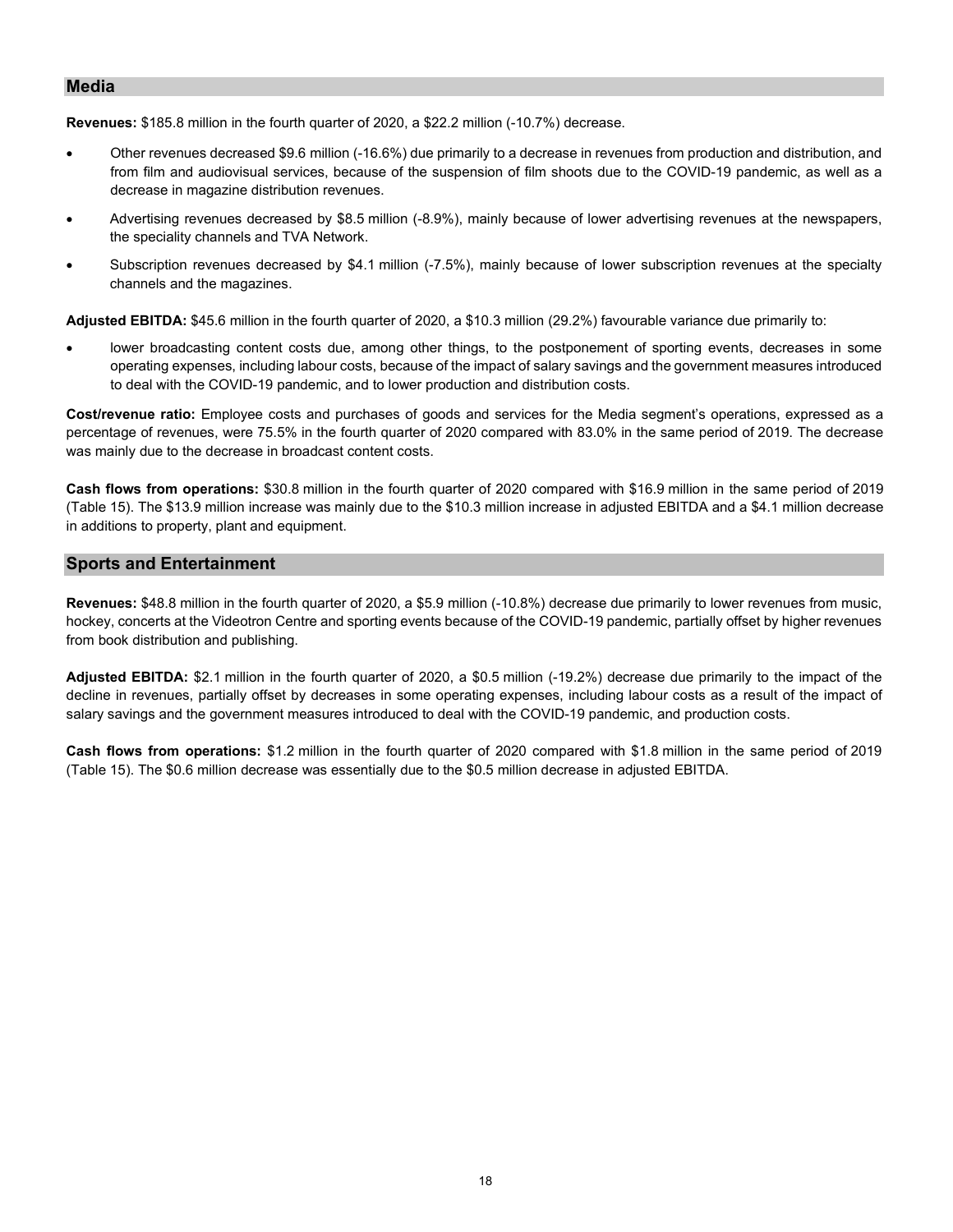# **2019/2018 FINANCIAL YEAR COMPARISON**

# **Analysis of consolidated results of operations and cash flows of Quebecor**

**Revenues:** \$4.29 billion, a \$112.8 million (2.7%) increase.

• Revenues increased in Telecommunications (\$98.4 million or 2.9% of segment revenues), Sports and Entertainment (\$10.1 million or 5.5%) and Media (\$9.4 million or 1.3%).

**Adjusted EBITDA:** \$1.88 billion, a \$103.2 million (5.8%) increase.

- Adjusted EBITDA increased in Telecommunications (\$87.8 million or 5.1% of segment adjusted EBITDA).
- Adjusted EBITDA increased in Media (\$14.8 million or 24.7%).
- There was a favourable variance at Head Office (\$3.8 million), mainly due to lower stock-based compensation costs.
- Adjusted EBITDA decreased in Sports and Entertainment (\$3.2 million or -30.5%).
- The change in the fair value of Quebecor Media stock options resulted in a \$7.4 million favourable variance in the stock-based compensation charge in 2019 compared with 2018. The change in the fair value of Quebecor stock options and in the value of Quebecor stock-price-based share units resulted in a \$1.6 million unfavourable variance in the Corporation's stock-based compensation charge in 2019.

**Net income attributable to shareholders:** \$652.8 million (\$2.55 per basic share) in 2019, compared with \$403.7 million (\$1.69 per basic share) in 2018, an increase of \$249.1 million (\$0.86 per basic share).

- The main favourable variances were:
	- o \$103.2 million increase in adjusted EBITDA;
	- o \$93.7 million favourable variance in income from discontinued operations;
	- $\circ$  \$54.8 million favourable variance in losses on valuation and translation of financial instruments, including \$54.7 million without any tax consequences;
	- **S32.6 million favourable variance in non-controlling interest.**
- The unfavourable variance was mainly due to:
	- **S42.9 million increase in the income tax expense.**

**Adjusted income from continuing operating activities:** \$581.0 million (\$2.27 per basic share) in 2019, compared with \$469.8 million (\$1.96 per basic share) in 2018, an increase of \$111.2 million (\$0.31 per basic share) or 23.7%.

**Cash flows from operations:** \$1.14 billion in 2019, a \$131.8 million (13.0%) increase due to a \$103.2 million increase in adjusted EBITDA and a \$67.9 million decrease in additions to property, plant and equipment, partially offset by a \$39.3 million increase in additions to intangible assets.

**Cash flows provided by continuing operating activities:** \$1.21 billion in 2019, a \$212.2 million (-14.9%) decrease due primarily to the unfavourable net change in non-cash balances related to operating activities, partially offset by the increase in adjusted EBITDA in the Telecommunications and Media segments and the decrease in current income taxes.

**Depreciation and amortization charge:** \$750.4 million in 2019, a \$2.7 million decrease.

**Financial expenses:** \$327.5 million in 2019, a \$4.5 million decrease. Reductions in financial expenses were caused mainly by lower interest on convertible debentures and a lower average interest rate on the debt. Additions to financial expenses were caused mainly by higher average indebtedness as a result of debt financing of a portion of the repurchase of the Quebecor Media shares held by CDP Capital d'Amérique Investissements inc., in the second quarter of 2018, and lower interest revenues generated by liquidity.

**Loss on valuation and translation of financial instruments:** \$6.5 million in 2019 compared with \$61.3 million in 2018. The \$54.8 million favourable variance was due to a \$54.7 million favourable variance, without any tax consequences, in losses on embedded derivatives related to convertible debentures.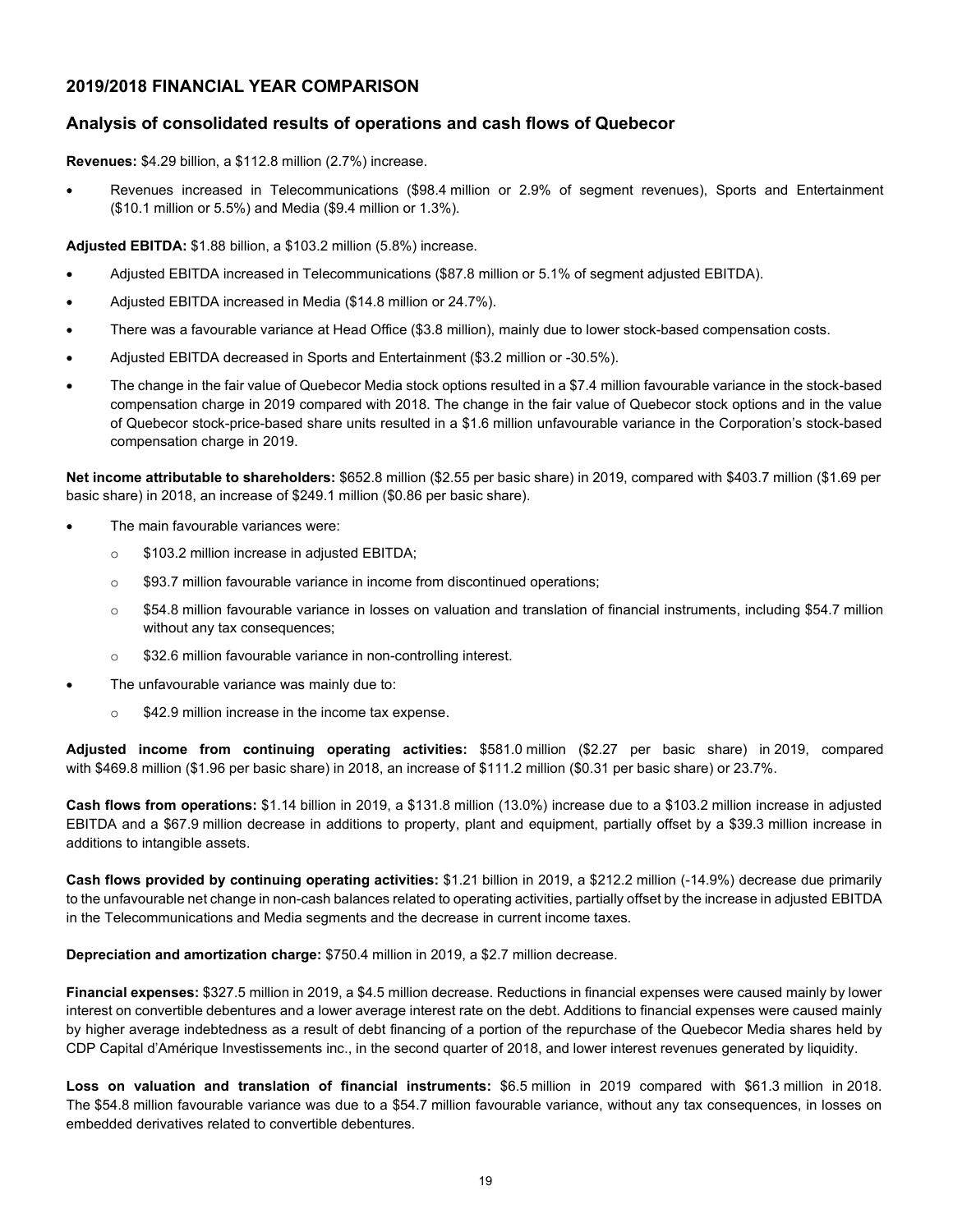**Charge for restructuring of operations and other items:** \$28.6 million in 2019, compared with \$29.1 million in 2018.

• A \$9.8 million net restructuring charge was recognized in 2019 in connection with cost-reduction initiatives in the Corporation's various segments (\$14.2 million in 2018). An \$18.8 million charge for impairment of assets was also recognized in 2019 in connection with restructuring initiatives (\$14.9 million in 2018).

**Income tax expense:** \$205.7 million in 2019 (effective tax rate of 26.6%), compared with \$162.8 million in 2018 (effective tax rate of 24.6%), a \$42.9 million unfavourable variance. The increase in the effective tax rates reflects the recognition of benefits arising from prior year tax losses in 2018. This increase in the tax rate, combined with the impact of the increase in taxable income for tax purposes, explains the increase in the income tax expense in 2019 compared with 2018. The effective tax rate is calculated considering only taxable and deductible items.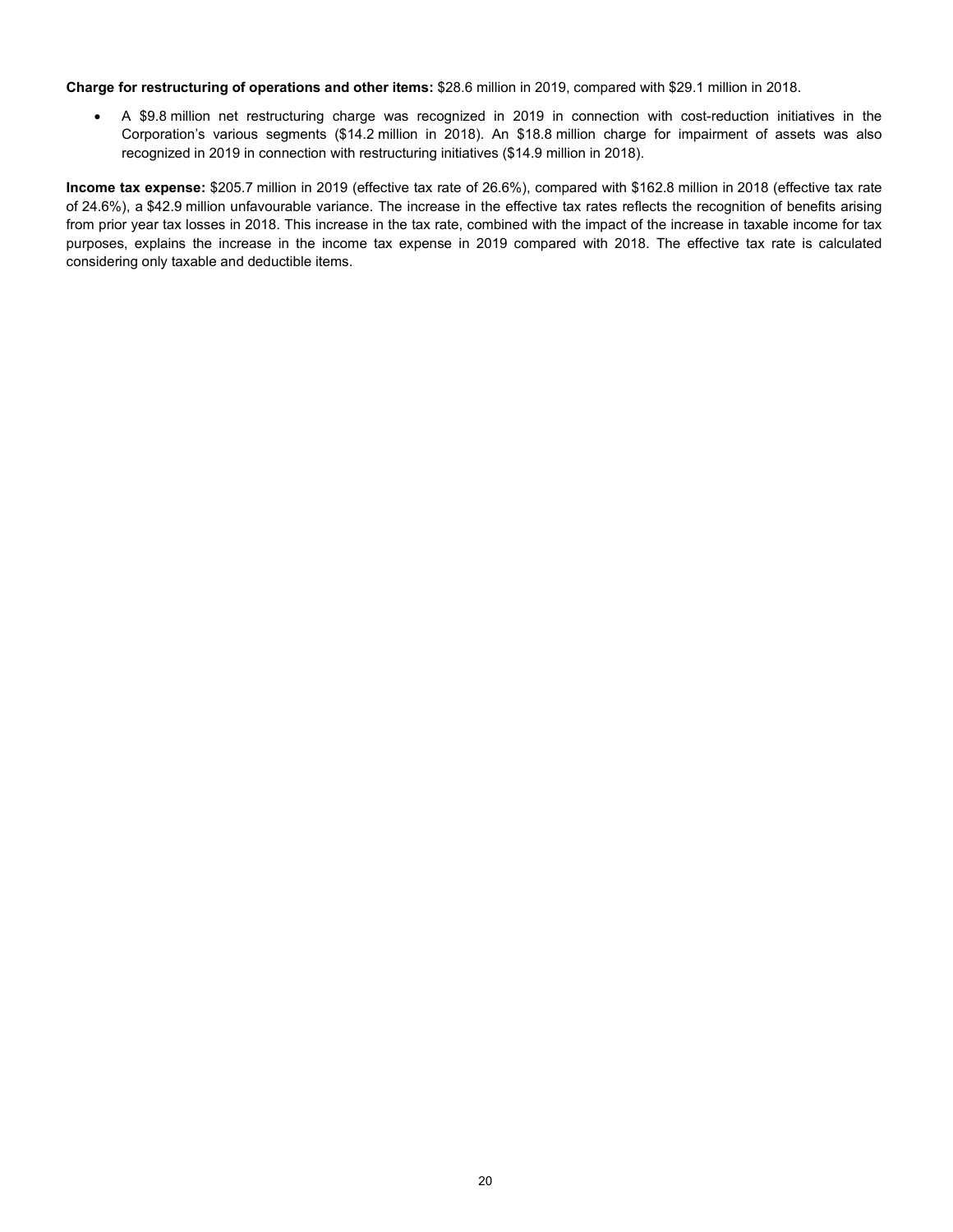# **CASH FLOWS AND FINANCIAL POSITION**

This section provides an analysis of the Corporation sources and uses of cash flows, as well as a financial position analysis as of the balance sheet date. This section should be read in conjunction with the discussion of trends under "Trend Information" above, the risk analysis in the "Risks and Uncertainties" section below, and the discussion of the Corporation's financial risks under "Financial Instruments and Financial Risk" below.

### **Operating activities**

**Cash flows provided by continuing operating activities:** \$1.43 billion in 2020 compared with \$1.21 billion in 2019.

The \$219.7 million increase was primarily due to:

- \$269.3 million favourable net change in non-cash operating assets and liabilities, due primarily to favourable variances in income tax payable and accounts payable and accrued charges, partially offset by an increase in accounts receivable;
- \$61.0 million increase in adjusted EBITDA in the Telecommunications segment.

Partially offset by:

- \$100.8 million increase in current income taxes;
- \$20.9 million increase in the cash portion of the charge for restructuring of operations and other items.

The favourable net variance in income tax payable and in other non-cash items and the increase in the Telecommunications segment's profitability had a favourable impact on cash flows provided by continuing operating activities in 2020 compared with 2019.

**Working capital:** Negative \$33.4 million at December 31, 2020 compared with negative \$161.4 million at December 31, 2019. The \$128.0 million favourable variance was due primarily to an increase in cash and cash equivalents provided by cash flows from operating activities, an increase in accounts receivable, a reduction in the short-term portion of long-term debt, a reduction in bank indebtedness, a decrease in deferred revenues and an increase in inventory, partially offset by an increase in accounts payable and accrued charges.

# **Investing activities**

**Cash flows used for additions to property, plant and equipment:** \$447.2 million in 2020 compared with \$501.6 million in 2019. The \$54.4 million reduction consists of \$67.8 million due primarily to a decrease in investments related to set-top box rental and the postponement of some investments because of COVID-19, mainly in the Telecommunications segment, partially offset by a \$13.4 million net unfavourable variance in current non-cash items.

**Cash flows used for additions to intangible assets:** \$205.9 million in 2020 compared with \$496.9 million in 2019. The \$291.0 million reduction mainly reflects the impact of the purchase by Videotron of spectrum licences in the 600 MHz band for \$255.8 million in 2019 and the postponement of some investments because of COVID-19, mainly in the Telecommunications segment, and a \$7.8 million net favourable variance in current non-cash items.

**Proceeds from disposal of assets:** \$4.4 million in 2020 compared with \$4.2 million in 2019.

**Business acquisitions:** \$47.1 million in 2020 compared with \$35.6 million in 2019.

- Business acquisitions in 2020 consisted essentially of the acquisition of Télédistribution Amos inc. and its network in Abitibi-Témiscamingue in the Telecommunications segment, and of the Théâtre Capitole, a Québec City performance venue, in the Sports and Entertainment segment.
- In 2019, business acquisitions consisted of the acquisition of the companies in the Serdy Média inc., Serdy Video Inc. and Incendo Media groups in the Media segment.

**Business disposals:** \$0.2 million in 2020 compared with \$260.7 million in 2019.

In 2019, business disposals consisted in the sale of the operations of the 4Degrees Colocation Inc. data centres ("4Degrees Colocation").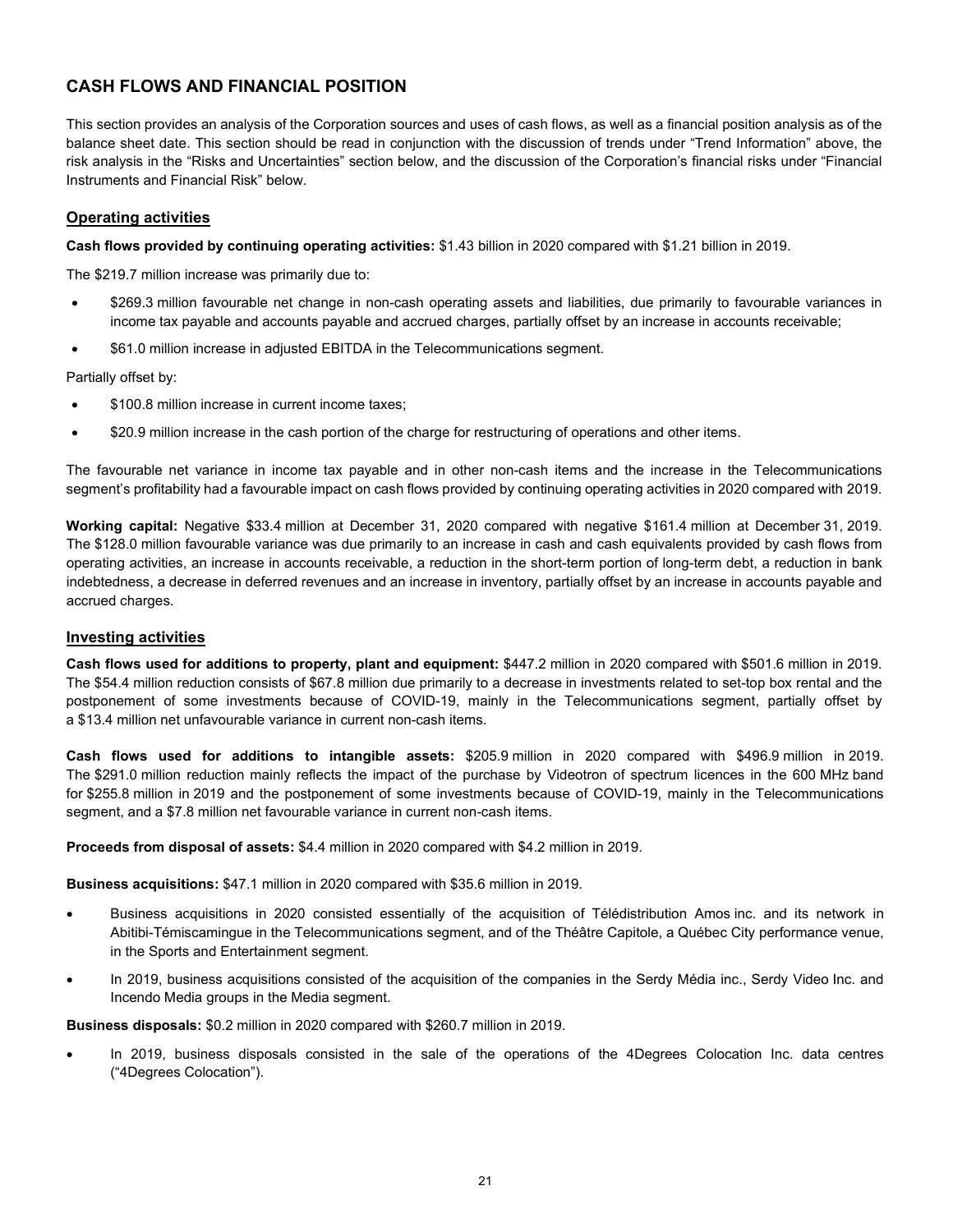# **Free cash flows from continuing operating activities**

**Free cash flows from continuing operating activities:** \$782.8 million in 2020 compared with \$473.3 million in 2019 (Table 16).

The \$309.5 million increase was due primarily to:

- \$219.7 million increase in cash flows provided by continuing operating activities;
- \$54.4 million decrease in cash flows used for additions to property, plant and equipment;
- \$35.2 million decrease in cash flows used for additions to intangible assets.

# **Financing activities**

**Consolidated debt** (long-term debt plus bank indebtedness)**:** \$211.8 million reduction in 2020. \$80.6 million net unfavourable variance in assets and liabilities related to derivative financial instruments.

- Debt reductions in 2020 essentially consisted of:
	- o \$116.1 million net reduction in drawings on the secured revolving credit facility of Videotron, TVA Group and Quebecor Media;
	- o \$71.4 million favourable impact of exchange rate fluctuations. The consolidated debt reduction attributable to this item was offset by the decrease in the asset (or increase in the liability) related to cross-currency swap agreements entered under "Derivative financial instruments";
	- o \$28.8 million decrease in the bank indebtedness of Quebecor Media and Videotron;
	- o \$12.8 million decrease in Quebecor's debt.
- Additions to debt in 2020 essentially consisted of:
	- o \$7.7 million increase in debt attributable to changes in fair value related to hedged interest risk.
- Assets and liabilities related to derivative financial instruments totalled a net asset of \$597.1 million at December 31, 2020 compared with \$677.7 million at December 31, 2019. The \$80.6 million net unfavourable variance was mainly due to the unfavourable impact of exchange rate fluctuations on the value of derivative financial instruments.
- On January 22, 2021, Videotron issued \$650.0 million aggregate principal amount of 3.125% Senior Notes maturing on January 15, 2031, for net proceeds of \$644.1 million, net of financing fees of \$5.9 million. Videotron intends to use the proceeds from this offering for general corporate purposes, including, without limitation, the repayment of a portion of its current debt.
- Quebecor's \$50.0 million revolving credit facility expired on July 15, 2020 and was not renewed.
- On February 11, 2021, TVA Group amended its \$75.0 million secured revolving credit facility to extend its term from February 2021 to February 2022 and amend certain terms and conditions. On February 21, 2020, TVA Group had lowered the limit on the facility from \$150.0 million to \$75.0 million and amended certain terms and conditions.

# **Financial Position**

**Net available liquidity:** \$2.58 billion at December 31, 2020 for Quebecor and its wholly owned subsidiaries, pro forma the issuance by Videotron of Senior Notes in the aggregate principal amount of \$650.0 million on January 22, 2021, consisting of available unused revolving credit facilities in the amount of \$1.80 billion, and cash and cash equivalents of \$781.5 million.

**Consolidated debt** (long-term debt plus bank indebtedness)**:** \$5.78 billion at December 31, 2020, a \$211.8 million decrease compared with December 31, 2019; \$80.6 million net unfavourable variance in assets and liabilities related to derivative financial instruments (see "Financing activities" above).

• Consolidated debt essentially consisted of Videotron's \$4.11 billion debt (\$4.25 billion at December 31, 2019); TVA Group's \$28.8 million debt (\$44.9 million at December 31, 2019); Quebecor Media's \$1.59 billion debt (\$1.64 billion at December 31, 2019); and Quebecor's \$45.9 million debt (\$58.7 million at December 31, 2019).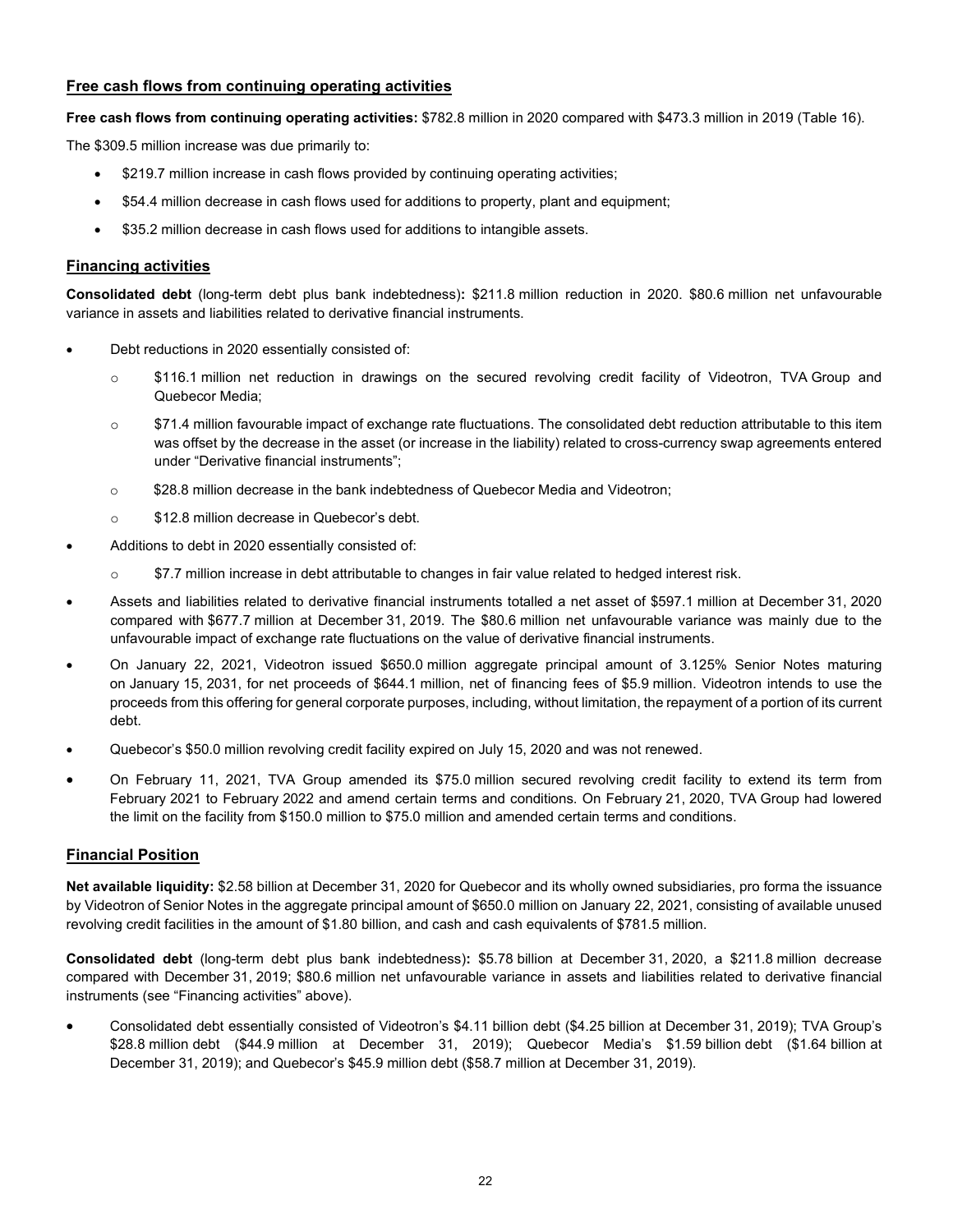**Consolidated net debt leverage ratio:** 2.68x at December 31, 2020 compared with 2.91x at December 31, 2019. The decrease was due primarily to net reductions in drawings on the revolving credit facilities and bank indebtedness, as the case may be, by Videotron, TVA Group, Quebecor Media and Quebecor, using free cash flows from continuing operating activities, and the increase in the trailing 12-month adjusted EBITDA.

As at December 31, 2020, minimum principal payments on long-term debt in the coming years are as follows:

# **Table 4 Minimum principal payments on Quebecor's long-term debt 12 months ending December 31**  (in millions of Canadian dollars)

| 2021                | \$<br>28.5    |
|---------------------|---------------|
| 2022                | 1,062.5       |
| 2023                | 1,593.4       |
| 2024                | 763.5         |
| 2025                | 400.0         |
| 2026 and thereafter | 1,938.5       |
| <b>Total</b>        | \$<br>5,786.4 |

From time to time, Quebecor may (but is under no obligation to) seek to retire or purchase its outstanding securities, including debentures, in open market purchases, privately negotiated transactions, or otherwise. Such repurchases, if any, will depend on its liquidity position and requirements, prevailing market conditions, contractual restrictions and other factors. The amounts involved may be material.

The weighted average term of Quebecor's consolidated debt was approximately 4.3 years as of December 31, 2020 (4.9 years pro forma the issuance by Videotron of Senior Notes in the aggregate principal amount of \$650.0 million on January 22, 2021) compared with 5.2 years as of December 31, 2019. After taking into account hedging instruments, debt consisted of approximately 96.1% fixed-rate debt (96.6% pro forma the issuance of the Senior Notes on January 22, 2021), compared with 93.9% as at December 31, 2019, and 3.9% floating-rate debt (3.4% pro forma the issuance of the Senior Notes on January 22, 2021), compared with 6.1% as at December 31, 2019.

Management of the Corporation believes that cash flows and available sources of financing should be sufficient to cover committed cash requirements for capital investments, working capital, interest payments, income tax payments, debt repayments, pension plan contributions, share repurchases, and dividend payments to shareholders. The Corporation believes it will be able to meet future debt maturities, which are staggered over the coming years.

Pursuant to its financing agreements, the Corporation is required to maintain certain financial ratios and comply with certain financial covenants. The key indicators listed in those financing agreements include debt service coverage ratio and debt ratio (long-term debt over adjusted EBITDA). At December 31, 2020, the Corporation was in compliance with all required financial ratios and restrictive covenants in its financing agreements.

# **Dividends declared**

On February 24, 2021, the Board of Directors of Quebecor declared a quarterly dividend of \$0.275 per share on its Class A Shares and Class B Shares, payable on April 6, 2021 to shareholders of record as of the record date of March 12, 2021.

# **Convertible debentures**

In accordance with the terms of the trust indenture governing the convertible debentures, the quarterly dividend declared on November 4, 2020 on Quebecor Class B Shares triggered an adjustment to the floor price and ceiling price then in effect. Accordingly, effective November 19, 2020, the conversion features of the convertible debentures are subject to an adjusted floor price of approximately \$26.20 per share (that is, a maximum number of approximately 5,724,218 Class B Shares corresponding to a ratio of \$150.0 million to the adjusted floor price) and an adjusted ceiling price of approximately \$32.76 per share (that is, a minimum number of approximately 4,579,374 Class B Shares corresponding to a ratio of \$150.0 million to the adjusted ceiling price).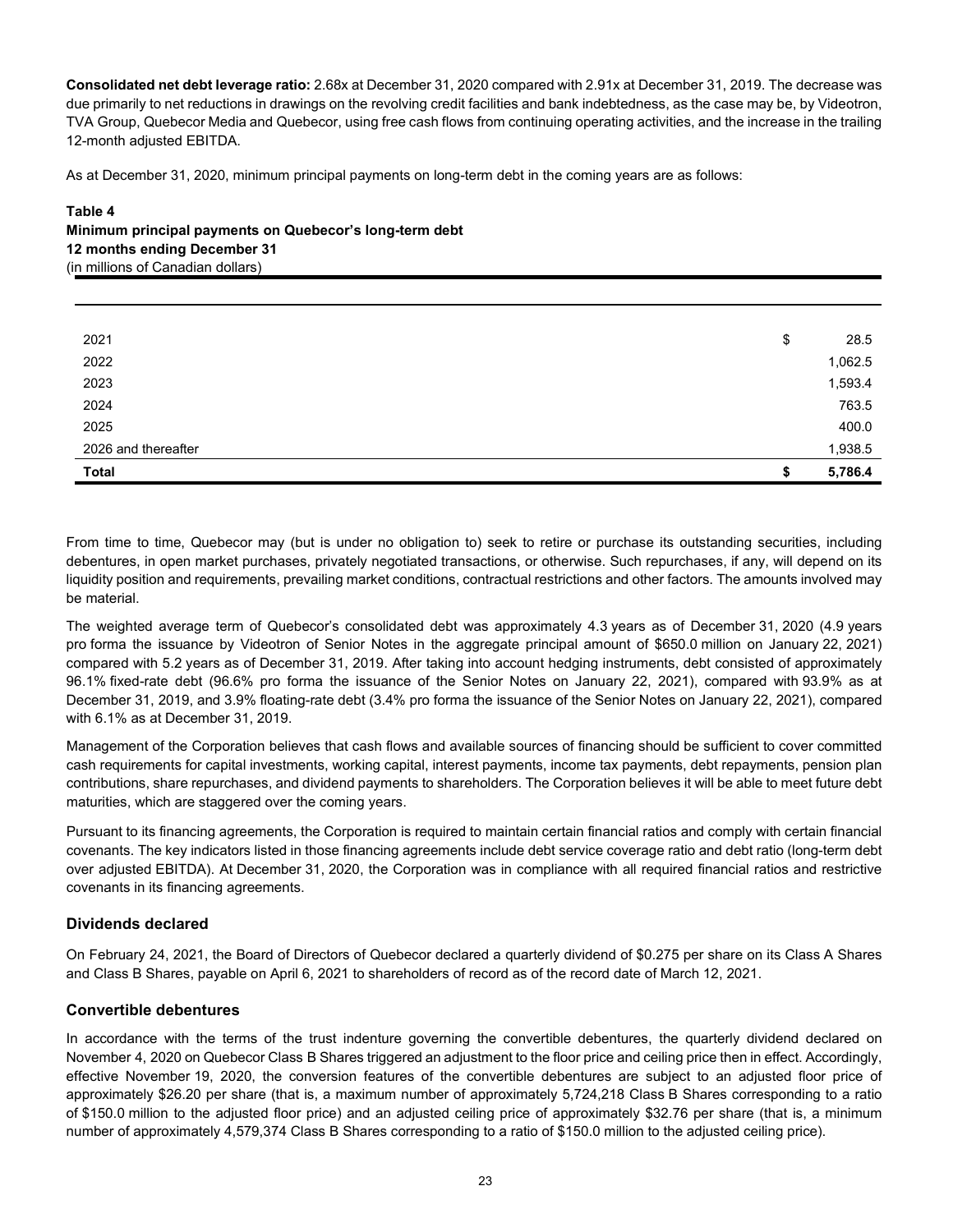# **Analysis of consolidated balance sheet at December 31, 2020**

# **Table 5**

# **Consolidated balance sheet of Quebecor**

**Analysis of main variances between December 31, 2020 and 2019**

(in millions of Canadian dollars)

|                                                                          | Dec. 31,    | Dec. 31,   |                   |                                                                                                                                                                          |
|--------------------------------------------------------------------------|-------------|------------|-------------------|--------------------------------------------------------------------------------------------------------------------------------------------------------------------------|
|                                                                          | 2020        | 2019       | <b>Difference</b> | Main reasons for difference                                                                                                                                              |
| <b>Assets</b>                                                            |             |            |                   |                                                                                                                                                                          |
| Cash and cash<br>equivalents                                             | 136.7<br>\$ | \$<br>14.0 | \$<br>122.7       | Impact of current variances in activity                                                                                                                                  |
| Accounts receivable                                                      | 600.6       | 548.0      | 52.6              | Impact of current variances in activity                                                                                                                                  |
| Property, plant and<br>equipment                                         | 3,189.2     | 3,415.9    | (226.7)           | Depreciation for the period less additions<br>to property, plant and equipment                                                                                           |
| Intangible assets                                                        | 1,466.7     | 1,444.0    | 22.7              | Additions to intangible assets less<br>amortization for the period                                                                                                       |
| Goodwill                                                                 | 2,714.0     | 2,692.9    | 21.1              | Acquisition of Télédistribution Amos and<br>its network by the Telecommunications<br>segment                                                                             |
| Derivative financial<br>instruments <sup>1</sup>                         | 597.1       | 677.7      | (80.6)            | See "Financing Activities"                                                                                                                                               |
| Other assets                                                             | 396.8       | 248.7      | 148.1             | Impact of current variances in operating<br>and investing activities                                                                                                     |
| <b>Liabilities</b>                                                       |             |            |                   |                                                                                                                                                                          |
| Accounts payable and<br>accrued charges                                  | 872.2       | 809.6      | 62.6              | Impact of current variances in activity                                                                                                                                  |
| Long-term debt, including<br>short-term portion and<br>bank indebtedness | 5,775.1     | 5,986.9    | (211.8)           | See "Financing Activities"                                                                                                                                               |
| Deferred income taxes <sup>2</sup>                                       | 802.7       | 828.0      | (25.3)            | Impact of variances in activity on<br>consolidated statement of income and<br>consolidated statement of comprehensive<br>income                                          |
| <b>Other liabilities</b>                                                 | 422.8       | 371.2      | 51.6              | Loss on remeasurement of defined<br>benefit plans, partially offset by an<br>adjustment on the contingent<br>consideration related to the sale of<br>4Degrees Colocation |

<sup>1</sup> Long-term assets less long-term liabilities.

<sup>2</sup> Long-term liabilities less long-term assets.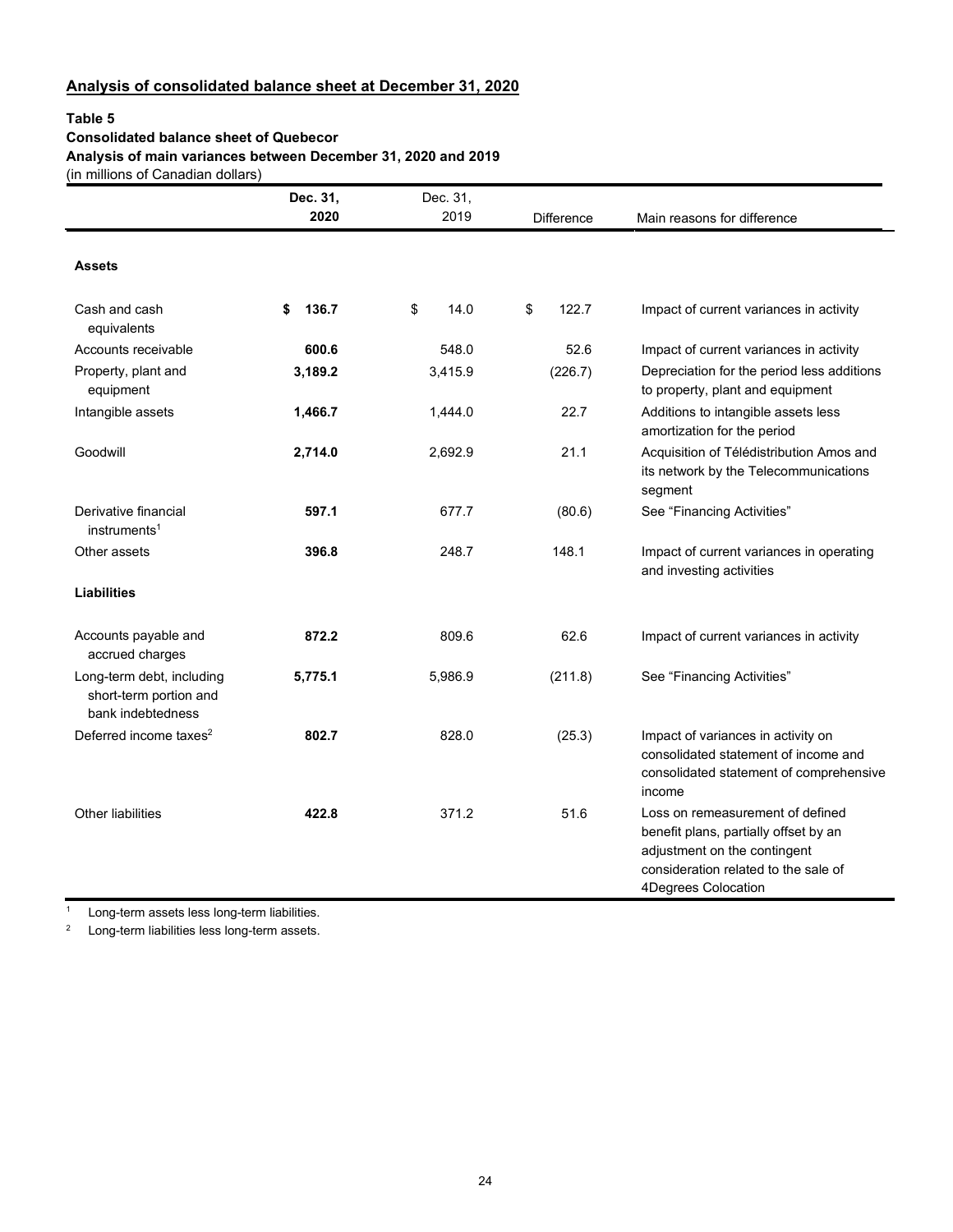# **ADDITIONAL INFORMATION**

# **Contractual Obligations**

At December 31, 2020, material contractual obligations of operating activities included: capital repayment and interest on long-term debt; convertible debentures and lease liabilities; capital asset purchases and other commitments; and obligations related to derivative financial instruments, less estimated future receipts on derivative financial instruments. Table 6 below shows a summary of these contractual obligations.

#### **Table 6**

#### **Contractual obligations of Quebecor as of December 31, 2020**

(in millions of Canadian dollars)

|                                               | <b>Under</b><br>Total<br>1-3 years<br>3-5 years<br>1 year |    |       |    |         | 5 years<br>or more |    |         |
|-----------------------------------------------|-----------------------------------------------------------|----|-------|----|---------|--------------------|----|---------|
|                                               |                                                           |    |       |    |         |                    |    |         |
| Long-term debt <sup>1</sup>                   | \$<br>5.786.4                                             | \$ | 28.5  | \$ | 2.655.9 | \$<br>1.163.5      | \$ | 1,938.5 |
| Convertible debentures <sup>2</sup>           | 150.0                                                     |    | -     |    | -       | 150.0              |    | -       |
| Interest payments <sup>3</sup>                | 1,188.4                                                   |    | 246.9 |    | 471.0   | 251.6              |    | 218.9   |
| Lease liabilities                             | 173.3                                                     |    | 34.3  |    | 52.9    | 29.8               |    | 56.3    |
| Interest payments on lease liabilities        | 48.5                                                      |    | 7.7   |    | 11.4    | 7.5                |    | 21.9    |
| Additions to property, plant and              |                                                           |    |       |    |         |                    |    |         |
| equipment and other commitments               | 1.355.4                                                   |    | 383.6 |    | 403.7   | 275.1              |    | 293.0   |
| Derivative financial instruments <sup>4</sup> | (538.0)                                                   |    | 1.6   |    | (479.2) | (101.3)            |    | 40.9    |
| <b>Total contractual obligations</b>          | 8,164.0                                                   | \$ | 702.6 | S  | 3,115.7 | \$<br>1,776.2      | \$ | 2,569.5 |

<sup>1</sup> The carrying value of long-term debt excludes changes in the fair value of long-term debt related to hedged interest rate risk and financing fees.<br><sup>2</sup> Based on the market value at December 31, 2020 of a number of charg

Based on the market value at December 31, 2020 of a number of shares obtained by dividing the outstanding principal amount by the market price of a Quebecor Class B share at that date, subject to a floor price of approximately \$26.20 per share and a ceiling price of approximately \$32.76. The Corporation may also redeem convertible debentures by issuing the corresponding number of its Class B Shares.

<sup>3</sup> Estimated interest payable on long-term debt and convertible debentures, based on interest rates, hedging of interest rates and hedging of foreign exchange rates as of December 31, 2020.

Estimated future receipts, net of future disbursements, on derivative financial instruments related to foreign exchange hedging on the principal of U.S -dollars-denominated debt*.*

# *Significant commitments included in Table 6*

Videotron has 20-year service sharing and exchange agreements with Rogers Communications Inc. to build out and operate an LTE network in Québec and the Ottawa area. It also has an agreement with Comcast Corporation to develop an innovative Internet Protocol Television ("IPTV") delivery solution, as well as agreements for the roll-out of LTE-A and 5G technologies and the purchase of mobile devices. As at December 31, 2020, the balance of those commitments stood at \$646.6 million.

The Quebecor Out of Home division has agreements with various Québec transit commissions for the installation and maintenance of bus shelters, and for advertising rights on bus shelters and buses. As at December 31, 2020, the balance of those commitments stood at \$105.1 million.

In the normal course of business, the Media segment, through TVA Group, contracts commitments regarding broadcast rights for television programs, sporting events and films, as well as distribution rights for audiovisual content. As at December 31, 2020, the balance of those commitments stood at \$483.5 million.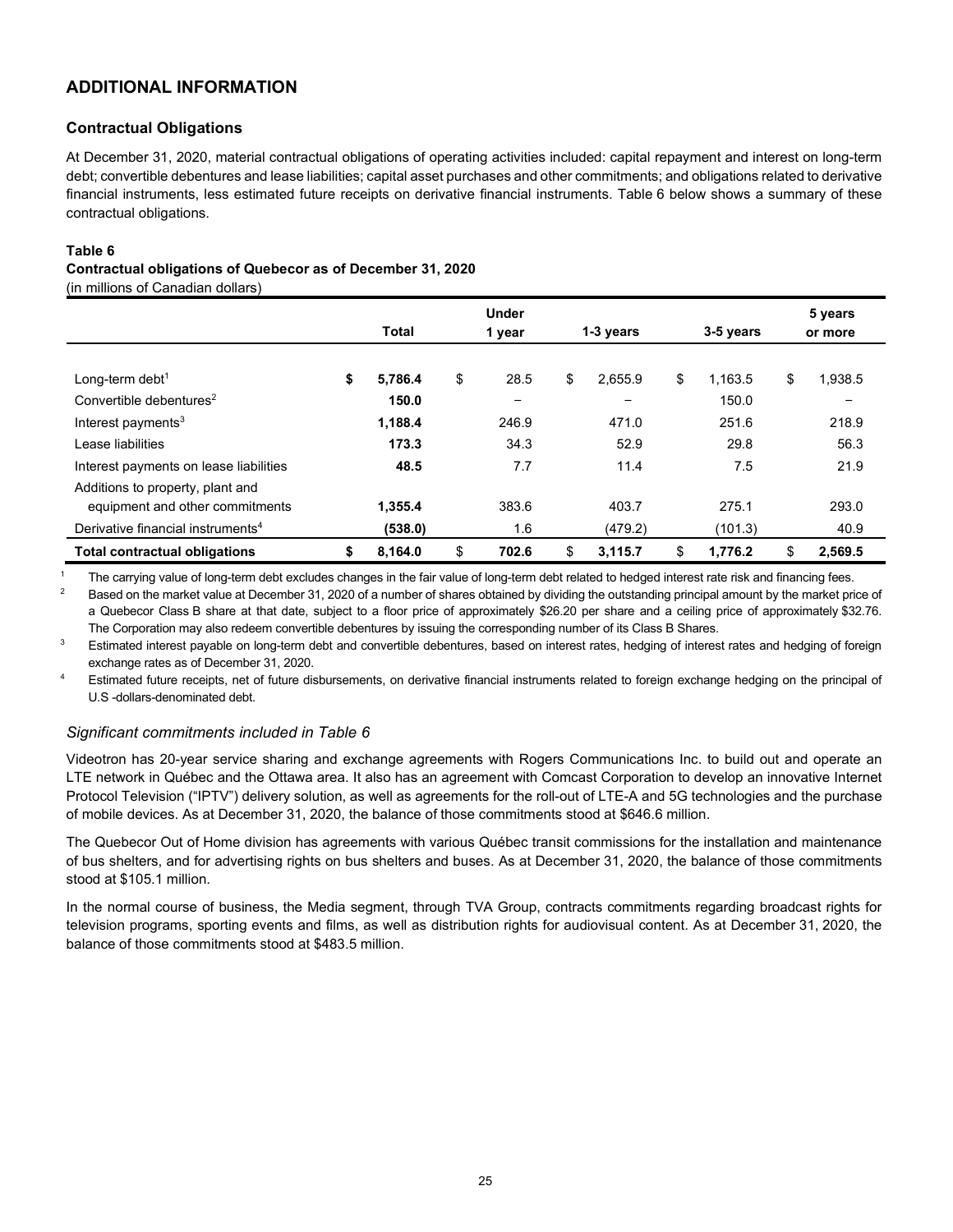Table 7 presents lease liabilities by segment at December 31, 2020 and December 31, 2019:

# **Table 7**

# **Lease liabilities by segment**

(in millions of Canadian dollars)

|                          | Dec. 30,<br>2020 |    |        |
|--------------------------|------------------|----|--------|
| Telecommunications       | \$<br>142.3      | \$ | 114.2  |
| Media                    | 13.4             |    | 13.5   |
| Sports and Entertainment | 44.1             |    | 40.8   |
| <b>Head Office</b>       | (26.5)           |    | (30.6) |
| <b>Total</b>             | \$<br>173.3      | \$ | 137.9  |

# **Pension plan contributions**

The expected employer contributions to the Corporation's defined benefit pension plans and post-retirement benefit plans will be \$34.2 million in 2021, based on the most recent financial actuarial reports filed (contributions of \$29.3 million were paid in 2020).

# **Related party transactions**

The Corporation made sales to affiliated corporations in the amount of \$3.7 million in 2020 (\$3.8 million in 2019). These transactions were accounted for at the consideration agreed between parties.

# **Off-balance sheet arrangements**

#### *Guarantees*

In the normal course of business, the Corporation enters into numerous agreements containing guarantees, including the following:

#### *Business and asset disposals*

In the sale of all or part of a business or an asset, in addition to possible indemnification relating to failure to perform covenants and breach of representations or warranties, the Corporation may agree to indemnify against claims related to the past conduct of the business. Typically, the term and amount of such indemnification will be limited by the agreement. The nature of these indemnification agreements prevents the Corporation from estimating the maximum potential liability it could be required to pay to guaranteed parties. The Corporation has not accrued any amount in respect of these items in the consolidated balance sheets.

# *Outsourcing companies and suppliers*

In the normal course of business, the Corporation enters into contractual agreements with outsourcing companies and suppliers. In some cases, the Corporation agrees to provide indemnifications in the event of legal procedures initiated against them. In other cases, the Corporation provides indemnification to counterparties for damages resulting from the outsourcing companies and suppliers. The nature of the indemnification agreements prevents the Corporation from estimating the maximum potential liability it could be required to pay. No amount has been accrued in the consolidated balance sheets with respect to these indemnifications.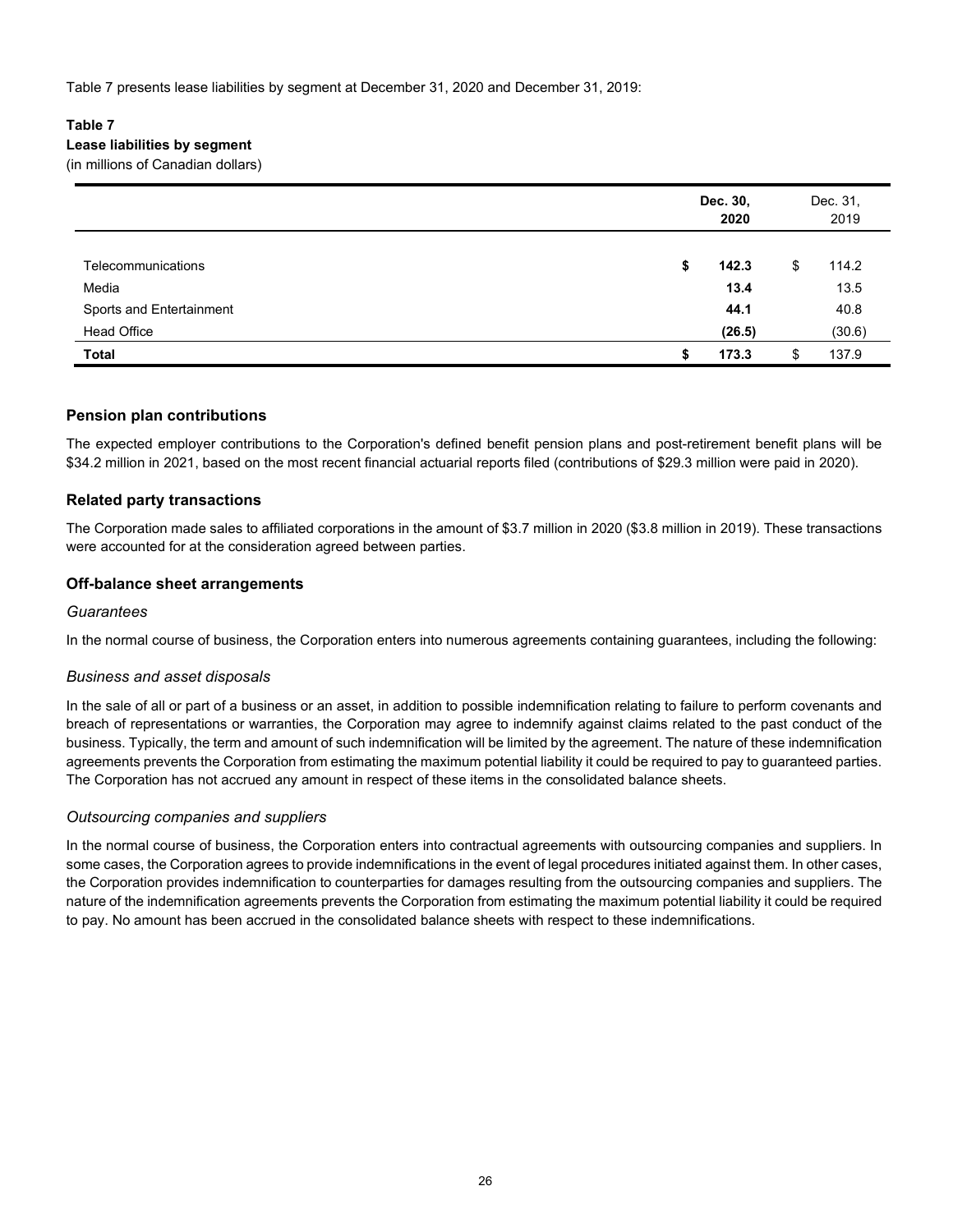# **Capital stock**

In accordance with Canadian financial reporting standards, Table 8 presents information on the Corporation's capital stock as at February 4, 2021. In addition, 3,630,959 share options were outstanding as of February 4, 2021.

## **Table 8**

## **Capital stock**

(in shares and millions of Canadian dollars)

|                |                   | February 4, 2021 |
|----------------|-------------------|------------------|
|                | <b>Issued and</b> | <b>Book</b>      |
|                | outstanding       | value            |
|                |                   |                  |
| Class A Shares | 77,039,034        | 8.6<br>\$        |
| Class B Shares | 169,983,857       | 1,002.4          |

On August 5, 2020, the Corporation authorized a normal course issuer bid for a maximum of 1,000,000 Class A Shares representing approximately 1.3% of issued and outstanding Class A Shares, and for a maximum of 6,000,000 Class B Shares representing approximately 3.5% of issued and outstanding Class B Shares as of July 31, 2020. The purchases can be made from August 15, 2020 to August 14, 2021, at prevailing market prices on the open market through the facilities of the Toronto Stock Exchange or other alternative trading systems. All shares purchased under the bid will be cancelled.

On August 7, 2020, the Corporation announced that it had entered into an automatic securities purchase plan ("the plan") with a designated broker whereby shares may be repurchased under the plan at times when such purchases would otherwise be prohibited pursuant to regulatory restrictions or self-imposed blackout periods. The plan received prior approval from the Toronto Stock Exchange. It came into effect on August 15, 2020 and terminates on the same date as the normal course issuer bid.

Under the plan, before entering a self-imposed blackout period, the Corporation may, but is not required to, ask the designated broker to make purchases under the normal course issuer bid. Such purchases shall be made at the discretion of the designated broker, within parameters established by the Corporation prior to the blackout periods. Outside the blackout periods, purchases will be made at the discretion of the Corporation's management.

In 2020, the Corporation purchased and cancelled 6,457,050 Class B Shares for a total cash consideration of \$201.2 million (3,107,356 Class B Shares for a total cash consideration of \$94.6 million in the same period of 2019). The excess of \$163.1 million of the purchase price over the carrying value of Class B Shares repurchased was recorded in reduction of retained earnings (an increase of the deficit of \$76.3 million in 2019).

In 2019, 680,000 Class B Shares were issued upon exercise of stock options for a cash consideration of \$8.3 million. Following this transaction, the contributed surplus was increased by \$12.7 million and the stock option plan liability was reduced by the same amount.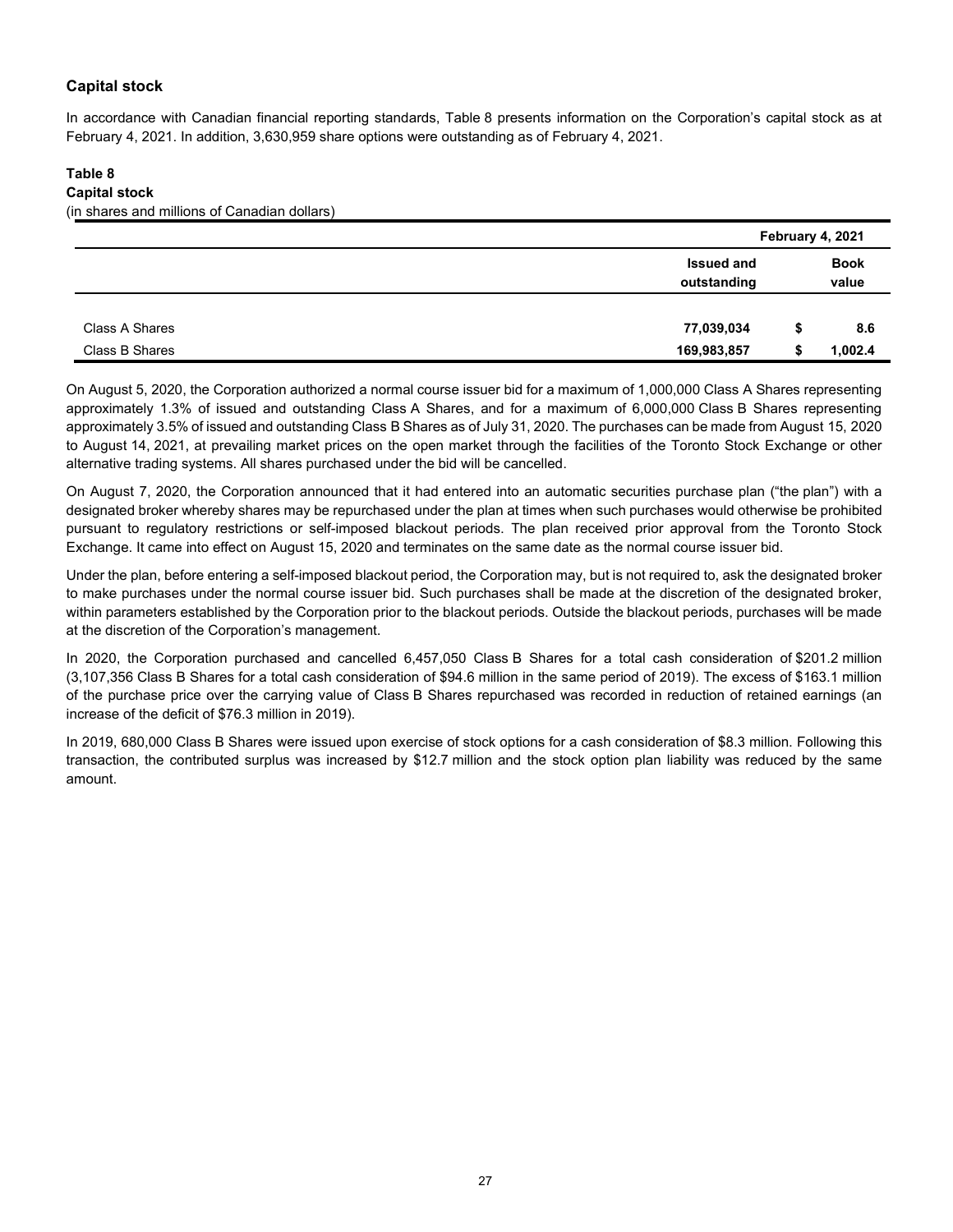# **Risks and Uncertainties**

The Corporation operates in the telecommunications, media, and sports and entertainment industries, which entails a variety of risk factors and uncertainties. The Corporation's operating environment and financial results may be materially affected by the risks and uncertainties discussed below.

#### *Increased competition from non-traditional sources*

Quebecor Media faces technological substitution across all its key business segments. Due to ongoing technological developments, the distinction between broadcasting, Internet and wireline and mobile telephony platforms is fading rapidly. For instance, content producers and providers are leveraging their content rights and pursuing strategies to deploy their own OTT distribution platforms in order to reach consumers directly via the Internet. By doing so, content producers and providers are less dependent on content aggregators, such as Videotron. The Internet, including through mobile devices, provides an important broadcasting and distribution service. More specifically, an increasing number of Quebecor Media's customers are using mobile devices as their primary means of video entertainment; therefore, in direct competition with its television and Internet access services. In addition, mobile operators, through the development of their mobile networks, offer wireless and fixed wireless Internet services, which compete with Quebecor Media's Internet access service. Due to the converging nature of technological advances, Quebecor Media expects increasing competition from non-traditional businesses, which may affect its overall business strategy and could adversely affect its business, financial condition and results of operations.

#### *Competition and technological development*

In its television business, Quebecor Media competes against incumbent local exchange carriers ("ILECs") and third-party Internet access ("TPIA") providers. These competitors have rolled out their own IPTV service in the vast majority of the territory in which Quebecor Media operates.

The rapidly growing landscape of OTT content providers, many of which having substantial financial resources, now compete directly for viewership and a share of the monthly entertainment spend. Furthermore, the OTT content providers' attractive price points (which are in part due to the fact that they do not contribute financially to the Canadian traditional television business model or Internet infrastructure and are not subject to Canadian Radio-television and Telecommunications Commission ("CRTC") regulations) may make Quebecor Media's traditional offer less appealing for its customers and may affect its ability to retain and acquire customers. Consequently, this could place Quebecor Media at a competitive disadvantage, lead to increased operational costs and have an adverse effect on its business, prospects, revenues, financial condition and results of operations. Also, foreign OTT content providers with no Canadian place of business are not required to charge federal and provincial sales tax (except in Saskatchewan and Québec). Given that Quebecor Media's clients, notably its Club illico subscribers, must be charged GST when they purchase Quebecor Media's services, Quebecor Media is at a competitive disadvantage.

Furthermore, Quebecor Media faces competition from illegal providers of television services and illegal access to non-Canadian direct broadcast satellite ("DBS") signal (also called grey market piracy), as well as from signal theft of DBS that enables customers to access programming services from U.S. and Canadian DBS without paying any fees (also called black market piracy).

In its Internet access business, Quebecor Media faces competition from several resellers who have access to the wholesale TPIA service mandated by the CRTC. The recently revised wholesale rates, if upheld by the CRTC following a pending review and vary application, will provide TPIA providers with a cost structure that could lead to increased competition either from established TPIA providers or new entrants. These TPIA providers may also provide telephony and networking applications and have entered the IPTV market. Their market share is significant and growing, especially in Québec and Ontario, the two regions in Canada where they have been particularly active and aggressively pricing their services.

Quebecor Media also competes against other Internet service providers ("ISPs") offering residential and commercial Internet access services as well as fixed wireless access and open Wi-Fi networks in some cities. The main competitors are the ILECs that offer Internet access through digital subscriber line, fibre to the node and fibre to the home technologies, in certain cases offering download speeds comparable, or superior to Quebecor Media's. In addition, satellite operators such as Xplornet, Telesat and Starlink are increasing their existing high-speed Internet access capabilities with the launch of high-throughput satellites, targeting households in low population density and remote locations and claiming future download speeds comparable to Quebecor Media's low and medium download speeds. Finally, certain municipalities also plan to build and operate their own broadband networks. They plan to do so through public/private partnership arrangements, competing directly with Quebecor Media in some of its local markets.

Quebecor Media's wireline business has numerous competitors, including ILECs, competitive local exchange carriers, mobile telephony service operators and other providers of Voice over Internet Protocol ("VoIP") and cloud-based telephony. Some of these competitors are not facility-based and therefore have much lower infrastructure costs. In addition, Internet protocol-based products and services are generally subject to downward pricing pressure, lower margins and technological evolution, all of which could have an adverse effect on Quebecor Media's business, prospects, revenues, financial condition and results of operations.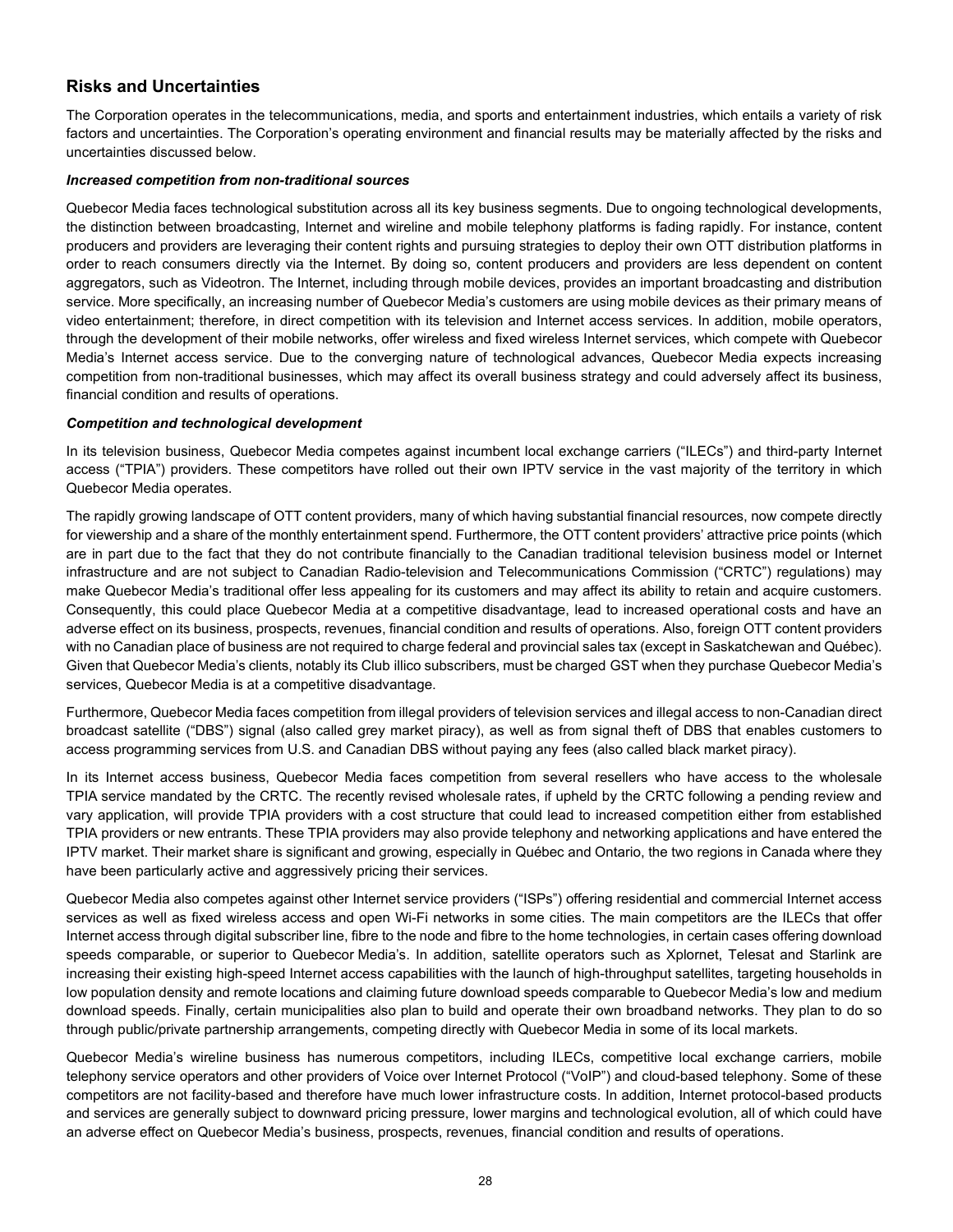In its mobile telephony business, Quebecor Media competes against a mix of market participants, some of them active in its territory in some or all of the products it offers, with others offering only mobile telephony services. In addition, users of mobile voice and data systems may find their communication needs satisfied by other current adjunct technologies, such as Wi-Fi, "hotspots" or trunk radio systems, which have the technical capability to handle mobile data communication and mobile telephone calls. There can be no assurance that current or future competitors will not provide network capacity and/or services comparable or superior to those Quebecor Media provides or may in the future provide, or at lower prices, or adapt more quickly to evolving industry trends or changing market requirements or introduce competing services. For instance, some providers of mobile telephony services (including incumbent carriers) have deployed and have been operating for many years lower-cost mobile telephony brands in order to acquire additional market share. Furthermore, the decisions to be taken by the CRTC with regards to a new regulatory framework for mobile services stand to have a significant impact on Quebecor Media's competitive environment, as Quebecor Media could see the emergence of non facility-based operators (mobile virtual network operators "MVNOs") with mandated access to the networks of facility-based operators. Quebecor Media may not be able to compete successfully in the future against existing and such potential new competitors; increased competition could have a material adverse effect on its business, prospects, revenues, financial condition and results of operations.

Finally, many of its competitors are offering special bundling discounts to customers who subscribe to two or more of their services (television, Internet access, wireline and mobile telephony services). Should Quebecor Media fail to keep its existing customers and lose them to such competitors, it may end up losing a subscriber for multiple services as a result of its bundling strategy. This could have an adverse effect on its business, prospects, revenues, financial condition, and results of operations.

Fierce price competition in all Quebecor Media's businesses and across the industries in which it operates, combined with the declining demand for certain traditional products, may affect Quebecor Media's ability to raise the price of its products and services commensurately with increases in its operating costs, as it has done in the past. This could have an adverse effect on its business, revenues, financial condition, and results of operations.

#### *Capital to address significant and rapid technological changes*

New technologies in the telecommunication industry are evolving faster than the historical investment cycle in the industry. Their introduction and pace of adoption could result in requirements for additional capital investments not currently planned, as well as shorter estimated useful lives for certain of Quebecor Media's existing assets. Quebecor Media's strategy of maintaining a leadership position in the suite of products and services it offers and of launching new products and services requires capital investments in its networks, information technology systems and infrastructure, as well as the acquisition of spectrum to support growth in its customer base and its demands for increased bandwidth capacity and other services.

Quebecor Media must continually invest in its services, networks and technologies due to the rapid evolution of technologies, or it may be required to acquire, develop or integrate new technologies. Improvements in its services depend on many factors. The cost of the acquisition, development or implementation of new technologies and spectrum could be significant and Quebecor Media's ability to fund such acquisition, development or implementation may be limited, which could have a material adverse effect on its ability to successfully compete in the future. Any such difficulty or inability to compete could have a material adverse effect on its business, reputation, prospects, financial condition and results of operations.

5G technology is evolving rapidly. Canada's first standards-based commercial launches were announced in 2020 and 5G coverage will expand over the upcoming years. The 5G ecosystem operates on multiple frequency bands, including the 600 MHz spectrum acquired in 2019 by Videotron. However, 3.5 GHz spectrum is becoming a primary band for 5G mobile coverage. ISED Canada is scheduled to hold an auction of 3.5 GHz frequencies beginning in June 2021. There is a risk that Quebecor Media may not be able to purchase the 3.5 GHz spectrum required to compete equally on network speeds and 5G capacity. Any such difficulty or inability to compete could have a material adverse effect on Quebecor Media's business, reputation, prospects, financial condition, and results of operations.

In the past, Quebecor Media has required substantial capital for the upgrade, expansion and maintenance of its networks and the launch and deployment of new or additional services. Quebecor Media expects that additional capital expenditures will continue to be required in the short-term, mid-term and long-term in order to maintain, expand and enhance its networks systems and services, including expenditures relating to the deployment of LTE-Advanced/5G mobile technologies. Moreover, additional investments in Quebecor Media's business may not translate into incremental revenues, cash flows or profitability.

#### *Epidemics, pandemics and other public health emergencies*

The COVID-19 pandemic has had a significant impact on the economic environment in Canada and around the world. The overall impact on Quebecor Media's business and activities is still uncertain and cannot be evaluated with precision despite recent developments relating to vaccines, considering future developments such as the spread of the virus, the expected date of termination of the crisis, the risks associated with potential future waves of the virus, its impact on consumer spending, labour shortages due to the virus, the continuing disruption in the supply chain and the effectiveness or the strictness of the actions taken by the federal and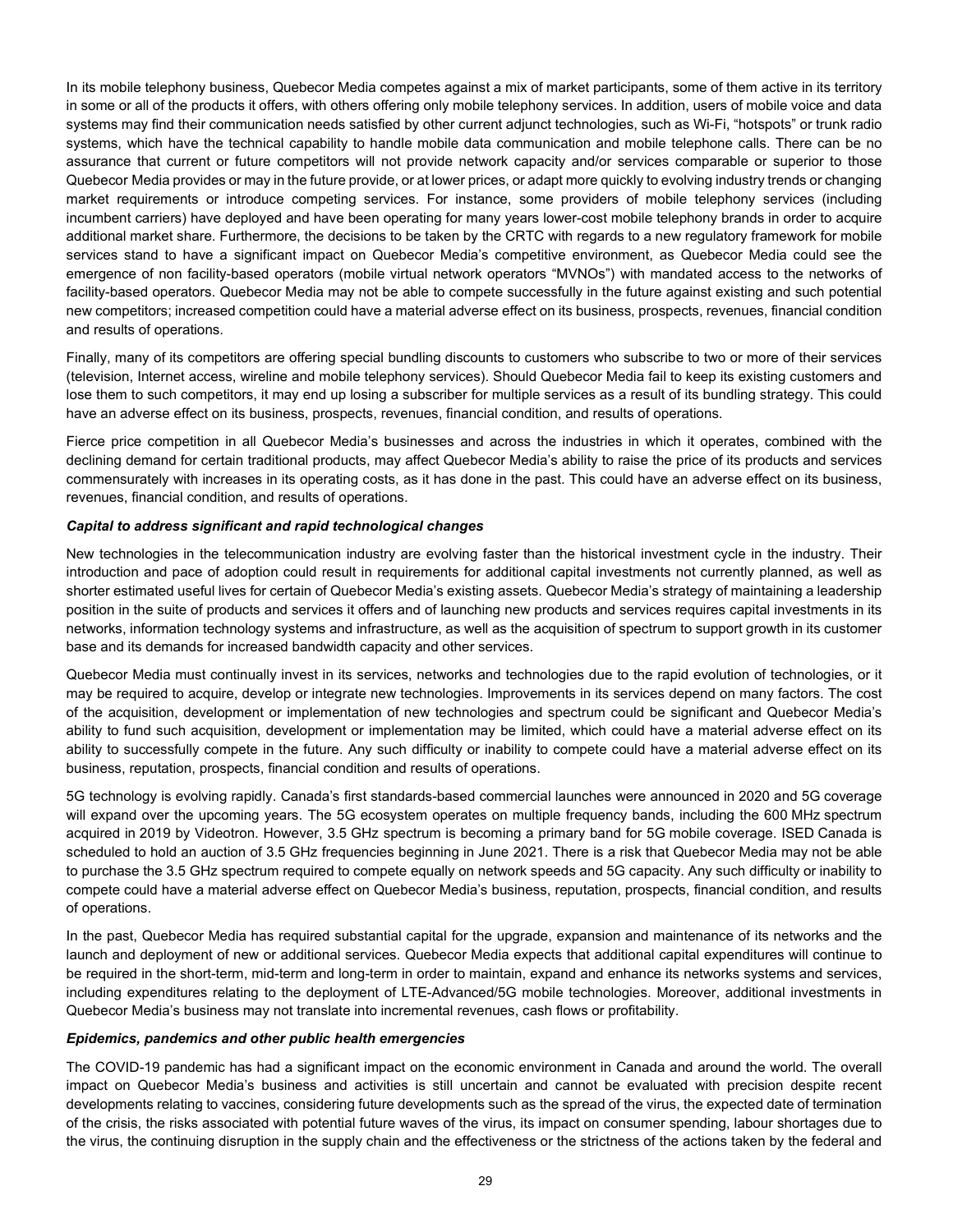Québec governments to manage the pandemic. Public and private sector regulations, policies and other measures aimed at reducing the spread of the COVID-19 pandemic include the suspension of business activities deemed non-essential when needed, restrictions on the movement of personnel, the promotion of physical and social distancing, lockdown orders, border closures, travel bans, self-imposed quarantine periods, self-isolation, and the adoption of work-from-home and online education by companies, schools and institutions.

Potential adverse impacts of the COVID-19 pandemic include, but are not limited to: (i) a reduction in demand for Quebecor Media's products or services, or an increase in delinquent or unpaid bills, due to job losses and associated financial hardship; (ii) a decline in revenues as a result of services provided at no cost to customers; (iii) a decline in access fees for speciality television services and exclusive on-demand content due to the postponement or cancellation of sporting events; (iv) the temporary suspension of most of Quebecor Media's content production activities, a reduction in the availability of external content, and therefore a reduction in its ability to provide the content and programming that its customers expect; (v) a downgrade or cancellation of customer services; (vi) issues delivering Quebecor Media's products and services; (vii) lost revenues due to the significant economic challenges that small and medium-sized business customers are facing; (viii) lower advertising revenues and reduced film and audiovisual content activity in the Media segment; (ix) delays or cancellations of shows and events, and interruption of music and book distribution activities in the Sports and Entertainment segment; (x) uncertainty associated with the costs and availability of resources required to provide appropriate levels of service to customers; (xi) additional capital expenditures, and uncertainty associated with costs, delays and the availability of resources required to maintain, upgrade or expand Videotron's network in order to accommodate increased network usage, and to expand its self-install and self-serve programs in order to attract new customers; (xii) unexpected increase of user data demand and increased pressure on Videotron's network capacity, which could negatively affect its network's performance, availability, speed, consistency and its ability to provide services; (xiii) the ability of certain suppliers and vendors to provide products and services to Quebecor Media; (xiv) the impact of legislation, regulations and other government interventions in response to the COVID-19 pandemic; (xv) the negative impact on global credit and capital markets; and (xvi) the ability to access capital markets at a reasonable cost or at all. Any of these risks and uncertainties could have a material adverse impact on Quebecor Media's business, prospects, results of operations and financial condition.

The outbreak of the COVID-19 pandemic has resulted in significant economic interventions by the federal, provincial, and municipal governments throughout Canada, which include, notably, grants, wage subsidies, incentives, increased assistance programs and loans, as well as temporary relief measures put in place by regulatory agencies to support certain economic activities, industries or major employers. There can be no assurance that these economic mitigation measures will continue at their present levels or at all, thereby resulting in Quebecor Media's operations and financial condition being adversely affected.

#### *Ongoing access to spectrum*

Wireless, video and broadband services are undergoing rapid and significant technological changes and a dramatic increase in usage – in particular, from the demand for faster and seamless usage of video and data across mobile and fixed devices. It is projected that this demand will further accelerate, driven by the following increases: levels of broadband penetration; need for personal connectivity and networking; teleworking; affordability of mobile devices; multimedia-rich services and applications; and unlimited data plans. The anticipated levels of data traffic will represent a growing challenge to the current mobile network's ability to serve this traffic. Quebecor Media will have to acquire additional spectrum in order to address this increased demand. The ability to acquire additional spectrum at a reasonable price or at all is dependent on competition level as well as the spectrum auction timing and rules. In previous auctions, ISED Canada has used, and Quebecor Media has benefited from, certain measures to support competition, which notably included set-asides and spectrum aggregation limits ensuring that a minimum amount of spectrum was effectively reserved for eligible facilities-based telecommunication service providers that were not national incumbent wireless carriers. There can be no assurance that these pro-competition measures will be used again by ISED Canada in future auctions, or that Quebecor Media will be or remain eligible to benefit from such measures. If Quebecor Media is not successful in acquiring additional spectrum it may need on reasonable terms, or not at all, that could have a material adverse effect on its business, prospects and financial condition.

#### *Roaming agreements*

Quebecor Media has entered into roaming agreements with multiple carriers around the world and has thereby established worldwide coverage for its customers. Should it be unable to extend its worldwide coverage, or to renew or substitute for these roaming agreements on acceptable terms, Quebecor Media may be placed at a competitive disadvantage, which could adversely affect its ability to operate its mobile business successfully and profitably. In addition, if Quebecor Media is unable to renew, or substitute for, these roaming agreements on a timely basis and at an acceptable cost, its cost structure could materially increase, and, consequently, its business, prospects, revenues, financial condition and results of operations could be adversely affected.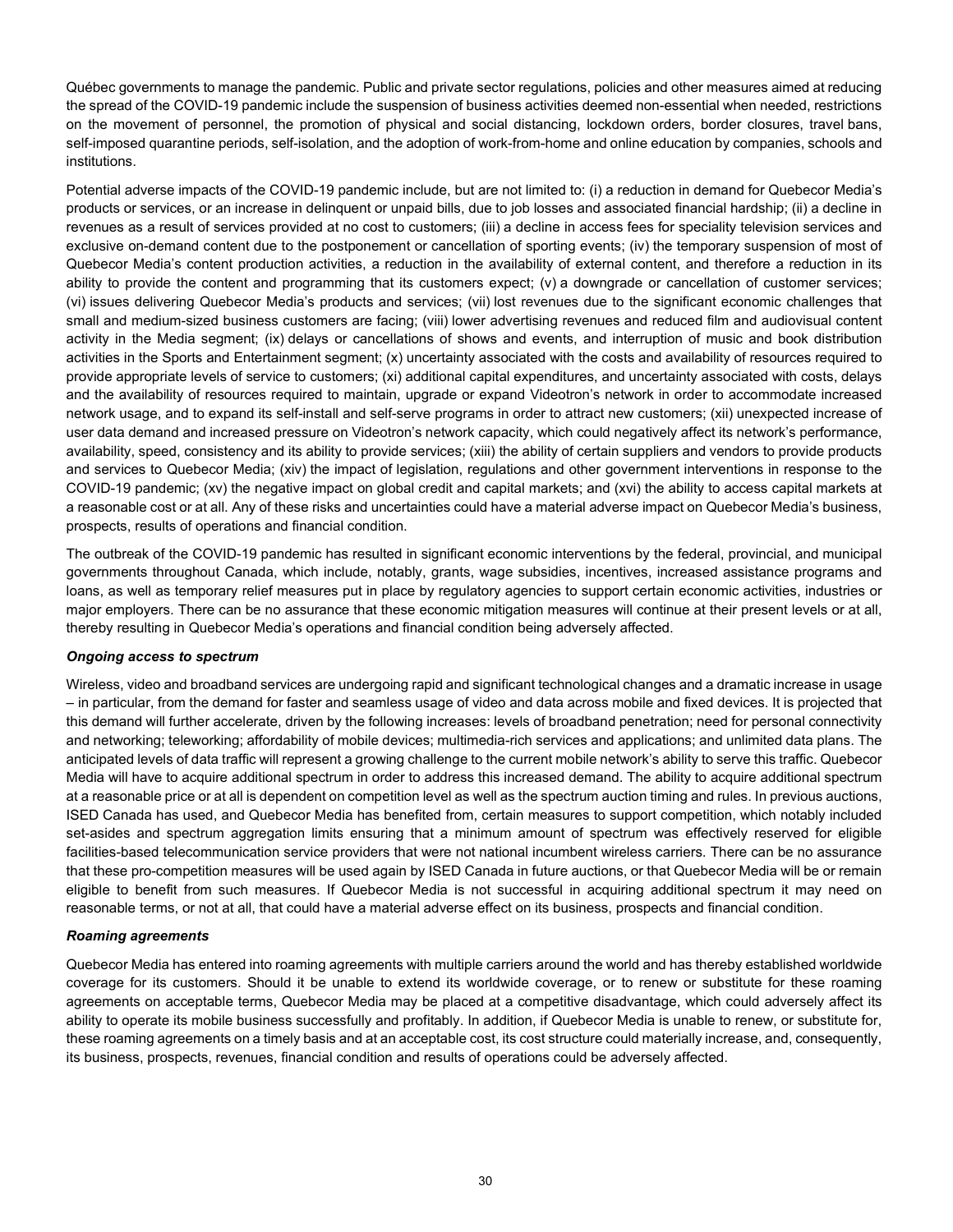#### *Increasing proportion of customers with no fixed-term contracts*

Given rising costs of mobile devices and marginal technological advancements in mobile devices, consumers tend to keep their mobile devices for longer periods of time, thereby increasing the proportion of wireless customers without fixed term contracts. Such customers are under no contractual obligation to remain with a specific carrier for a fixed term. Moreover, Quebecor Media customers who bring their own device receive wireless services without entering into fixed term contracts. In addition, new technologies now embedded in a growing number of mobile devices, including the eSIM or embedded-SIM, will, once widely adopted, allow customers to switch between carriers without the use of a carrier-provided SIM card. This could have a material adverse effect on Quebecor Media's churn rate and, consequently, on its business, prospects, revenues, financial condition and results of operations.

#### *Inventory obsolescence*

Quebecor Media's various products in inventory generally have a relatively short lifecycle due to frequent technological changes. If it cannot effectively manage inventory levels based on product demand, or minimum order quantities from its suppliers, this could increase the risk of inventory obsolescence and could have an adverse effect on its business, financial condition and results of operations.

#### *Capital expenditures*

There can be no assurance that Quebecor Media will be able to generate or otherwise obtain the funds to implement its business strategies and finance its capital expenditure programs or other investment requirements, whether through cash from operations, additional borrowings or other sources of funding. If Quebecor Media is unable to generate sufficient funds or obtain additional financing on acceptable terms, it may be unable to implement its business strategies or proceed with the capital expenditures and investments required to maintain its leadership position, and its business, financial condition, results of operations, reputation, and prospects could be materially adversely affected.

#### *Access to support structures*

Quebecor Media requires access to the support structures of hydroelectric and telephone utilities and it needs municipal rights of way to deploy its cable and mobile networks. Where access to the structures of telephone utilities cannot be secured, Quebecor Media may apply to the CRTC to obtain a right of access under the *Telecommunications Act* (Canada) (the "*Telecommunications Act*"). Quebecor Media has entered into comprehensive support structure access agreements with all the major hydroelectric companies and all the major telecommunications companies in its service territory. Should Quebecor Media seek to renew or to renegotiate these agreements, it cannot guarantee that these agreements will continue to be available on their respective terms, on acceptable terms, or at all, which may place Quebecor Media at a competitive disadvantage and which may have a material adverse effect on its business and prospects.

#### *Successful implementation of business and operating strategies*

Quebecor Media's business strategies are based on leveraging an integrated platform of media assets. Its strategies include offering multiplatform advertising solutions, generating and distributing content across a spectrum of media properties and assets, launching and deploying additional value-added products and services, pursuing cross-promotional opportunities, enhancing its advanced broadband network, developing high quality and premium content, further integrating the operations of its subsidiaries, leveraging geographic clustering, and maximizing customer satisfaction across its business. Quebecor Media may not be able to implement these strategies successfully or realize their anticipated results fully or at all, and their implementation may be more costly or challenging than initially planned. In addition, its ability to successfully implement these strategies could be adversely affected by a number of factors beyond its control, including operating difficulties, increased dependence on third-party suppliers and service providers, increased ongoing operating costs, regulatory developments, general or local economic conditions, increased competition, technological changes, any restrictive measures put in place in order to contain an outbreak of a contagious disease or other adverse public health development, and other factors described in this section. Any material failure to implement its strategies could have an adverse effect on its reputation, business, financial condition, prospects, and results of operations, as well as on its ability to meet its obligations, including its ability to service its indebtedness.

As part of its strategy, in recent years, Quebecor Media has entered into certain agreements with third parties under which it is committed to making significant operating and capital expenditures in the future in order to offer new products and services to its customers. It can provide no assurance that it will be successful in developing such new products and services in relation to these engagements, including the marketing of new revenue sources.

#### *Consumer trends to abandon traditional telephony and television services*

The recent trend towards mobile substitution (when users cancel their wireline telephony services and opt exclusively for mobile telephony services) is largely the result of the increasing mobile penetration rate in Canada. In addition, there is also a consumer trend to abandon, substitute or reduce traditional television services for Internet access services allowing customers to stream directly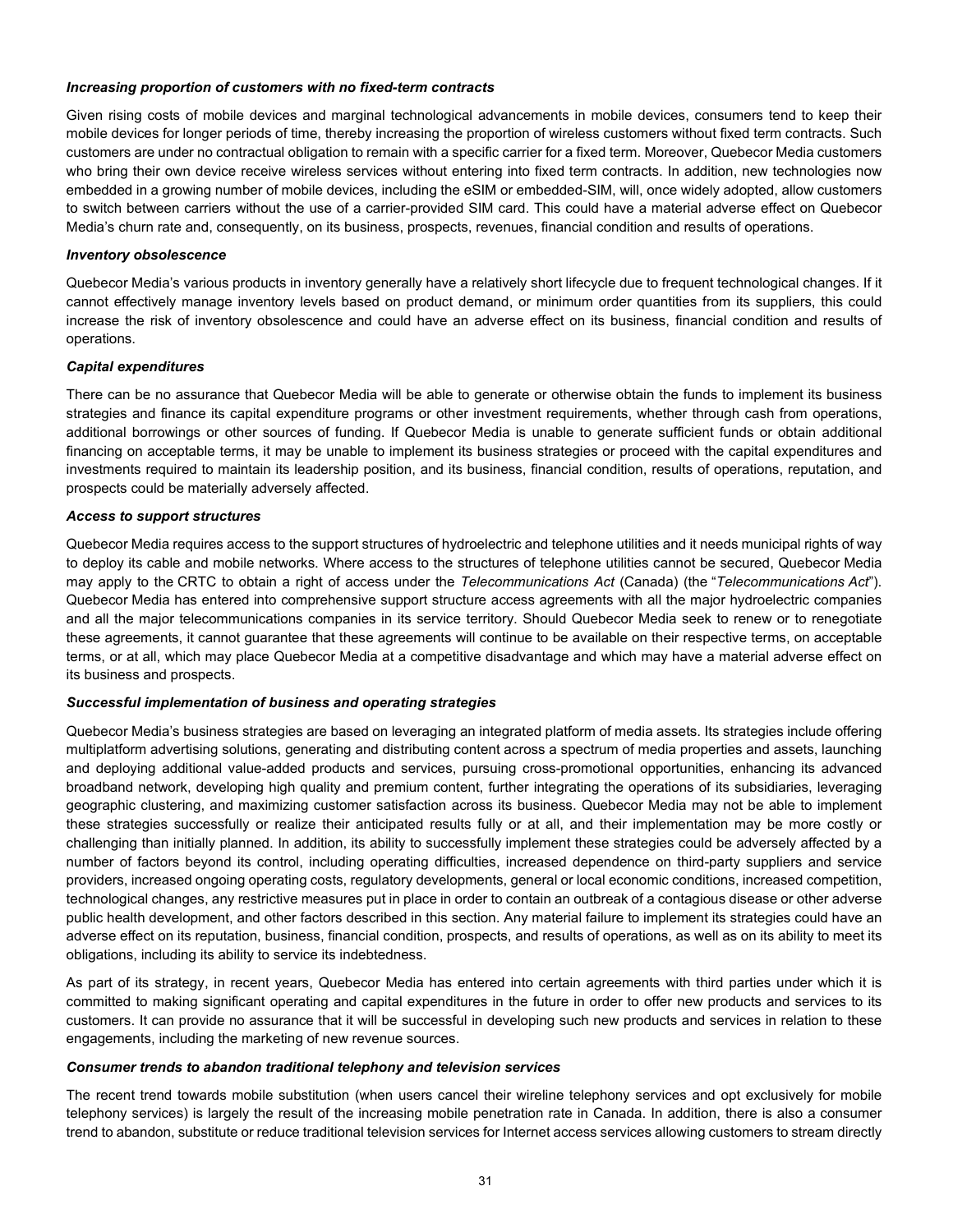from broadcasters and OTT content providers. Consequently, Quebecor Media may not be successful in converting its existing wireline telephony and television subscriber base to its mobile telephony services, its Internet access services or its OTT entertainment platforms, which could have a material adverse effect on its business, prospects, revenues, results of operations and financial condition.

#### *Rapid growth*

Quebecor Media has experienced substantial growth in its business and has significantly expanded its operations over the years. It has sought in the past, and may, in the future, seek to further expand the types of businesses in which it participates, under appropriate conditions. Quebecor Media can provide no assurance that it will be successful in either developing or fulfilling the objectives of any such business expansion.

In addition, Quebecor Media's expansion may require it to incur significant costs or divert significant resources and may limit its ability to pursue other strategic and business initiatives, which could have an adverse effect on its business, prospects, results of operations and financial condition. Furthermore, if Quebecor Media is not successful in managing its growth, or if Quebecor Media is required to incur significant or unforeseen costs, its business, prospects, results of operations and financial condition could be adversely affected.

#### *Success in the development of its Sports and Entertainment business*

Quebecor Media has made and is continuing to make significant investments in an effort to develop its Sports and Entertainment business. Some of these investments require significant expenditures and management attention. The success of such investments involves numerous risks that could adversely affect its growth and profitability, including the following risks: that investments may require substantial financial resources that otherwise could be used in the development of its other businesses; that Quebecor Media will not be able to achieve the benefits it expects from its investments in the same timeline as its other businesses; and, specifically with regards to the Videotron Centre, that it might not be able to maximize its profitability due to the fact that it does not have a main tenant nor operate in a major market, which makes it harder to attract international talents.

#### *Implementation of changes to the structure of its business*

Quebecor Media has and will continue to implement changes to the structure of its business due to many factors, such as the necessity of a corporate restructuring, a system replacement or upgrade, a process redesign, and the integration of business acquisitions or existing business units. These changes must be managed carefully to ensure that Quebecor Media captures the intended benefits. The implementation process may negatively impact overall customer experience and may lead to greater-than-expected operational challenges, costs and expenses, customer losses, and business disruption for Quebecor Media, all of which could adversely affect its business and its ability to gain the anticipated benefits.

#### *Key personnel*

Quebecor's success depends to a large extent on the continued services of its senior management and its ability to retain skilled employees. There is intense competition for qualified management and skilled employees, and Quebecor's failure to recruit, train, deploy and retain such employees could have a material adverse effect on its business, prospects, results of operations and financial condition. In addition, in order to implement and manage its businesses and operating strategies effectively, Quebecor must sustain a high level of efficiency and performance, maintain content quality, continually enhance its operational and management systems, and continue to effectively attract, train, motivate and manage its employees. If Quebecor is not successful in these efforts, it may have a material adverse effect on its business, prospects, results of operations and financial condition.

#### *Competition for advertising, circulation revenues/audience*

The media industry has experienced fundamental and permanent structural changes. The growth of the Internet has presented alternative content distribution options that compete with traditional media, and an increasing number of non-traditional providers are developing technologies to satisfy the demand for entertainment and information content. Furthermore, Quebecor Media's customers have an increased control over the manner, content and timing of their media consumption, including through new technologies that give consumers greater flexibility to fast forward or skip advertisements within Quebecor Media's programming. These alternative technologies and new content distribution options have increased audience fragmentation, reduced the Corporation's Media segment business' audience, readership and circulation levels and have had an adverse effect on advertising revenues from local, regional and national advertisers.

Advertising revenue is the primary source of revenue for the Corporation's Media segment. As a result of those structural changes, competition for advertising spend in traditional media comes mainly from digital media technologies, which have introduced a wide variety of media distribution platforms for consumers and advertisers. These new competitors also include digital advertising giants with greater financial resources and a controlling share of the online advertising market thus reducing demand in some segments of Quebecor Media's traditional media advertising inventories. In addition, foreign digital advertising giants currently operate in Canada without being subject to its fiscal environment, therefore increasing Quebecor Media's disadvantage. Furthermore, the international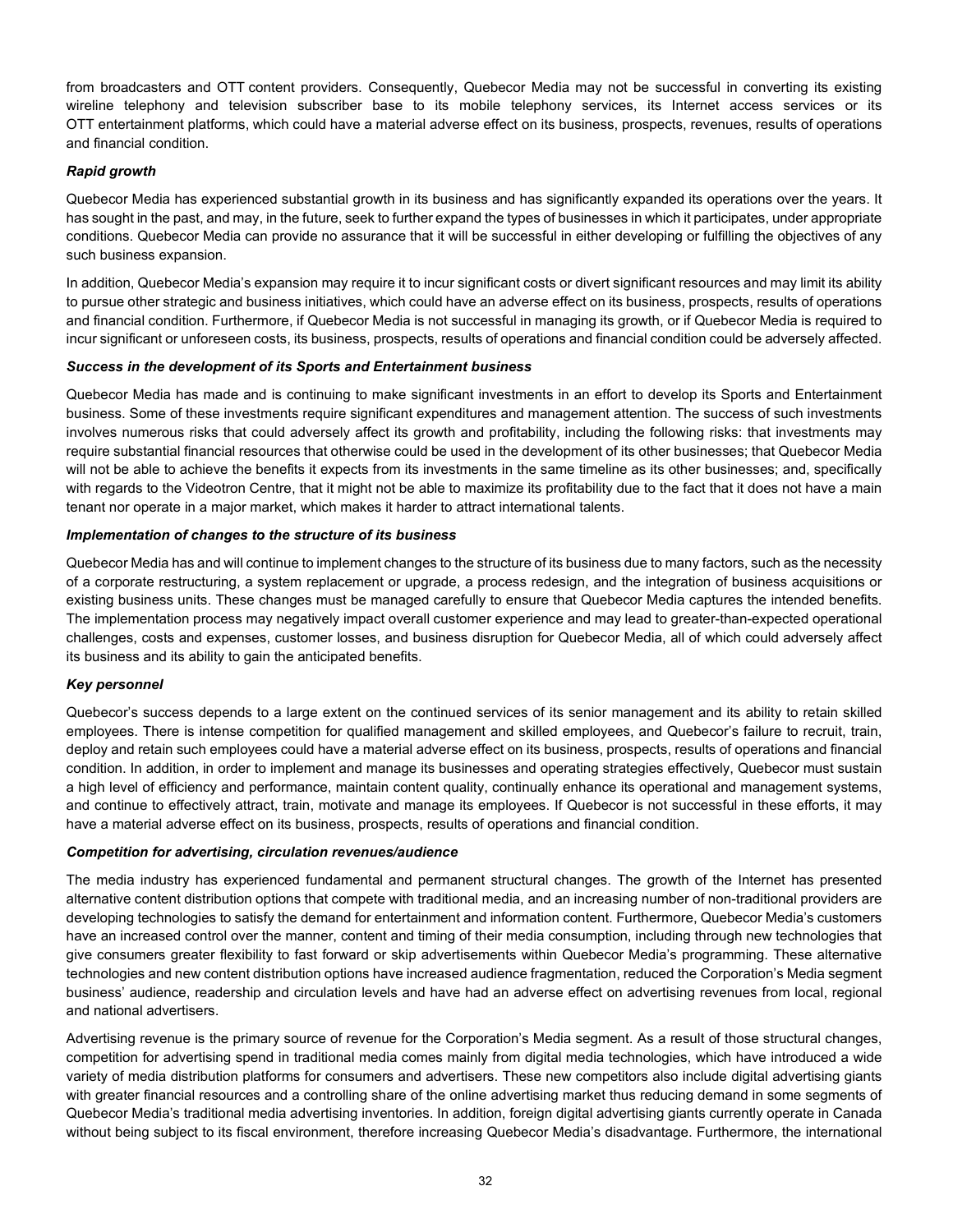consolidation of advertising agencies is disrupting the demand model as some of its clients now negotiate through these consolidated positions, therefore putting additional pressure on market prices.

The continuous technological improvements to the Internet and the access to unlimited data, combined with higher download speeds, may continue to divert a portion of the Corporation's Media segment business' existing customer base from traditional media to digital media technology, which could adversely impact the demand for its services. The ability of the Corporation's Media segment to succeed over the long-term depends on various factors, including Quebecor Media's ability to attract advertisers and consumers to its own digital platforms. In addition, even if successful, Quebecor Media can provide no assurance that it will be able to recover the costs associated with the implementation of these digital initiatives through incremental revenues, cash flows or profitability.

As the media market continues to change and fragment, Quebecor Media expects its readership, circulation and audience to reduce and its advertising revenues, business, prospects, results of operations and financial condition could be materially adversely affected.

Finally, Quebecor Media's revenues and operating results in these businesses depend on the relative strength of the economy in Quebecor Media's principal markets, as well as the strength or weakness of local, regional and national economic factors. Since a significant portion of Quebecor Media's advertising revenues is derived from retail, automotive and consumer packaged goods sector advertisers, weakness in these sectors has had and may continue to have an adverse impact on the revenues and results of operations of the Corporation's Media segment.

#### *Distribution, production and acquisition of original programming*

The financial performance of its television, Club illico and mobile services depends in large part on Quebecor Media's ability to distribute a wide range of appealing video programming on its platforms and on its ability to produce and acquire original content on an ongoing basis.

In its telecommunications business, Quebecor Media obtains television programming rights from suppliers pursuant to programming contracts. In recent years, these suppliers have become vertically integrated and are now more limited in number. Quebecor Media may be unable to maintain key programming contracts at commercially reasonable rates for television programming. Loss of programming contracts, Quebecor Media's inability to obtain programming at reasonable rates or its inability to pass rate increases through to its customers could have a material adverse effect on its business, prospects, results of operations and financial condition.

Increased competition in the television industry from local and foreign OTT content providers with access to substantial financial resources may result in a competitive disadvantage from a content perspective and may have a material adverse effect on Quebecor Media's business, prospects, revenues, financial conditions and results of operations. Notably, on September 28, 2017, the Minister of Canadian Heritage and Netflix concluded an arrangement pursuant to which Netflix undertakes to invest a minimum of \$500 million in original productions in Canada over the next five years, while not required to charge provincial (except in Saskatchewan and Québec) and federal sales taxes or to contribute financially to the Canadian traditional television business model or Internet infrastructure. This arrangement may exert upward pressure on content price.

Furthermore, on November 3, 2020, the federal government introduced Bill C-10 which proposes to amend the *Broadcasting Act* (Canada) (the "*Broadcasting Act*") in order to include foreign OTT content providers in Canada's regulatory framework. Similarly to Netflix's arrangement, such bill would force them to promote Canadian cultural products and make material expenditures in order to support local cultural production. If adopted, this bill could put an even greater pressure on the price of content.

#### *Launch of new products and services*

Quebecor Media is investing in the launch of new products and services. During the period immediately following the launch of a new product or service, revenues are generally relatively modest, while initial operating expenses may prove more substantial. Furthermore, although Quebecor Media believes in the potential associated with this strategy, there is a possibility that the anticipated profitability could take several years to materialize or may never materialize.

#### *Single-clustered network*

Quebecor Media provides its television, Internet access, wireline telephony and mobile telephony services through a primary headend and a series of local headends in a single-clustered network. Despite available emergency backup or replacement sites, automatic failover systems, and disaster recovery measures, a failure in Quebecor Media's primary headend, including exogenous threats, such as cyber-attacks, natural disasters, sabotage or terrorism, or dependence on certain external infrastructure providers (such as electric utilities), could prevent it from delivering some of its products and services throughout its networks until the failure has been resolved, which may result in significant customer dissatisfaction, loss of revenues and potential civil litigation, and could have a material adverse effect on its financial condition.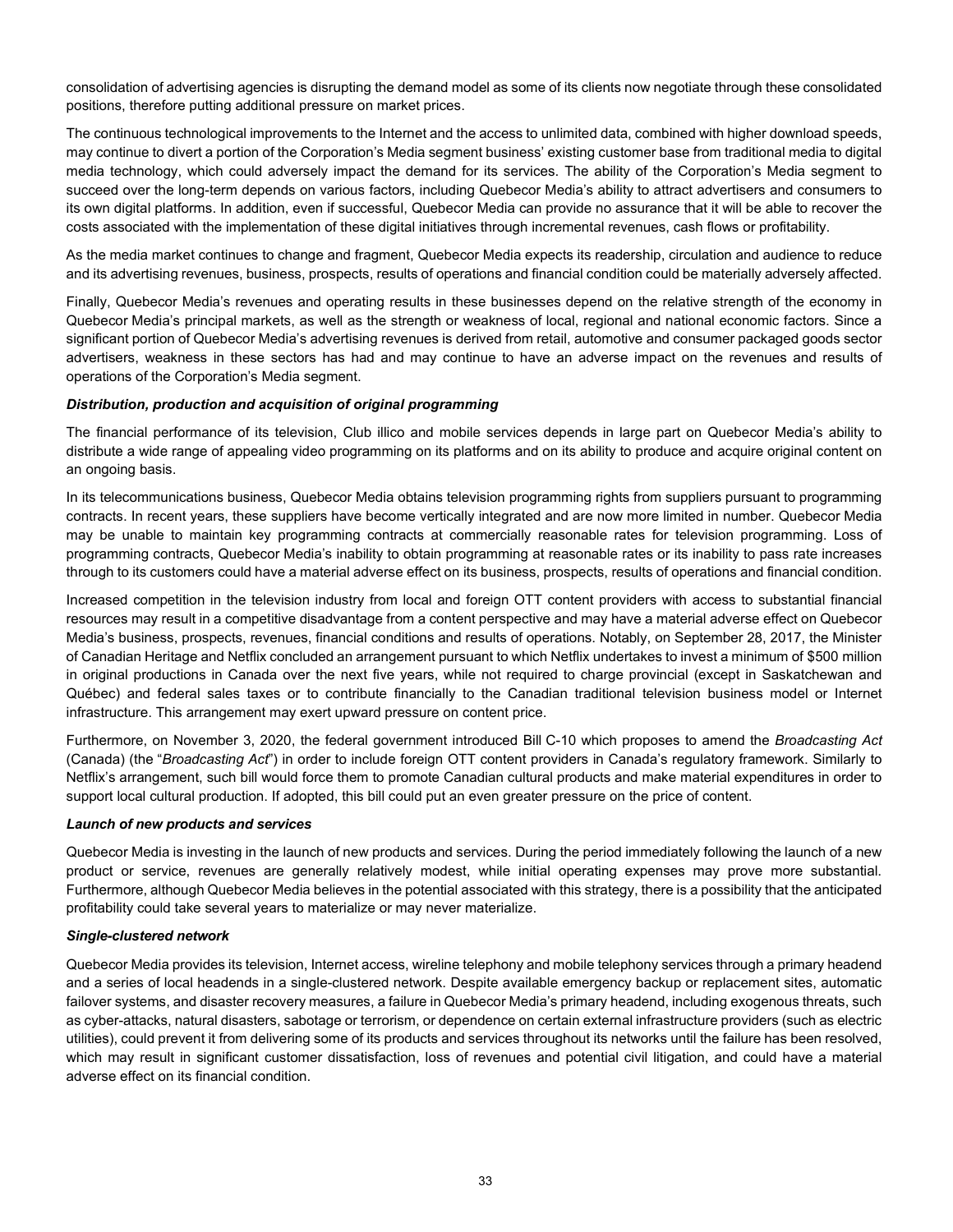# *Reputation*

Quebecor Media has generally enjoyed a good reputation among the public. Its ability to maintain its existing customer relationships and to attract new customers depends to a large extent on its reputation. While Quebecor Media has put in place certain mechanisms to mitigate the risk that its reputation may be tarnished, including good governance practices and a Code of Ethics, there can be no assurance that these measures will be effective to prevent violations or perceived violations of the law or ethical business practices. The loss or tarnishing of its reputation could have a material adverse effect on its business, prospects, financial condition and results of operations.

#### *Protection of personal data*

The ordinary course of Quebecor Media's businesses involves the receipt, collection, storage and transmission of sensitive data, including its proprietary business information and that of its customers, and personally identifiable information of its customers and employees, whether in its systems, infrastructure, networks and processes, or those of its suppliers. Quebecor Media faces risks inherent in protecting the security of such personal data. In particular, Quebecor Media faces a number of challenges in protecting the data contained and hosted on its systems, or those belonging to its suppliers, including from advertent or inadvertent actions or inactions by its employees, as well as in relation to compliance with applicable laws, rules and regulations relating to the collection, use, disclosure and security of personal information, including any requests from regulatory and government authorities relating to such data. Although Quebecor Media has developed and maintains systems, processes and security controls that are designed to protect personally identifiable information of its clients, employees or business partners, Quebecor Media may be unable to prevent the improper disclosure, loss, misappropriation of, unauthorized access to, or other security breaches relating to such data that Quebecor Media stores or processes or that its suppliers store or process. As a result, Quebecor Media may incur significant costs, be subject to investigations, sanctions and litigation, including under laws that protect the privacy of personal information, and Quebecor Media may suffer damage to its business, competitive position and reputation, which could have a material adverse effect on its financial condition.

On June 12, 2020, Québec's Minister of Justice introduced Bill 64, *An Act to modernize legislative provisions as regards the protection of personal information*. The purpose of this bill is to modify the obligations of public bodies and private sector enterprises by modernizing the framework applicable to the protection of personal information. On November 17, 2020, Canada's Minister of Innovation, Science and Industry introduced Bill C-11, the *Digital Charter Implementation Act*, *2020*, which will create new and enhanced obligations for private-sector organizations. If passed, these bills are expected to impose new obligations on Quebecor Media and add important deterrent powers to the authorities in charge of their application. Federal and provincial legislation in the area of privacy and personal information is constantly evolving and is expected to undergo significant changes in the coming years. Quebecor Media does not expect compliance with this legislation to threaten its business, but it may incur significant costs to update its security systems, processes and controls, which could have a material adverse effect on its financial condition.

#### *Cybersecurity*

Although Quebecor Media has implemented and regularly reviews and updates processes and procedures to protect against customers and business service interruption, unauthorized access to or use of sensitive data, including data of its customers, and to prevent data loss or theft, and although ever-evolving cyber-threats require Quebecor Media to continually evaluate and adapt its systems, infrastructure, networks and processes, Quebecor Media cannot assure that its systems, infrastructure, networks and processes, as well as those of its suppliers, will be adequate to safeguard against unauthorized access by third parties or errors by employees or by third-party suppliers. Quebecor Media is also at risk from increasingly sophisticated phishing attacks, SIM swaps, fraudulent ports and other types of frauds. If Quebecor Media is subject to a significant cyber-attack or breach, unauthorized access, errors of third-party suppliers or other security breaches, Quebecor Media may incur significant costs, be subject to investigations, sanctions and litigation, including under laws that protect the privacy of personal information, and Quebecor Media may suffer damage to its business, competitive position and reputation, which could have a material adverse effect on its financial condition.

The costs associated with a major cyber-attack could also include expensive incentives offered to existing customers and business partners to retain their business, increased expenditures on cybersecurity measures and the use of alternate resources, lost revenues and customers from business interruption and litigation. Quebecor Media's contractual risk transfers do not eliminate the risk completely and the potential costs associated with these attacks could exceed the scope and limits of the insurance coverage it maintains.

#### *Protection from piracy*

Quebecor Media may not be able to protect its services and data from piracy. It may be unable to prevent electronic attacks to gain unauthorized access to its networks, digital programming, and Internet access services. It uses encryption technology to protect its television signals and OTT service from unauthorized access and to control programming access based on subscription packages. It may not be able to develop or acquire adequate technology to prevent unauthorized access to its networks, programming and data,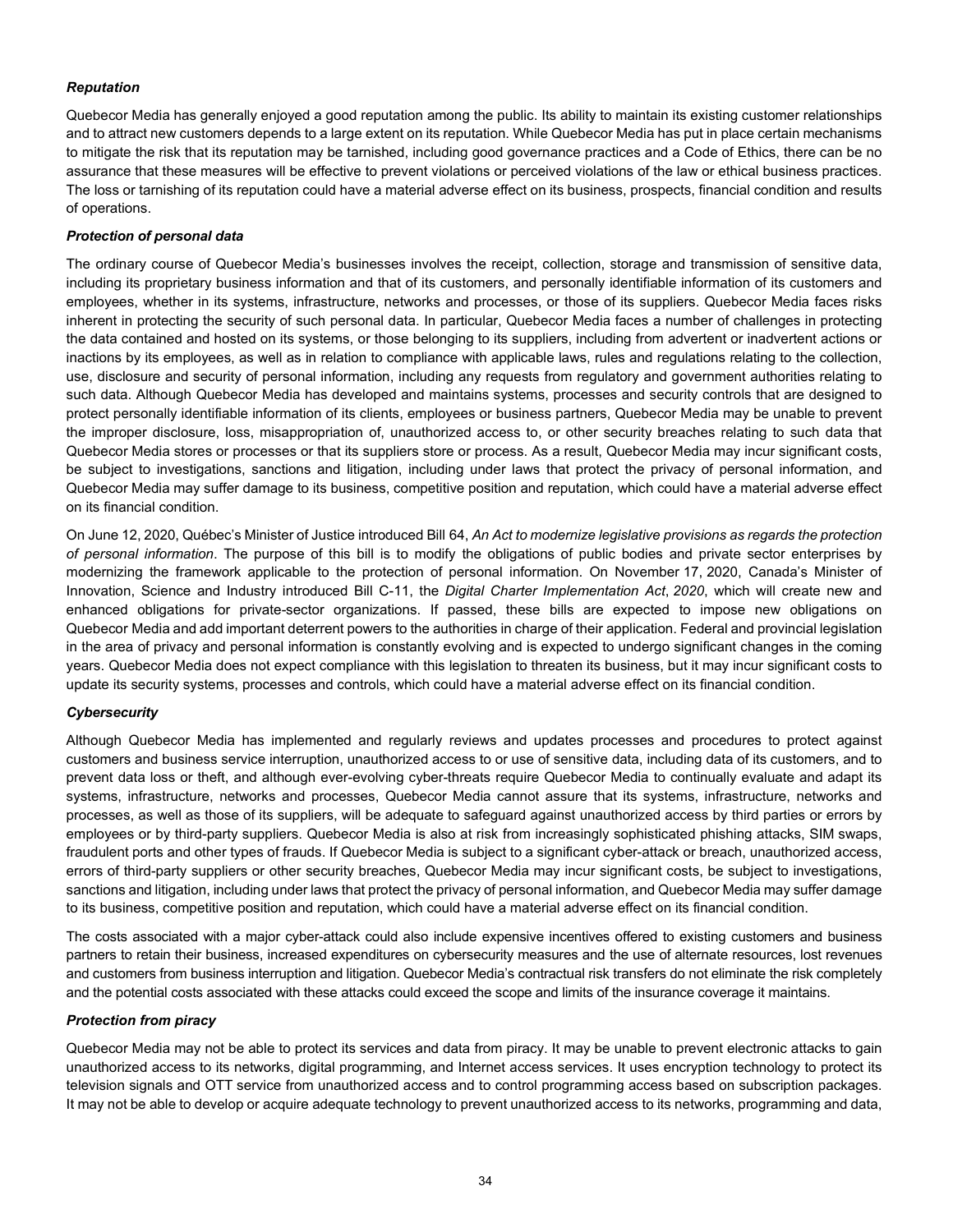which may have an adverse effect on its customer base and lead to a possible decline in revenues, as well as to significant remediation costs and legal claims.

#### *Malicious and abusive Internet practices*

Quebecor Media's cable, mobile and fibre-optic connectivity business customers utilize its networks to access the Internet and, as a consequence, Quebecor Media or they may become a victim of common malicious and abusive Internet activities, such as unsolicited mass advertising (or spam) and dissemination of viruses, worms and other destructive or disruptive software. These activities could have adverse consequences on its networks and its customers, including deterioration of service, excessive call volume to call centres, and damage to its customers' or its own equipment and data. Significant incidents could lead to customer dissatisfaction and, ultimately, to a loss of customers or revenues, in addition to increased costs to service customers and protect its networks. Any significant loss of cable, mobile or fibre-optic connectivity business customers, or a significant increase in the costs of serving those customers, could adversely affect its reputation, business, prospects, results of operations, and financial condition.

#### *Dependence on information technology systems*

The day-to-day operation of Quebecor Media's business is highly dependent on information technology systems, including those of certain third-party suppliers, some of which are based in territories with potential geopolitical risk. Furthermore, its business relies on the use of numerous distinct information technology systems, billing systems, sales channels, databases as well as different rate plans, promotions and product offerings, which make its operations increasingly complex and may unfavourably impact its response time to market trends and the risk of billing or service errors. An inability to maintain and enhance its existing IT systems or obtain new systems to accommodate additional customer growth or to support new products and services could have an adverse impact on its ability to acquire new subscribers, retain existing customers, produce accurate and timely billing, generate revenue growth, manage operating expenses and carry out operations without interruption; all of which may have a material adverse effect on its business, prospects, results of operations and financial condition.

Quebecor Media has entered into strategic relationships with service providers to ensure that the technology it adopts and invests in is the best in class in its industry. An inability to maintain these relationships or difficulties implementing its technology roadmap could result in higher capital requirements, prolonged development timelines and substandard performance of its products and services.

Products and services supplied to Quebecor Media by third-party suppliers may contain latent security issues, including, but not limited to, software and hardware security issues, that would not be apparent upon a diligent inspection. Failure to identify and remedy those issues may result in significant customer dissatisfaction, loss of revenues, and could adversely impact its results of operations and financial condition.

#### *Third-party suppliers and providers*

Quebecor Media depends on third-party suppliers and providers for certain services, hardware, licensed technological platforms and equipment that are, or may become, critical to its operations and network evolution. These materials and services include end-user terminals such as set-top boxes, gateways, Wi-Fi routers, mobile telephony handsets, network equipment such as wireline and telephony modems, servers and routers, fibre-optic cable, telephony switches, inter-city links, support structures, licensed technological platforms, external cloud-based services and network functions, services and operational software, the "backbone" telecommunications network for its Internet access, telephony services and mobile services, and construction services for the expansion of and upgrades to its wireline and wireless networks. These services, platforms and equipment are available from a single or limited number of suppliers and Quebecor Media therefore faces the risks of supply disruption, including due to geopolitical events, external events such as climate change related impacts, epidemics, pandemics or other public health issues, business difficulties, restructuring, or supply-chain issues. If no supplier can provide Quebecor Media with the equipment and services it requires, or that comply with evolving Internet and telecommunications standards or that are compatible with its other equipment and software, its business, financial condition and results of operations could be materially adversely affected. In addition, if Quebecor Media is unable to obtain critical equipment, software, services or other items on a timely basis and at an acceptable cost, its ability to offer its products and services and roll out advanced services may be delayed, and its business, financial condition and results of operations could be materially adversely affected.

Moreover, as there is a limited number of manufacturers of mobile devices and customer premises equipment ("CPE"), there is a risk that Quebecor Media will not be able to maintain agreements for their existing supply on commercially reasonable terms. The rising mobile device and CPE costs, in a price-sensitive market, could negatively impact Quebecor Media's revenues, financial condition and results of operations, as it may not be able to pass on to customers a corresponding increase in the price of its products. Furthermore, some of Quebecor Media's competitors benefit from higher purchasing volumes which provide them the ability to negotiate better prices from manufacturers.

In addition, Quebecor Media obtains proprietary content critical to its operations through licensing arrangements with content providers. Some providers may seek to increase fees or impose technological requirements to protect their proprietary content. If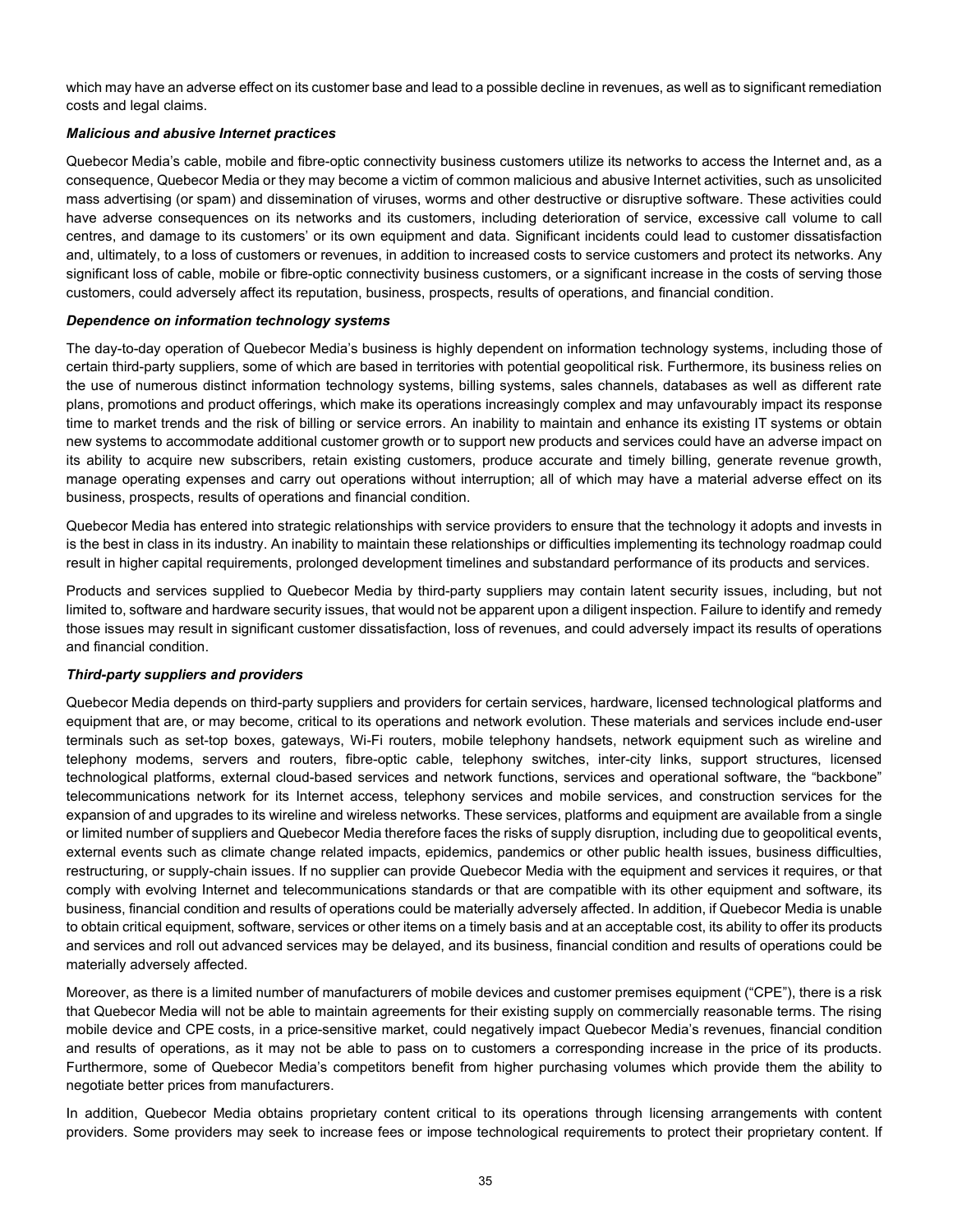Quebecor Media is unable to renegotiate commercially acceptable arrangements with these content providers, comply with their technological requirements or find alternative sources of equivalent content, its operations may be adversely affected.

#### *Litigation and other claims*

In the normal course of business, Quebecor is involved in various legal proceedings and other claims relating to the conduct of its business, including class actions. Although, in the opinion of management, the outcome of current pending claims and other litigation is not expected to have a material adverse effect on Quebecor's reputation, results of operations, liquidity or financial condition, a negative outcome in respect of any such claim or litigation could have the said adverse effect. Moreover, the cost of defending against lawsuits and the diversion of management's attention could be significant.

#### *Intellectual property rights*

Quebecor Media relies on its intellectual property, such as copyrights, trademarks and trade secrets, as well as licenses and other agreements with its vendors and other third parties, to use various technologies, conduct its operations and sell its products and services. Legal challenges to its intellectual property rights, or the ones of third-party suppliers, and claims of intellectual property infringement by third parties could require that it enters into royalty or licensing agreements on unfavourable terms, incur substantial monetary liability, or be enjoined preliminarily or permanently from further use of the intellectual property in question or from the continuation of its businesses as currently conducted. Quebecor Media may need to change its business practices if any of these events occur, which may limit its ability to compete effectively and could have an adverse effect on its results of operations. In the event that it believes any such challenges or claims are without merit, they can nonetheless be time-consuming and costly to defend and divert management's attention and resources away from its businesses. Moreover, if Quebecor Media is unable to obtain or continue to obtain licenses from its vendors and other third parties on reasonable terms, its businesses could be adversely affected.

Piracy and other unauthorized uses of content are made easier, and the enforcement of Quebecor Media's intellectual property rights is made more challenging, by technological advances. The steps Quebecor Media has taken to protect its intellectual property may not prevent the misappropriation of its proprietary rights. Quebecor Media may not have the ability in certain jurisdictions to adequately protect intellectual property rights. Moreover, others may independently develop processes and technologies that are competitive to Quebecor Media's. Also, Quebecor Media may not be able to discover or determine the extent of any unauthorized use of its proprietary rights. Unauthorized use of its intellectual property rights may increase the cost of protecting these rights or reduce its revenues. Quebecor Media cannot be sure that any legal actions against such infringers will be successful, even when its rights have been infringed.

#### *Strikes, other labour protests and health risks affecting employees*

Quebecor Media is not currently subject to any labour dispute. Nevertheless, it can neither predict the outcome of current or future negotiations relating to labour disputes, union representation or renewal of collective bargaining agreements, nor guarantee that Quebecor Media will not experience future work stoppages, strikes or other forms of labour protests pending the outcome of any current or future negotiations. If its unionized workers engage in a strike or any other form of work stoppage, it could experience a significant disruption to its operations, damage to its property and/or interruption to its services, which could adversely affect its business, assets, financial condition, results of operations and reputation. Even should Quebecor Media not experience strikes or other forms of labour protests, the outcome of labour negotiations could adversely affect its business and results of operations. Such could be the case if current or future labour negotiations or contracts were to further restrict its ability to maximize the efficiency of its operations. In addition, its ability to make short-term adjustments to control compensation and benefit costs is limited by the terms of its collective bargaining agreements.

Health threats to employees resulting from epidemics, pandemics or other public health issues could adversely affect Quebecor Media's business, assets, financial conditions, results of operations and reputation.

The COVID-19 pandemic has accelerated Quebecor Media's adoption of a remote work policy establishing guidelines for its employees when working from home. Remote work arrangements of its employees and those of certain of its suppliers could introduce additional operating risks including, but not limited to, confidentiality risks, privacy risks, information security risks, health and safety risks and impair Quebecor Media's ability to manage its business. This situation could also result in an increase in the number of legal proceedings and other claims related to the pursuit of its activities outside of its usual premises.

#### *Pension plan liability*

The economic cycles, employee demographics and changes in regulations could have a negative impact on the funding of Quebecor Media's defined benefit pension plans and related expenditures. There is no guarantee that the expenditures and contributions required to fund these pension plans will not increase in the future and therefore negatively impact its operating results and financial condition. Risks related to the funding of defined benefit plans may materialize if total obligations with respect to a pension plan exceed the total value of its trust assets. Shortfalls may arise due to lower-than-expected returns on investments, changes in the assumptions used to assess the pension plan's obligations, and actuarial losses.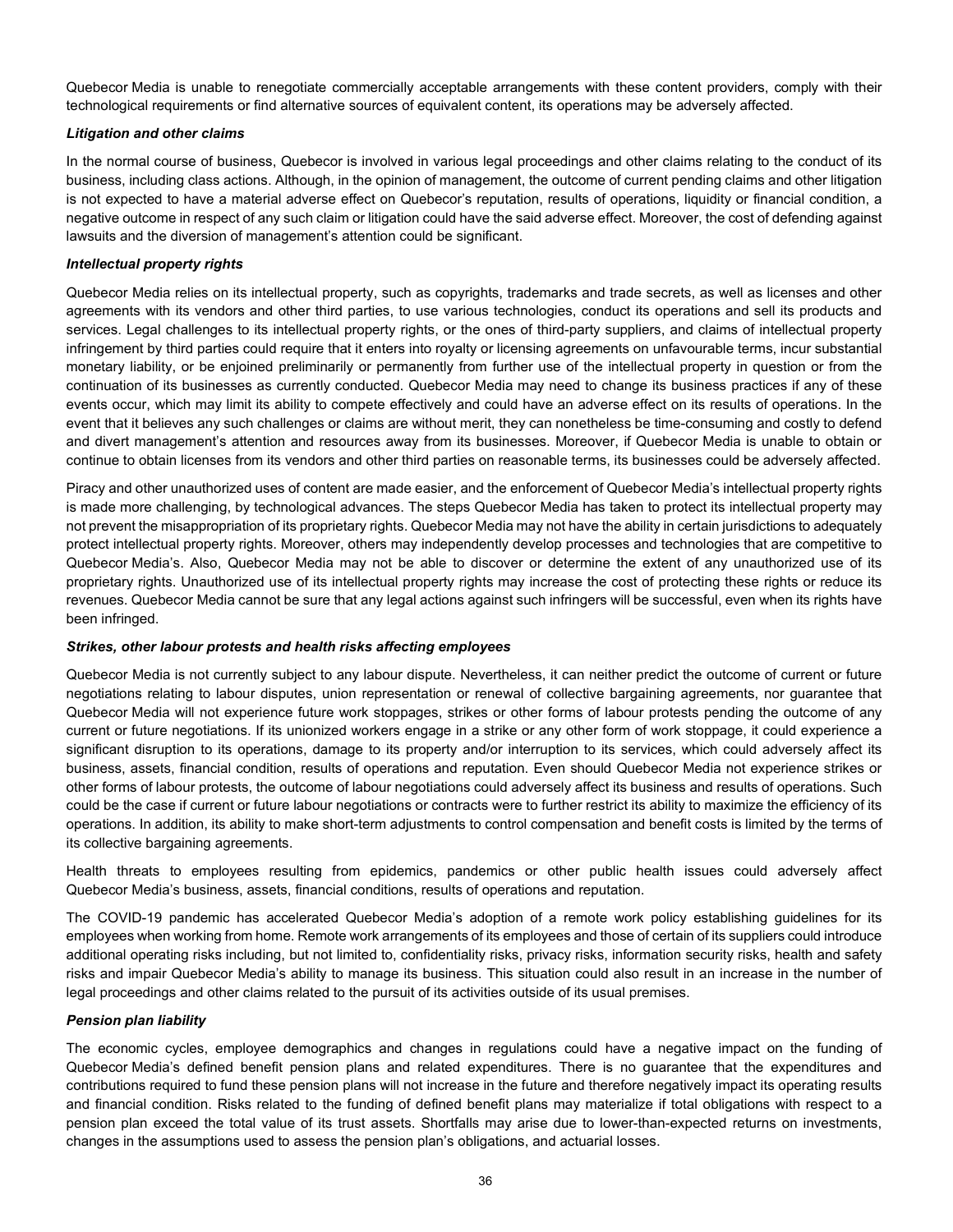#### *Exchange rate fluctuations*

Most of the Corporation's revenues and expenses are denominated in CAN dollars. However, certain expenditures, such as the purchase of set-top boxes, gateways, mobile devices and certain capital expenditures, including certain costs related to the development and maintenance of its mobile network, are paid in U.S. dollars. Those costs are only partially hedged, so a significant increase in the U.S. dollar could have an adverse effect on its results of operations and financial condition.

Also, a substantial portion of its debt is denominated in U.S. dollars, and interest, principal and premium, if any, are payable in U.S. dollars. For the purposes of financial reporting, any change in the value of the CAN dollar against the U.S. dollar during a given financial reporting period would result in a foreign exchange gain or loss on the translation of any unhedged U.S.-dollar-denominated debt into CAN dollars. Consequently, reported earnings and debt could fluctuate materially as a result of foreign exchange gains or losses. The Corporation has entered into transactions to hedge the exchange rate risk with respect to its U.S.-dollar-denominated debt outstanding at December 31, 2020, and it intends to enter into such transactions for new U.S.-dollar-denominated debt in the future. These hedging transactions could, in certain circumstances, prove economically ineffective and may not be successful in protecting it against exchange rate fluctuations, or it may be required to provide cash and other collateral in the future in order to secure its obligations with respect to such hedging transactions, or it may be unable to enter into such transactions on favourable terms, or at all, in the future or, pursuant to the terms of these hedging transactions, its counterparties thereto may owe the Corporation significant amounts of money and may be unable to honour such obligations, all of which could have an adverse effect on its results of operations and financial condition.

In addition, certain cross-currency interest rate swaps entered into by the Corporation include an option that allows each party to unwind the transaction on a specific date at the then settlement amount.

The fair value of the derivative financial instruments that the Corporation is party to is estimated using period-end market rates and reflects the amount it would receive or pay if the instruments were terminated and settled at those dates, as adjusted for counterparties' non-performance risk. At December 31, 2020, the net aggregate fair value of its cross-currency interest rate swaps and foreign exchange forward contracts was in a net asset position of \$597.1 million on a consolidated basis.

Some of its suppliers source their products out of the U.S.; therefore, although the Corporation pays those suppliers in CAN dollars, the prices it pays for such commodities or products may be affected by fluctuations in the exchange rate. The Corporation may in the future enter into transactions to hedge its exposure to the exchange rate risk related to the prices of some of those commodities or products. However, fluctuations in the exchange rate for purchases that are not hedged could affect the prices the Corporation pays for such purchases and could have an adverse effect on its results of operations and financial condition.

#### *Volatility*

The capital and credit markets have experienced significant volatility and disruption in the past, resulting in periods of upward pressure on the cost of new debt capital and severe restrictions in credit availability for many companies. In such periods, the disruptions and volatility in the capital and credit markets have also resulted in higher interest rates or greater credit spreads on the issuance of debt securities and increased costs under credit facilities. Disruptions and volatility in the capital and credit markets could increase Quebecor's interest expense, thereby adversely affecting its results of operations and financial position.

Quebecor's access to funds under its existing credit facilities is dependent on the ability of the financial institutions that are parties to those facilities to meet their funding commitments. Those financial institutions may not be able to meet their funding commitments if they experience shortages of capital and liquidity, or if they experience excessive volumes of borrowing requests within a short period of time. Moreover, the obligations of the financial institutions under Quebecor's credit facilities are several and not joint and, as a result, a funding default by one or more institutions does not need to be made up by the others.

Some of Quebecor's debt has a variable rate of interest linked to various interest rate benchmarks, such as the London Inter-Bank Offered Rate ("LIBOR") or the Canadian Dollar Offered Rate ("CDOR"). It is expected that interest rates benchmarks such as LIBOR and CDOR will be reformed or will be discontinued and replaced with alternative interest rate benchmark rates which meet new regulatory and market requirements. The consequence of this development cannot be entirely predicted but could include an increase in the cost of its variable rate indebtedness.

Extended periods of volatility and disruptions in the capital and credit markets as a result of uncertainty, pandemics, epidemics and other public health issues, ongoing changes in regulation of financial institutions, reduced financing alternatives or failures of significant financial institutions, could adversely affect Quebecor's access to the liquidity and affordability of funding needed for its businesses in the longer term. Such disruptions could require Quebecor to take measures to maintain a cash balance until markets stabilize or until alternative credit arrangements or other funding for its business needs can be arranged. Market disruptions and broader economic challenges may lead to lower demand for certain of Quebecor's products, a declining level of retail and commercial activity and increased incidences of customer inability to pay or to timely pay for the services or products it provides. Events such as these could adversely impact Quebecor's results of operations, cash flows, financial condition and prospects.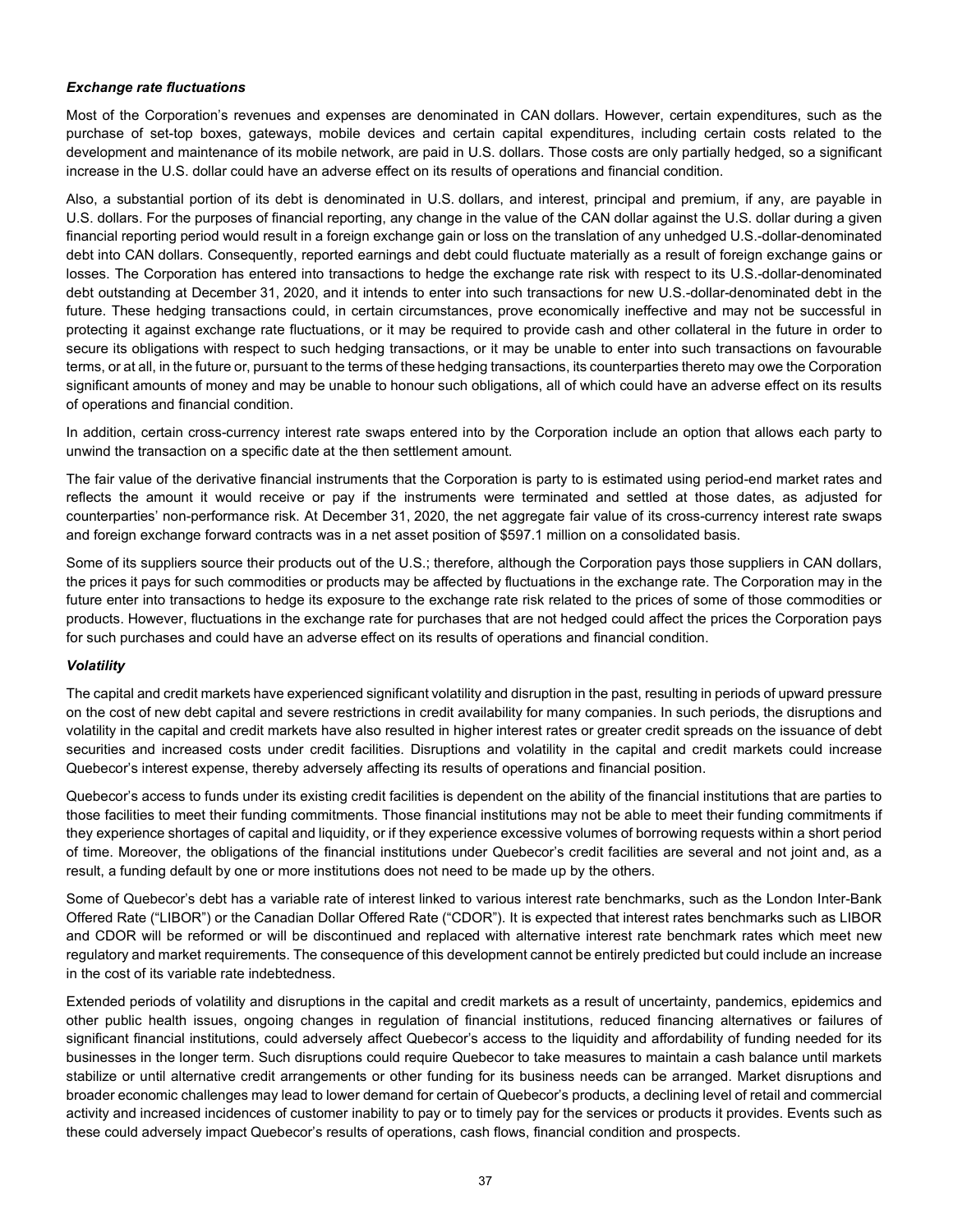#### *Asset impairment charges*

In the past, the Corporation has recorded asset impairment charges which have been material in some cases. Subject to the realization of various factors, including, but not limited to, weak economic or market conditions, the Corporation may be required to record in the future, in accordance with IFRS accounting valuation principles, additional non-cash impairment charges if the carrying value of an asset in its financial statements is in excess of its recoverable value. Any such asset impairment charge could be material and may adversely affect its future reported results of operations and equity, although such charges would not affect its cash flows.

#### *Acquisitions, dispositions, business combinations, or joint ventures*

From time to time, the Corporation engages in discussions and activities with respect to possible acquisitions, dispositions, business combinations, or joint ventures intended to complement or expand its business, some of which may be significant transactions and involve significant risks and uncertainties. The Corporation may not realize the anticipated benefit from any of the transactions it pursues and may have difficulty incorporating or integrating any acquired business. Regardless of whether it consummates any such transaction, the negotiation of a potential transaction (including associated litigation), as well as the integration of any acquired business, could require the Corporation to incur significant costs and cause diversion of management's time and resources and disrupt its business operations. The Corporation could face several challenges in the consolidation and integration of information technology, accounting systems, personnel and operations.

If the Corporation decides to sell individual properties or other assets or businesses, it will benefit from the net proceeds realized from such sales. However, its revenues may suffer in the long term due to the disposition of a revenue-generating asset, the timing of such dispositions may be poor, causing it to fail to realize the full value of the disposed asset or the terms of such dispositions may be overly restrictive to us or may result in unfavorable post-closing price adjustments if some conditions are not met, all of which may diminish its ability to repay its indebtedness at maturity.

Any of the foregoing could have a material adverse effect on its business, financial condition, operating results, liquidity, and prospects.

#### *Competition and consolidation of retail locations in the Telecommunications business*

In Quebecor Media's Telecommunications business, the competition to offer products in the best available commercial retail spaces is fierce. Some of its telecommunications business competitors have pursued a strategy of selling their products through independent retailers, in major retail chains and convenience stores, via telemarketing campaigns and via home delivery to extend their presence on the market and some of its competitors have also acquired certain independent retailers and created new distribution networks. This could result in limiting the customer reach of Quebecor Media's retail network and places it at a competitive disadvantage, which could have an adverse effect on its business, prospects, results of operations and financial condition.

#### *Rising adoption of web-based and application-based channels*

To better meet the changing habits and expectations of consumers and businesses, Quebecor Media's telecommunications business' competitors are rapidly developing digital platforms, which allow them to sell and distribute their products on web-based or application-based channels and to shift customer interaction to digital platforms driving more self-help, self-install and self-service. If Quebecor Media does not succeed in implementing and pursuing its own digital strategy and fails to evolve its customer experience in line with customers' demands, this could place Quebecor Media at a competitive disadvantage, which could have an adverse effect on its business, prospects, results of operations and financial condition.

#### *Government acts and regulations risks*

Quebecor Media's operations are subject to extensive government regulation and policy-making in Canada. Laws and regulations govern the issuance, amendment, renewal, transfer, suspension, revocation and ownership of broadcast programming and distribution licenses. With respect to distribution, regulations govern, among other things, the distribution of Canadian and non-Canadian programming services and the maximum fees to be charged to the public in certain circumstances. Quebecor Media's broadcasting distribution and telecommunications operations (including Internet access service) are regulated respectively by the *Broadcasting Act* and the *Telecommunications Act* and regulations thereunder. The CRTC, which administers the *Broadcasting Act* and the *Telecommunications Act*, has the power to grant, amend, suspend, revoke and renew broadcasting licenses, approve certain changes in corporate ownership and control, and make regulations and policies in accordance with the *Broadcasting Act* and the *Telecommunications Act*, subject to certain directions from the federal cabinet. Quebecor Media's wireless and wireline operations are also subject to technical requirements, license conditions and performance standards under the *Radiocommunication Act*  (Canada) (the "*Radiocommunication Act*"), which is administered by ISED Canada.

Changes to the laws, regulations and policies governing Quebecor Media's operations, the introduction of new laws, regulations, policies or terms of license, the issuance of new licenses, including additional spectrum licenses, to its competitors, or changes in the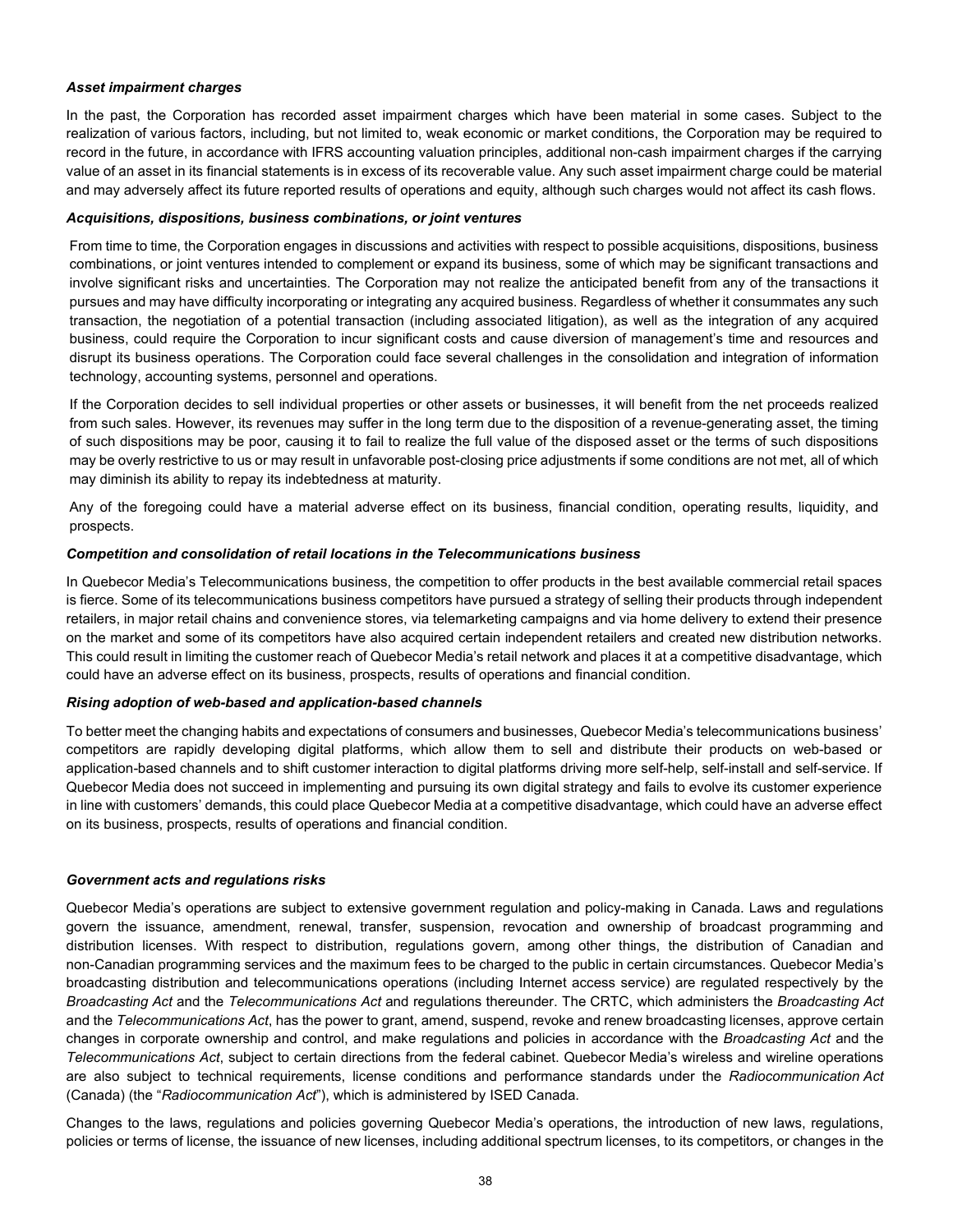treatment of the tax deductibility of advertising expenditures, could have an impact on customer buying practices and/or a material adverse effect on its business (including how it provides products and services), prospects, results of operations and financial condition. In addition, Quebecor Media may incur increased costs in order to comply with existing and newly adopted laws and regulations or penalties for any failure to comply.

The CRTC has launched a comprehensive review of the wireless market. The Canadian Government has requested that the CRTC consider competition, affordability, consumer interests and innovation in its decisions. This review could result in the introduction of mandatory resale in the wireless marketplace and the emergence of MVNOs in the mobile telephony industry. This material increase in competition in Quebecor Media's mobile telephony business could have a material adverse effect on its business, prospects, revenues, financial condition and results of operations.

In addition, laws relating to communications, data protection, e-commerce, direct marketing and digital advertising and the use of public records have become more prevalent in recent years. Existing and proposed legislation and regulations, including changes in the manner in which such legislation and regulations are interpreted by courts in Canada, the United States and other jurisdictions may impose limits on the collection and use of certain kinds of information. Furthermore, the CRTC and ISED Canada have the power to impose monetary sanctions for failure to comply with current regulations.

#### *TPIAs access to our cable network*

The largest cable operators in Canada, including Videotron, have been required by the CRTC to provide TPIA providers with access to their networks at mandated cost-based rates. Numerous TPIA providers are interconnected to Quebecor Media's cable network and are thereby providing retail Internet access services as well as, in some cases, retail VoIP and IP-based television distribution services.

In a series of decisions since 2015, the CRTC has reemphasized the importance it gives to mandated wholesale access arrangements as a driver of competition in the retail Internet access market. Among other things, the CRTC has ordered all of the major telephone and cable companies, including Videotron, to provide new disaggregated wholesale access services, which are to replace existing aggregated wholesale access services after a transition period. These new disaggregated services will include mandated access to high-speed services provided over fibre-access facilities, including the fibre-access facilities of the large incumbent telephone companies. On August 15, 2019, the CRTC introduced a flat rate for wholesale Internet access independent of access speed and also ordered that new access and capacity rates be applied retroactively to March 31, 2016. Those new proposed rates are substantially lower than interim rates and could represent a reduction in earnings of approximately \$30.0 million (before income taxes) for the year 2020 and a retrospective reduction of approximately \$52.0 million (before income taxes) from March 31, 2016 to December 31, 2019. A coalition of cable companies (including Videotron) has filed an application with the CRTC to review and vary its rating decision. The implementation of the new rates has been suspended while this application is considered. If the CRTC's decision is ultimately upheld in its current form, it will significantly reduce Videotron's wholesale Internet service revenues. In addition, it will significantly change the competitive landscape and will allow Internet resellers to adopt more aggressive pricing strategies in the retail market. This could lead to a loss of Quebecor Media's subscribers, affect its ability to recover the costs of providing these services, reduce the incentives to invest in its networks and have a material adverse effect on its ability to successfully compete.

#### *License renewals*

Videotron's AWS-1 licenses were renewed in December 2018 for a 20-year term. A public consultation to determine the license fees to be paid during the renewal term has not yet been initiated.

Videotron's other spectrum licenses, including in the AWS-3, 700 MHz, 2500 MHz and 600 MHz bands, are issued for 20-year terms from their respective dates of issuance. At the end of these terms, Quebecor Media expects that new licenses will be issued for subsequent terms through a renewal process, unless a breach of licence conditions has occurred, a fundamental reallocation of spectrum to a new service is required, or in the event that an overriding policy need arises. The process for issuing or renewing licenses, including the terms and conditions of the new licenses and whether license fees should apply for a subsequent license term, are expected to be determined by ISED Canada.

If, at the end of their respective term, the licenses are not renewed on acceptable terms, or at all, Quebecor Media's ability to continue to offer its wireless services, or to offer new services, may be negatively impacted and, consequently, it could have a material adverse effect on its business, prospects, results of operations and financial condition.

#### *Government programs*

Quebecor Media takes advantage of several government programs designed to support production and distribution of televisual and cinematographic products and magazine publishing in Canada, including federal and provincial refundable tax credits. There can be no assurance that the local cultural incentive programs that Quebecor Media may access in Canada will continue to be available in the future or will not be reduced, amended or eliminated. Any future reductions or other changes in the policies or rules of application in Canada or in any of its provinces in connection with these government incentive programs, including any change in the Québec or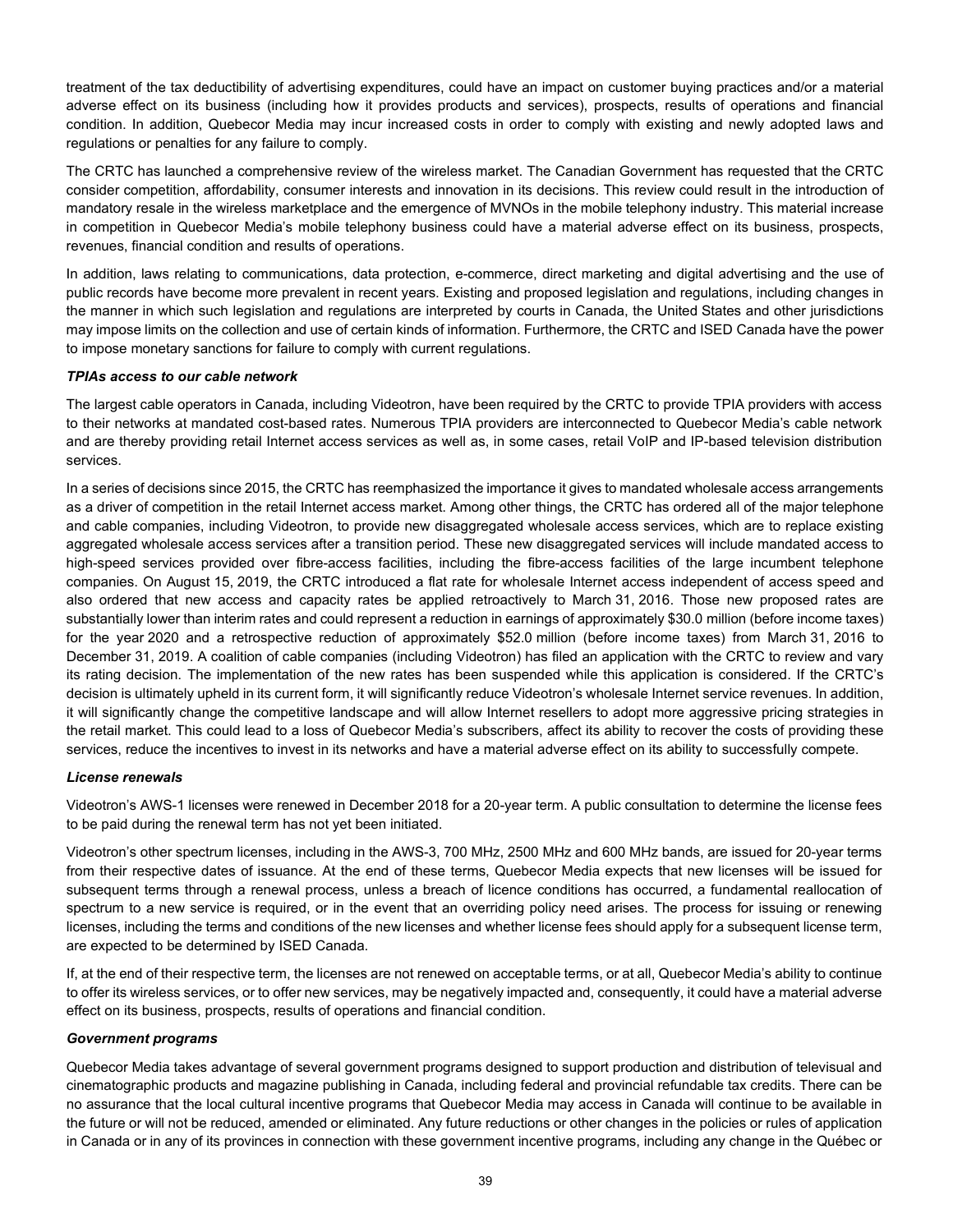the federal programs providing for refundable tax credits, could increase the cost of acquiring and producing Canadian programs which are required to be broadcast and which could have a material adverse effect on its results of operations and financial condition. Canadian content programming is also subject to certification by various agencies of the federal government. If programming fails to so qualify, the Corporation would not be able to use the programs to meet Canadian content programming obligations and might not qualify for certain Canadian tax credits and government incentives.

In addition, the Canadian and provincial governments currently provide grants, incentives and tax credits to attract foreign producers and support domestic film and television production. Many of the major studios and other key customers of Quebecor Media's film production and audiovisual services business, content producers for its broadcasting operations, as well as its production and distribution business, finance a portion of their production budgets through these grants, incentives and tax credits. There can be no assurance that these grants, incentives and tax credits will continue at their present levels or at all, and if they are reduced or discontinued, the level of activity in the motion picture and television industries may be reduced, as a result of which the Corporation's results of operations and financial condition might be adversely affected.

The successful tax credit model of Québec and other provinces in Canada has been copied by other jurisdictions. Some producers may select locations other than Québec to take advantage of other tax credit programs. Other factors, such as director or star preference, may also have the effect of productions being shot in a location other than Québec and may therefore have a material adverse effect on the Corporation's business, results of operations and financial condition.

#### *Environmental laws and regulations and climate change*

Quebecor Media is subject to a variety of environmental laws and regulations. Some of its facilities are subject to federal, provincial, state and municipal laws and regulations concerning, for example, emissions to the air, water and sewer discharge, the handling and disposal of hazardous materials and waste, including electronic waste, recycling, soil remediation of contaminated sites, or otherwise relating to the protection of the environment. In addition, laws and regulations relating to workplace safety and worker health, which, among other things, regulate employee exposure to hazardous substances in the workplace, also govern Quebecor Media's operations. Failure to comply with present or future laws or regulations could result in substantial liability for Quebecor Media.

Environmental laws and regulations and their interpretation have changed rapidly in recent years and may continue to do so in the future. For instance, most Canadian provinces have implemented Extended Producer Responsibility regulations in order to encourage sustainability practices such as the "Ecological recovery and reclamation of electronic products", which sets certain recovery targets and which may require Quebecor Media to monitor and adjust its practices in the future. Evolving public expectations with respect to the environment and increasingly stringent laws and regulations could result in increased costs of compliance, and failure to recognize and adequately respond to them could result in fines, regulatory scrutiny, or have a significant effect on Quebecor Media's reputation and brands.

Quebecor Media's properties, as well as areas surrounding those properties, particularly those in areas of long-term industrial use, may have had historic uses, or may have current uses, in the case of surrounding properties, which may affect its properties and require further study or remedial measures. Quebecor Media cannot provide assurance that all environmental liabilities have been determined, that any prior owner of its properties did not create a material environmental condition not known to Quebecor Media, that a material environmental condition does not otherwise exist on any of its properties, or that expenditure will not be required to deal with known or unknown contamination.

Quebecor Media owns, through its subsidiaries, certain properties located on partially remediated former landfills. The operation and ownership of these properties carry inherent risks of environmental and health and safety liabilities, including for personal injuries, property damage, release of hazardous materials, remediation and clean-up costs and other environmental damages. Quebecor Media may, from time to time, be involved in administrative and judicial proceedings relating to such matters, which could have a material adverse effect on its business, financial condition and results of operations.

Finally, the effects of global climate change are increasing the severity and frequency of extreme weather-related events and will likely result in increased operational and capital costs. Some of the more significant climate-related risks that were identified include increased operational costs to maintain Quebecor Media's network operations during extreme weather events, and increased capital costs as a result of damage to its facilities and/or equipment.

#### *Concerns about alleged health risks relating to radiofrequency emissions*

All Quebecor Media's cell sites comply with applicable laws and it relies on its suppliers to ensure that the network equipment and customer equipment supplied to it meet all applicable regulatory and safety requirements. Nevertheless, some studies have alleged links between radiofrequency emissions from certain wireless devices and cell sites and various health problems, or possible interference with electronic medical devices, including hearing aids and pacemakers. There is no definitive evidence of harmful effects from exposure to radiofrequency emissions when the limits imposed by applicable laws and regulations are complied with. Additional studies of radiofrequency emissions are ongoing and there is no certainty as to the results of any such future studies.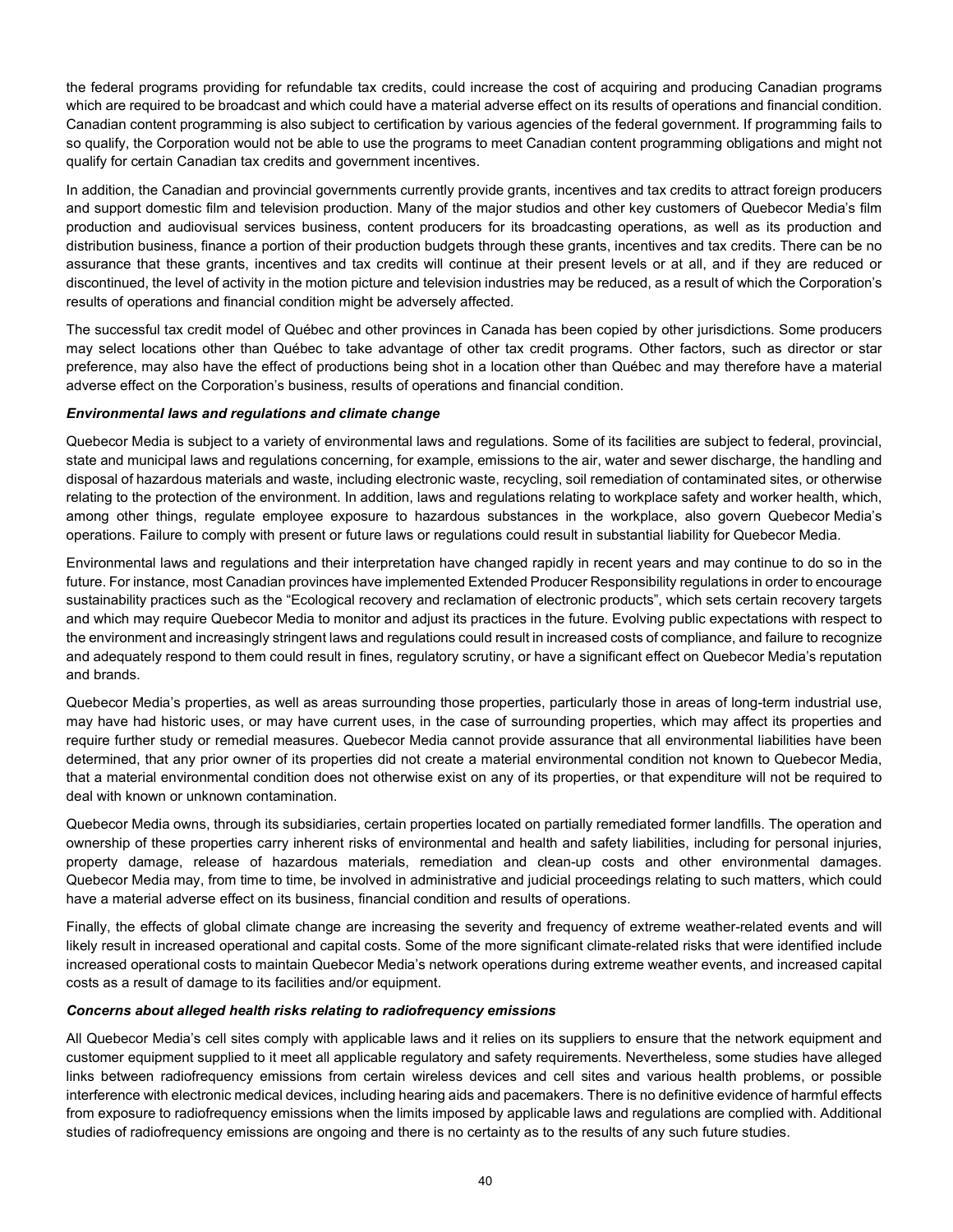The current concerns over radiofrequency emissions or perceived health risks of exposure to radiofrequency emissions could lead to additional governmental regulation, diminished use of wireless services, including Videotron's, or product liability lawsuits that might arise or have arisen. Any of these could have a material adverse effect on Quebecor Media's business, prospects, revenues, financial condition and results of operations.

#### *Indebtedness*

Quebecor currently has a substantial amount of debt and significant interest payment requirements. As at December 31, 2020, it had \$5.78 billion of consolidated long-term debt (long-term debt plus bank indebtedness). Quebecor's indebtedness could have significant consequences, including the following:

- increase its vulnerability to general adverse economic and industry conditions;
- require it to dedicate a substantial portion of its cash flow from operations to making interest and principal payments on its indebtedness, reducing the availability of its cash flow to fund capital expenditures, working capital and other general corporate purposes;
- limit its flexibility in planning for, or reacting to, changes in its businesses and the industries in which Quebecor operates;
- place it at a competitive disadvantage compared to competitors with less debt or greater financial resources; and
- limit, along with the financial and other restrictive covenants in its indebtedness, its ability to, among other things, borrow additional funds on commercially reasonable terms, if at all.

Although Quebecor has significant indebtedness, as at December 31, 2020, it had more than \$1.85 billion available for additional borrowings under its existing credit facilities on a consolidated basis, and the indentures governing its outstanding Senior Notes would permit it to incur substantial additional indebtedness in the future. If Quebecor incurs additional debt, the risks it now faces as a result of its leverage could intensify.

#### *Restrictive covenants*

Quebecor's debt instruments contain a number of operating and financial covenants, which may vary depending on their respective governing terms, restricting its ability to, among other things:

- borrow money or sell preferred stock;
- create liens;
- pay dividends on or redeem or repurchase stock;
- make certain types of investments;
- restrict dividends or other payments by some subsidiaries;
- enter into transactions with affiliates;
- issue guarantees of debt; and
- sell assets or merge with other companies.

If Quebecor is unable to comply with these covenants and is unable to obtain waivers from its creditors, then it would be unable to make additional borrowings under its credit facilities. Its indebtedness under these agreements would be in default and that could, if not cured or waived, result in an acceleration of such indebtedness and cause cross-defaults under its other debt, including Senior Notes. If Quebecor's indebtedness is accelerated, it may not be able to repay its indebtedness or borrow sufficient funds to refinance it, and any such prepayment or refinancing could adversely affect the Corporation's financial condition. In addition, if Quebecor incurs additional debt in the future or refinances existing debt, it may be subject to additional covenants, which may be more restrictive than those to which it is currently subject. Even if Quebecor is able to comply with all applicable covenants, the restrictions on its ability to manage its business at its sole discretion could adversely affect its business by, among other things, limiting its ability to take advantage of financings, mergers, acquisitions and other corporate opportunities that Quebecor believes would be beneficial.

#### *Holding corporation*

Quebecor is a holding corporation and a substantial portion of its assets is the capital stock of its subsidiaries. As a holding corporation, Quebecor conducts substantially all of its business through its subsidiaries, which generate substantially all of its revenues. Consequently, Quebecor's cash flow and ability to service its debt obligations are dependent on the cash flows of its existing and future subsidiaries and the distribution of this cash flow to Quebecor, or on loans, advances or other payments made by those entities to Quebecor. The ability of those entities to pay dividends or make loans, advances or payments to Quebecor will depend on their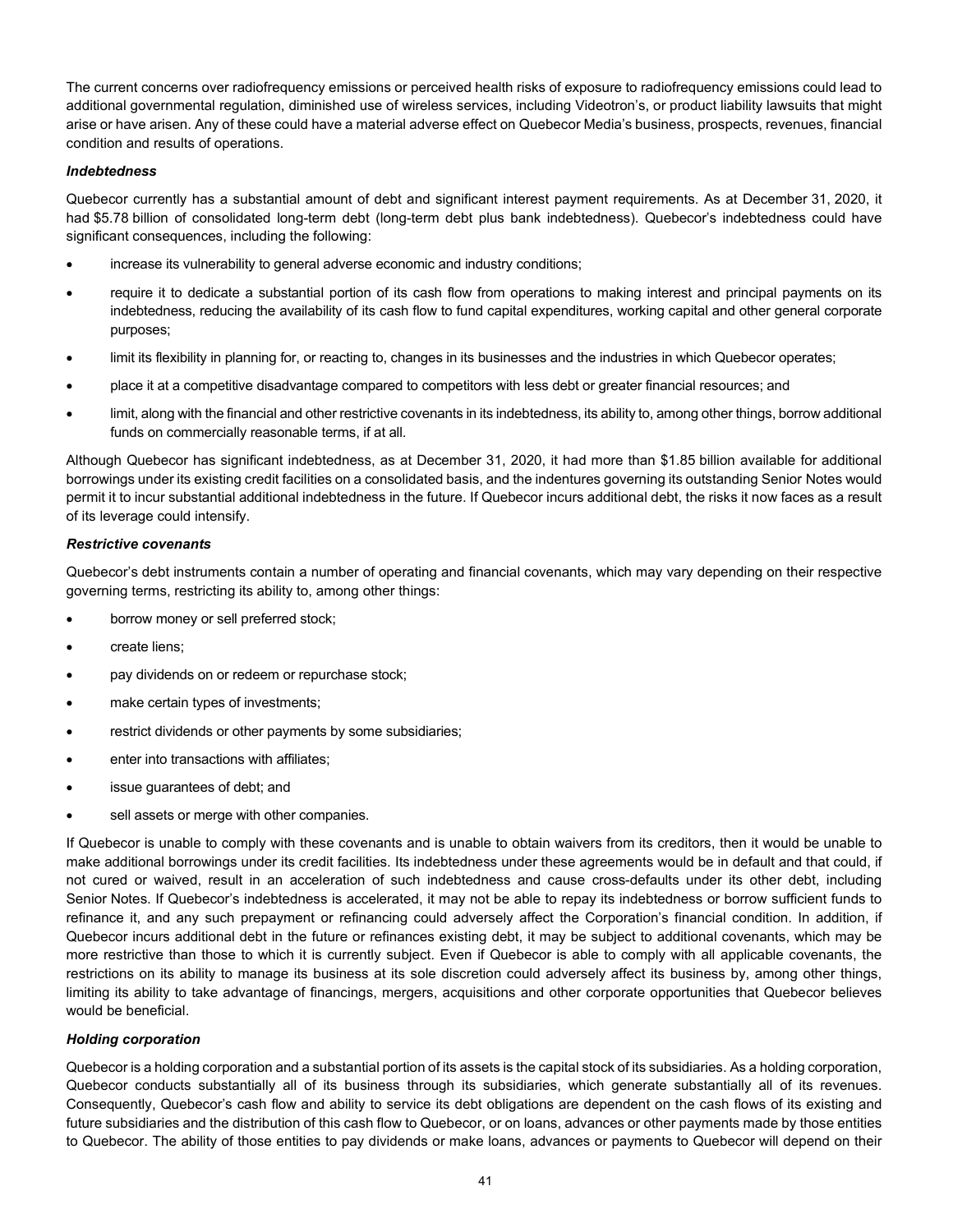operating results and will be subject to applicable laws and contractual restrictions contained in the instruments governing their debt. Quebecor Media and Videotron have several series of debt securities outstanding, and Quebecor Media, Videotron and TVA Group have credit facilities that limit their ability to distribute cash. In addition, if its existing or future subsidiaries incur additional debt in the future or refinance existing debt, Quebecor may be subject to additional contractual restrictions contained in the instruments governing that debt, which may be more restrictive than those to which it is currently subject.

The ability of its subsidiaries to generate sufficient cash flows from operations to allow Quebecor to make scheduled payments on its debt obligations will depend on their future financial performance, which will be affected by a range of economic, competitive and business factors as well as by structural changes, many of which are outside its or their control. If the cash flows and earnings of Quebecor's operating subsidiaries and the amount that they are able to distribute to Quebecor as dividends or otherwise are not sufficient for Quebecor, it may not be able to satisfy its debt obligations. If it is unable to satisfy its debt obligations, it may have to undertake alternative financing plans, such as refinancing or restructuring its debt, selling assets, reducing or delaying capital investments, or seeking to raise additional capital. It can provide no assurance that any such alternative refinancing would be possible; that any assets could be sold, or, if sold, the timing of the sales and the amount of proceeds realized from those sales; that additional financing could be obtained on acceptable terms, if at all; or that additional financing would be permitted under the terms of its various debt instruments then in effect. Inability to generate sufficient cash flows to satisfy Quebecor's debt obligations, or to refinance those obligations on commercially reasonable terms, could have a material adverse effect on its business, prospects, results of operations and financial condition.

#### *Ability to refinance*

Quebecor may be required from time to time to refinance some of its existing debt at or prior to maturity. Quebecor's ability to obtain additional financing to repay such existing debt at maturity will depend on a number of factors, including prevailing market conditions, credit availability and operating performance. There can be no assurance that any such financing will be available to Quebecor on favourable terms, or at all.

#### *Provisions in the Articles that could discourage or prevent a takeover*

Provisions in the Corporation's Articles and Bylaws could make it more difficult for a third party to acquire it, even if doing so would be beneficial in the opinion of the holders of Quebecor's Class B Shares. Those provisions principally include:

- the multiple voting feature of Quebecor's Class A Shares; and
- the election structure of the Board of Directors, whereby holders of Class A Shares elect 75% of the Corporation's directors, while holders of Class B Shares elect 25%.

The existence of these provisions could have the effect of delaying, preventing or deterring a change in control of Quebecor, could deprive its shareholders of an opportunity to receive a premium for their Class B Shares as part of a sale of Quebecor, and might ultimately affect the market price of its shares.

#### *Interests of holders of Quebecor's Class A Shares that may conflict with the interests of other shareholders*

The Class B Shares have one vote per share, while the Class A Shares have 10 votes per share on all matters to be voted on by shareholders, with the exception of matters where the holders of shares of a single class are entitled to vote separately. As of December 31, 2020 approximately 74.30% of the combined voting power of all outstanding shares is controlled by a majority shareholder, and the exercise of the voting rights attached to those shares makes it possible to decide or significantly influence all issues submitted to a shareholder vote, including the election of Class A directors and approval of significant corporate transactions, such as amendments to the Corporation's Articles, mergers, amalgamations, or the sale of all or substantially all of its assets.

The holders of the Class A Shares may also have interests that differ from those of the other shareholders and may vote in a way with which other shareholders disagree and which may be adverse to their interests. This concentration of voting power may have the effect of delaying, preventing, or deterring a change in control of Quebecor; could deprive its shareholders of an opportunity to receive a premium for their Class B Shares as part of a sale of Quebecor, and might ultimately affect the market price of its shares.

# **Financial Instruments and Financial Risk Management**

The Corporation's financial risk-management policies have been established in order to identify and analyze the risks faced by the Corporation, to set appropriate risk limits and controls, and to monitor risks and adherence to limits. Risk-management policies are reviewed regularly to reflect changes in market conditions and in the Corporation's activities.

The Corporation uses a number of financial instruments, mainly cash and cash equivalents, accounts receivable, contract assets, long-term investments, bank indebtedness, trade payables, accrued liabilities, long-term debt, convertible debentures, lease liabilities and derivative financial instruments. As a result of its use of financial instruments, the Corporation is exposed to credit risk, liquidity risk and market risks relating to foreign exchange fluctuations and interest rate fluctuations.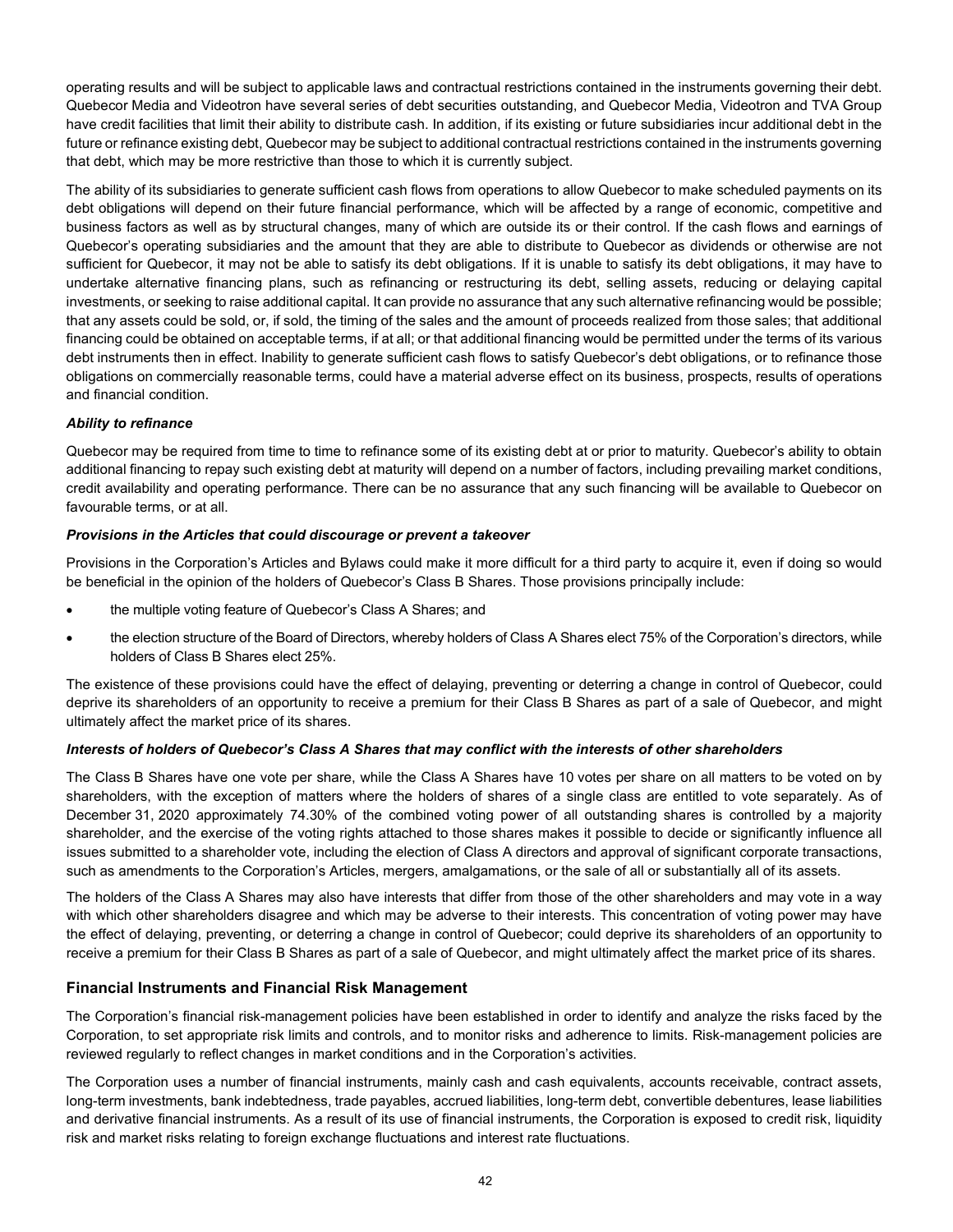In order to manage its foreign exchange and interest rate risks, the Corporation uses derivative financial instruments: (i) to set in CAN dollars future payments on debts denominated in U.S. dollars (interest and principal) and certain purchases of inventories and other capital expenditures denominated in a foreign currency; and (ii) to achieve a targeted balance of fixed- and floating-rate debts. The Corporation does not intend to settle its derivative financial instruments prior to their maturity as none of these instruments is held or issued for speculative purposes.

#### **Table 9**

#### **Description of derivative financial instruments As of December 31, 2020**

(in millions of dollars)

# **Foreign exchange forward contracts**

| <b>Maturity</b>                      | <b>CAN dollar</b><br>average exchange<br>rate per one<br>U.S. dollar | <b>Notional</b><br>amount sold |      | <b>Notional</b><br>amount<br>bought |
|--------------------------------------|----------------------------------------------------------------------|--------------------------------|------|-------------------------------------|
| <b>Videotron</b><br>Less than 1 year | 1.3235                                                               | \$<br>207.1                    | US\$ | 156.5                               |

#### **Cross-currency interest rate swaps**

| <b>Hedged item</b>           | <b>Hedging instrument</b> |      |                           |                                                                               |                                                                                                  |  |
|------------------------------|---------------------------|------|---------------------------|-------------------------------------------------------------------------------|--------------------------------------------------------------------------------------------------|--|
|                              | Period<br>covered         |      | <b>Notional</b><br>amount | <b>Annual interest</b><br>rate on notional<br>amount in<br><b>CAN dollars</b> | <b>CAN dollar</b><br>exchange rate<br>on interest and<br>capital payments<br>per one U.S. dollar |  |
|                              |                           |      |                           |                                                                               |                                                                                                  |  |
| Quebecor Media               |                           |      |                           |                                                                               |                                                                                                  |  |
| 5.750% Senior Notes due 2023 | 2016 to 2023              | US\$ | 431.3                     | 7.27%                                                                         | 0.9792                                                                                           |  |
| 5.750% Senior Notes due 2023 | 2012 to 2023              | US\$ | 418.7                     | 6.85%                                                                         | 0.9759                                                                                           |  |
| Videotron                    |                           |      |                           |                                                                               |                                                                                                  |  |
| 5.000% Senior Notes due 2022 | 2014 to 2022              | US\$ | 543.1                     | 6.01%                                                                         | 0.9983                                                                                           |  |
| 5.000% Senior Notes due 2022 | 2012 to 2022              | US\$ | 256.9                     | 5.81%                                                                         | 1.0016                                                                                           |  |
|                              |                           |      |                           | Bankers'                                                                      |                                                                                                  |  |
|                              |                           |      |                           | acceptance                                                                    |                                                                                                  |  |
|                              |                           |      |                           | 3 months                                                                      |                                                                                                  |  |
| 5.375% Senior Notes due 2024 | 2014 to 2024              | US\$ | 158.6                     | $+2.67%$                                                                      | 1.1034                                                                                           |  |
| 5.375% Senior Notes due 2024 | 2017 to 2024              | US\$ | 441.4                     | 5.62%                                                                         | 1.1039                                                                                           |  |
| 5.125% Senior Notes due 2027 | 2017 to 2027              | US\$ | 600.0                     | 4.82%                                                                         | 1.3407                                                                                           |  |

Certain cross-currency interest rate swaps entered into by the Corporation include an option that allows each party to unwind the transaction on a specific date at the then settlement amount.

The losses on valuation and translation of financial instruments for 2020 and 2019 are summarized in Table 10.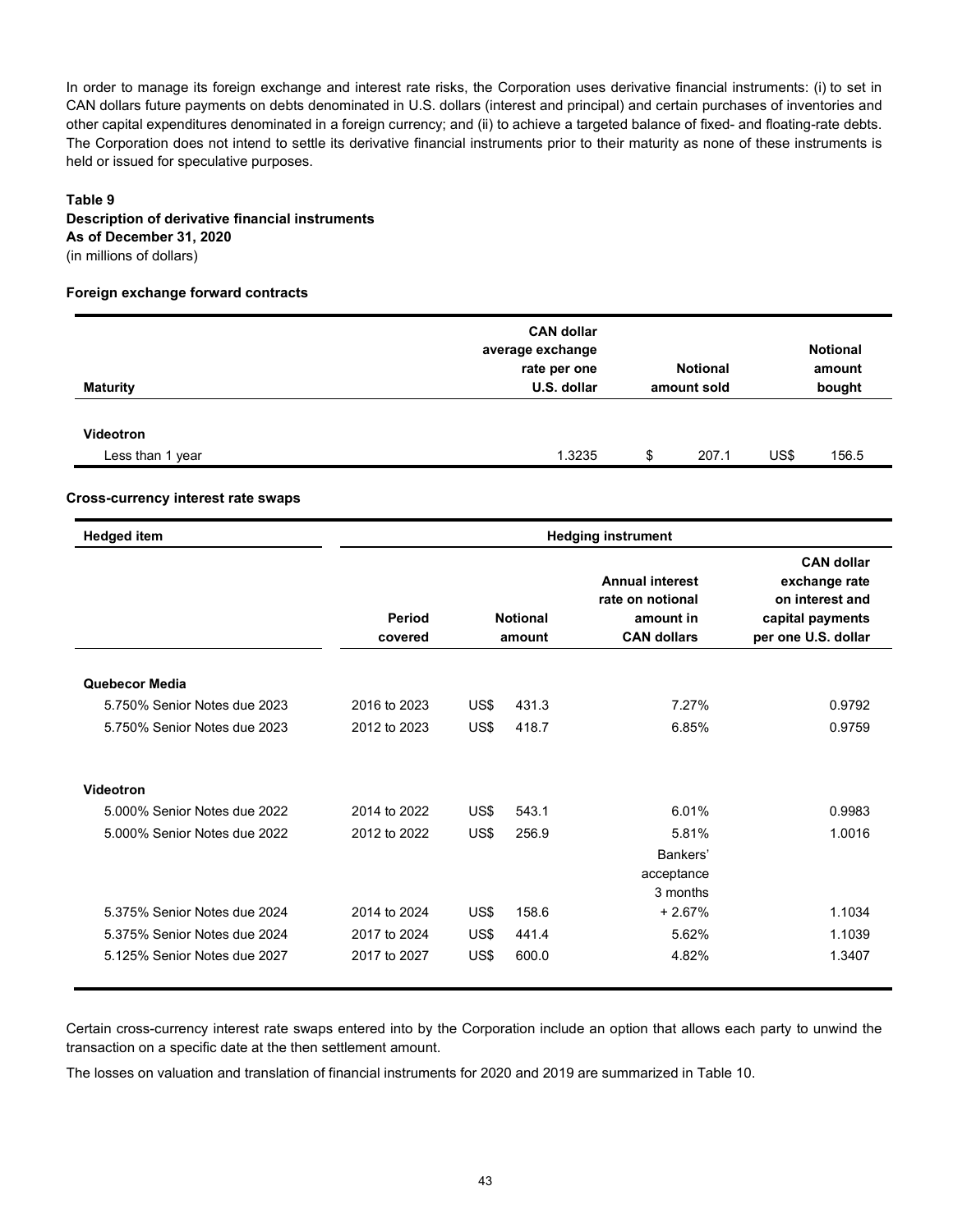#### **Table 10 Loss on valuation and translation of financial instruments** ((in millions of Canadian dollars)

|                                                                |   | 2020  |      |     |
|----------------------------------------------------------------|---|-------|------|-----|
| Loss on embedded derivatives related to convertible debentures | ъ | (9.3) | \$   | 5.7 |
| Other                                                          |   | 1.3   |      | 0.8 |
|                                                                | æ | (8.0) | - 11 | 6.5 |

A loss on cash flow hedges of \$17.1 million was recorded under "other comprehensive income" in 2020 (gain of \$73.8 million in 2019).

# **Fair Value of Financial Instruments**

The fair value of long-term debt and convertible debentures is estimated based on quoted market prices when available or on valuation models. When the Corporation uses valuation models, the fair value is estimated using discounted cash flows using year-end market yields or the market value of similar instruments with the same maturity.

The fair value of derivative financial instruments recognized in the consolidated balance sheets is estimated as per the Corporation's valuation models. These models project future cash flows and discount the future amounts to a present value using the contractual terms of the derivative financial instrument and factors observable in external market data, such as period-end swap rates and foreign exchange rates. An adjustment is also included to reflect non-performance risk impacted by the financial and economic environment prevailing at the date of the valuation in the recognized measure of the fair value of the derivative financial instruments by applying a credit default premium, estimated using a combination of observable and unobservable inputs in the market, to the net exposure of the counterparty or the Corporation.

The fair value of embedded derivatives related to convertible debentures is determined by option pricing models using market inputs, including volatility, discount factors and the underlying instrument's adjusted implicit interest rate and credit premium.

The carrying value and fair value of long-term debt, convertible debentures and derivative financial instruments as of December 31, 2020 and December 31, 2019 were as follows:

#### **Table 11**

#### **Fair value of long-term debt, convertible debentures and derivative financial instruments**

(in millions of Canadian dollars)

|                                               |                   |           |               | 2020              |                 | 2019            |
|-----------------------------------------------|-------------------|-----------|---------------|-------------------|-----------------|-----------------|
| Asset (liability)                             | Carrying<br>value |           | Fair<br>value | Carrying<br>value | Fair<br>value   |                 |
|                                               |                   |           |               |                   |                 |                 |
| Long-term debt <sup>1</sup>                   | \$                | (5,786.4) | S             | (6,216.1)         | \$<br>(5,986.1) | \$<br>(6,376.2) |
| Convertible debentures <sup>2</sup>           |                   | (153.5)   |               | (153.5)           | (162.0)         | (162.0)         |
| Derivative financial instruments <sup>3</sup> |                   |           |               |                   |                 |                 |
| Foreign exchange forward contracts            |                   | (8.0)     |               | (8.0)             | (2.1)           | (2.1)           |
| Cross-currency interest rate swaps            |                   | 605.1     |               | 605.1             | 679.8           | 679.8           |

<sup>1</sup> The carrying value of long-term debt excludes changes in the fair value of long-term debt related to hedged interest rate risk and financing fees.

 $2<sup>2</sup>$  The carrying value and fair value of convertible debentures consist of the principal amount and the value of the conversion features related to the floor and ceiling prices, recognized as embedded derivatives.

<sup>3</sup> The fair value of derivative financial instruments designated as cash flow hedges is an asset position of \$552.5 million as of December 31, 2020 (\$635.5 million in 2019) and the fair value of derivative financial instruments designated as fair value hedges is an asset position of \$44.6 million as of December 31, 2020 (\$42.2 million in 2019).

Due to the judgment used in applying a wide range of acceptable techniques and estimates in calculating fair value amounts, fair values are not necessarily comparable among financial institutions or other market participants and may not be realized in an actual sale or on the immediate settlement of the instrument.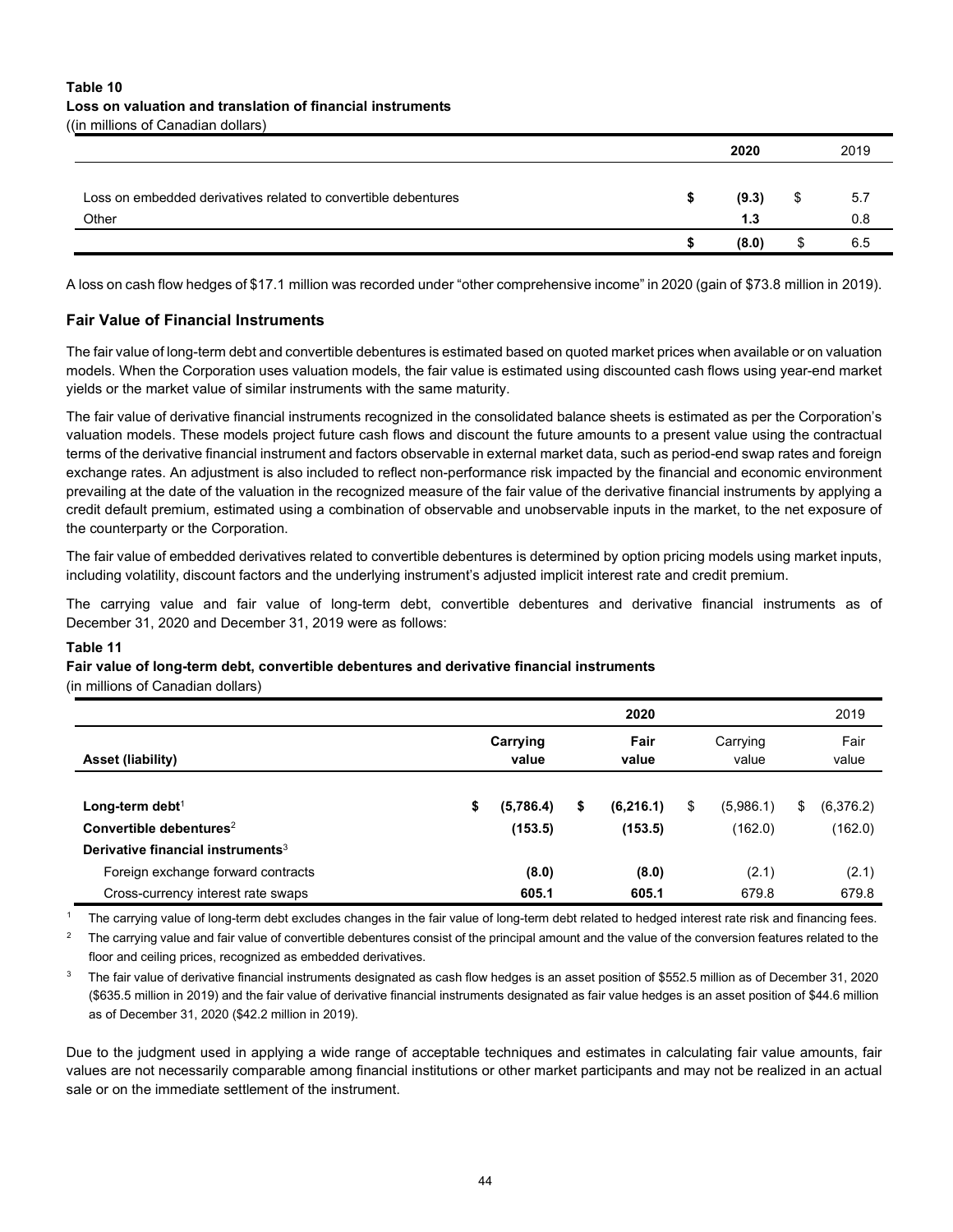# **Credit risk management**

Credit risk is the risk of financial loss to the Corporation if a customer or counterparty to a financial asset fails to meet its contractual obligations and arises principally from amounts receivable from customers, including contract assets.

The carrying amounts of financial assets represent the maximum credit exposure.

In the normal course of business, the Corporation continuously monitors the financial condition of its customers and reviews the credit history of each new customer. As of December 31, 2020, no customer balance represented a significant portion of the Corporation's consolidated trade receivables. The Corporation is using the expected credit losses method to estimate its provision for credit losses, which considers the specific credit risk of its customers, the expected lifetime of its financial assets, historical trends and economic conditions As of December 31, 2020, the provision for expected credit losses represented 2.5% of the gross amount of accounts receivable and contract assets (2.5% as of December 31, 2019), while 5.0% of trade receivables were 90 days past their billing date (7.2% as of December 31, 2019).

The following table shows changes to the provision for expected credit losses for the years ended December 31, 2020 and 2019:

|                                                     | 2020   |    | 2019   |
|-----------------------------------------------------|--------|----|--------|
|                                                     |        |    |        |
| Balance at beginning of year                        | 19.6   | \$ | 20.5   |
| Changes in expected credit losses charged to income | 17.4   |    | 18.8   |
| Write-off                                           | (16.2) |    | (19.7) |
| Balance at end of year                              | 20.8   | S  | 19.6   |

The Corporation believes that its product lines and the diversity of its customer base are instrumental in reducing its credit risk, as well as the impact of fluctuations in product-line demand. The Corporation does not believe that it is exposed to an unusual level of customer credit risk.

As a result of its use of derivative financial instruments, the Corporation is exposed to the risk of non-performance by a third party. When the Corporation enters into derivative contracts, the counterparties (either foreign or Canadian) must have credit ratings at least in accordance with the Corporation's risk-management policy and are subject to concentration limits. These credit ratings and concentration limits are monitored on an ongoing basis, but at least quarterly.

# **Liquidity risk management**

Liquidity risk is the risk that the Corporation will not be able to meet its financial obligations as they fall due or the risk that those financial obligations will have to be met at excessive cost. The Corporation manages this exposure through staggered debt maturities. The weighted average term of Quebecor's consolidated debt was approximately 4.3 years as of December 31, 2020 (4.9 years pro forma the issuance by Videotron of Senior Notes in the aggregate principal amount of \$650.0 million on January 22, 2021) compared with 5.2 years as of December 31, 2019.

# **Market risk**

Market risk is the risk that changes in market prices due to foreign exchange rates, interest rates and/or equity prices will affect the value of the Corporation's financial instruments. The objective of market risk management is to mitigate and control exposures within acceptable parameters while optimizing the return on risk.

#### *Foreign currency risk*

Most of the Corporation's consolidated revenues and expenses, other than interest expense on U.S.-dollar-denominated debt, purchases of set-top boxes, gateways, modems, mobile devices and certain capital expenditures, are received or denominated in CAN dollars. A significant portion of the interest, principal and premium, if any, payable on its debt is payable in U.S. dollars. The Corporation has entered into transactions to hedge the foreign currency risk exposure on its U.S.-dollar-denominated debt obligations outstanding as of December 31, 2020, and to hedge its exposure on certain purchases of set-top boxes, gateways, modems, mobile devices and capital expenditures. Accordingly, the Corporation's sensitivity to variations in foreign exchange rates is economically limited.

The estimated sensitivity on income and on "other comprehensive income," before income taxes, of a variance of \$0.10 in the year-end exchange rate of a CAN dollar per one U.S. dollar used to calculate the fair value of financial instruments as of December 31, 2020 is as follows: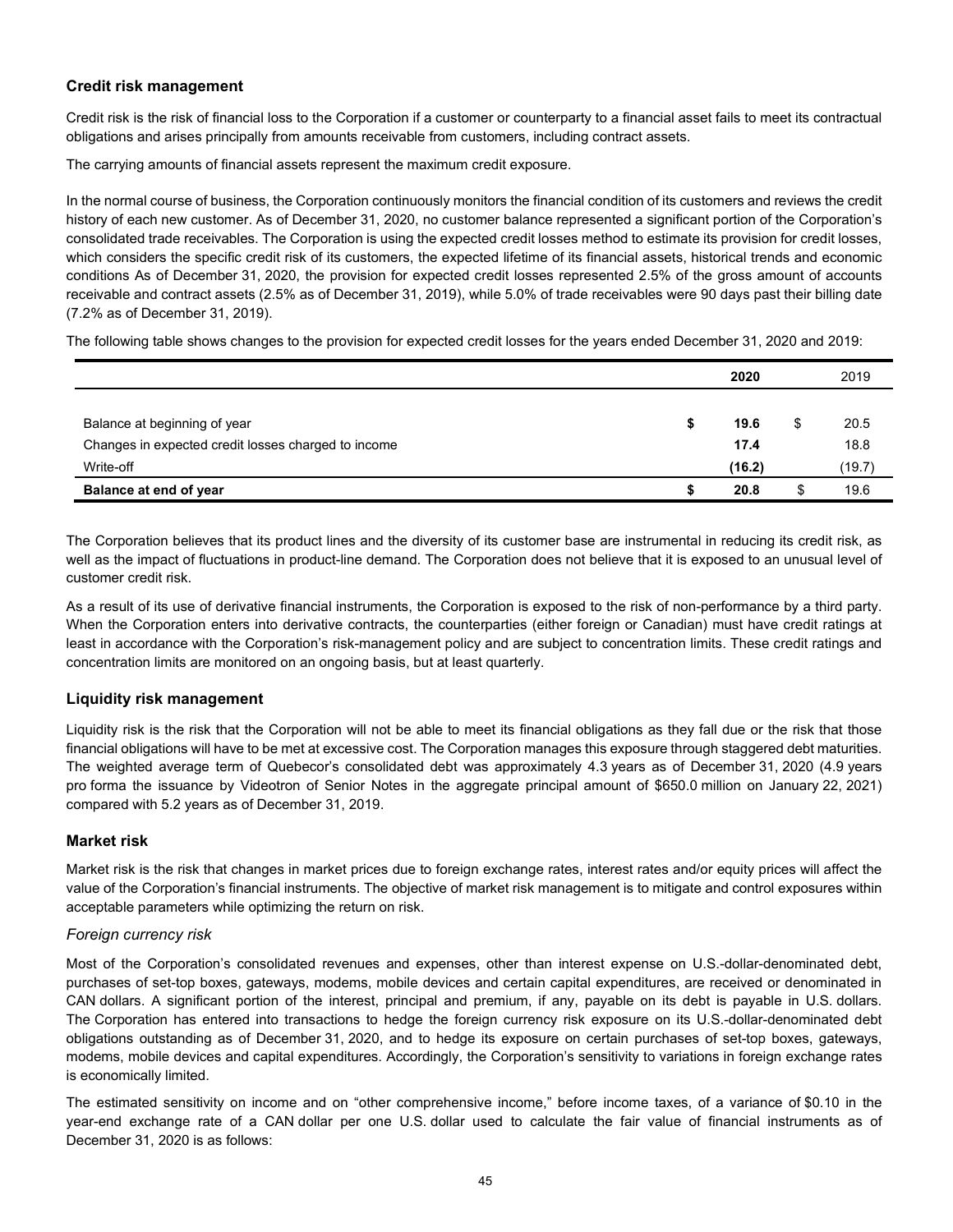| Increase (decrease)                      | <b>Other</b><br>comprehensive<br>income<br><b>Income</b> |   |                |  |  |
|------------------------------------------|----------------------------------------------------------|---|----------------|--|--|
| Increase of \$0.10<br>Decrease of \$0.10 | 1.0<br>(1.0)                                             | S | 48.7<br>(48.7) |  |  |

A variance of \$0.10 in the 2020 average exchange rate of CAN dollar per one U.S. dollar would have resulted in a variance of \$5.4 million on the value of unhedged purchases of goods and services and \$3.7 million on the value of unhedged acquisitions of tangible and intangible assets in 2020.

#### *Interest rate risk*

Some of the Corporation's bank credit facilities bear interest at floating rates based on the following reference rates: (i) Bankers' acceptance rate, (ii) LIBOR, (iii) Canadian prime rate, and (iv) U.S. prime rate. The Senior Notes issued by the Corporation bear interest at fixed rates. The Corporation has entered into cross-currency interest rate swap agreements in order to manage cash flow risk exposure. After taking into account hedging instruments, debt consisted of approximately 96.1% fixed-rate debt (96.6% pro forma the issuance by Videotron of Senior Notes in the aggregate principal amount of \$650.0 million on January 22, 2021), compared with 93.9% as at December 31, 2019, and 3.9% floating-rate debt (3.4% pro forma the issuance of the Senior Notes on January 22, 2021), compared with 6.1% as at December 31, 2019.

The estimated sensitivity on interest payments of a 100 basis-point variance in the year-end Canadian Bankers' acceptance rate as of December 31, 2020 was \$2.0 million.

The estimated sensitivity on income and on "other comprehensive income," before income taxes, of a 100 basis-point variance in the discount rate used to calculate the fair value of financial instruments, other than convertible debentures and embedded derivatives related to convertible debentures, as of December 31, 2020, as per the Corporation's valuation models, is as follows:

| Increase (decrease)                                          |   | Income       |   | Other<br>comprehensive<br>income |
|--------------------------------------------------------------|---|--------------|---|----------------------------------|
| Increase of 100 basis points<br>Decrease of 100 basis points | S | (1.2)<br>1.2 | ъ | (10.0)<br>10.0                   |

# **Capital management**

The Corporation's primary objective in managing capital is to maintain an optimal capital base in order to support the capital requirements of its various businesses, including growth opportunities.

In managing its capital structure, the Corporation takes into account the asset characteristics of its subsidiaries and planned requirements for funds, leveraging their individual borrowing capacities in the most efficient manner to achieve the lowest cost of financing. Management of the capital structure involves the issuance and repayment of debt and convertible debentures, the issuance and repurchase of shares, the use of cash flows generated by operations, and the level of distributions to shareholders. The Corporation has not significantly changed its strategy regarding the management of its capital structure since the last financial year.

The Corporation's capital structure is composed of equity, bank indebtedness, long-term debt, convertible debentures, embedded derivatives related to convertible debentures, lease liabilities, derivative financial instruments and cash and cash equivalents. The capital structure as of December 31, 2020 and 2019 is as follows: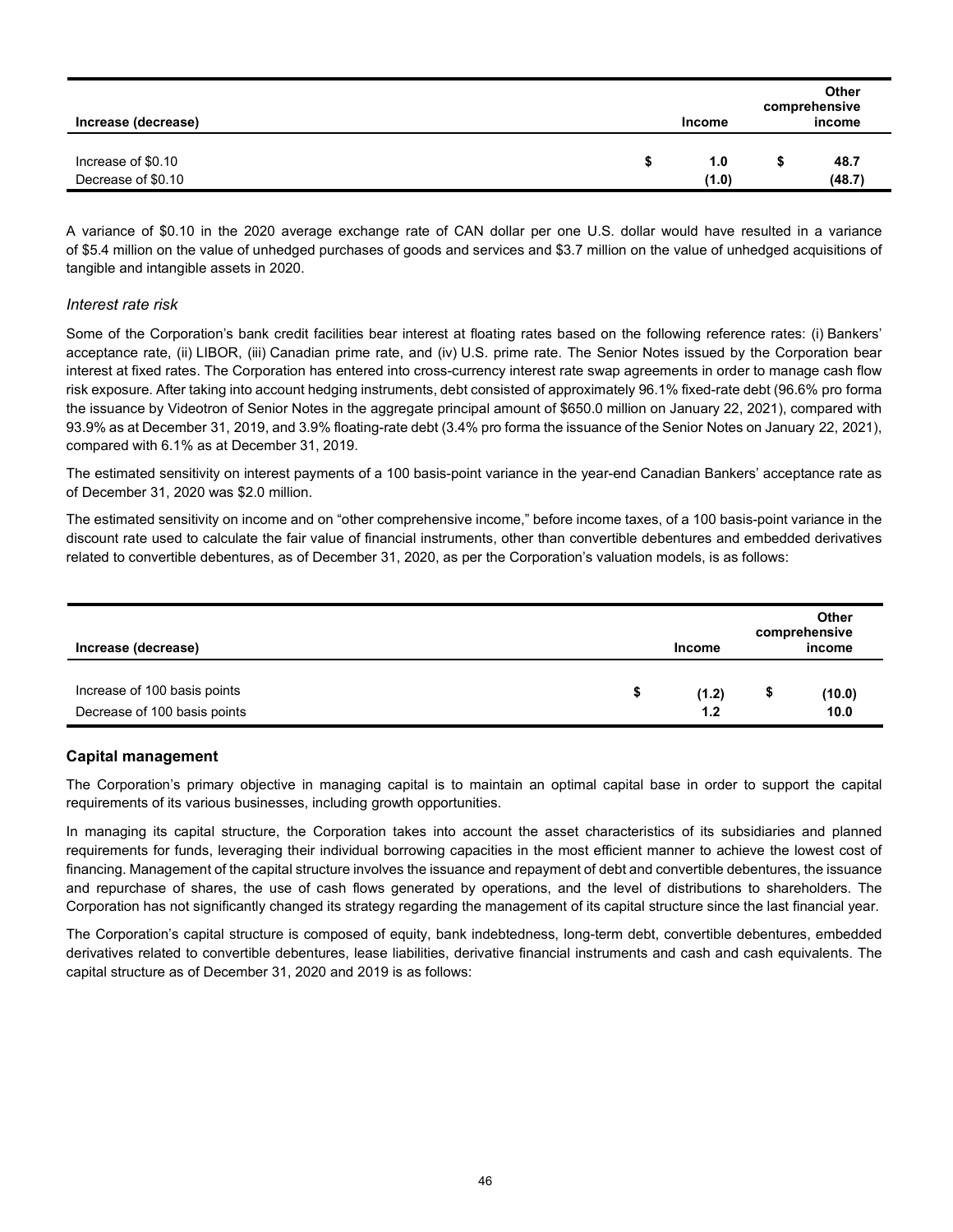|                                                        | 2020          | 2019          |
|--------------------------------------------------------|---------------|---------------|
|                                                        |               |               |
| <b>Bank indebtedness</b>                               | \$<br>1.7     | \$<br>29.4    |
| Long-term debt                                         | 5,773.4       | 5,957.5       |
| Convertible debentures                                 | 150.0         | 150.0         |
| Embedded derivatives related to convertible debentures | 6.5           | 15.8          |
| Lease liabilities                                      | 173.3         | 137.9         |
| Derivative financial instruments                       | (597.1)       | (677.7)       |
| Cash and cash equivalents                              | (136.7)       | (14.0)        |
| Net liabilities                                        | 5,371.1       | 5,598.9       |
| Equity                                                 | \$<br>1,214.1 | \$<br>1,072.1 |

The Corporation is not subject to any externally imposed capital requirements other than certain restrictions under the terms of its borrowing agreements, which relate, among other things, to permitted investments, intercompany transactions, and the declaration and payment of dividends or other distributions.

# **Contingencies and legal disputes**

In the context of disputes between the Corporation and a competitor, legal proceedings have been initiated by the Corporation and against the Corporation. At this stage of proceedings, management of the Corporation is in the opinion that the outcome is not expected to have a material adverse effect on the Corporation's results or on its financial position.

There are also a number of other legal proceedings against the Corporation that are pending. Generally, management of the Corporation establishes provisions for claims or actions considering the facts of each case. The Corporation cannot determine when and if any payment will be made related to these legal proceedings.

On August 15, 2019, the CRTC issued an order finalizing the rates, retroactively to March 31, 2016, at which the large cable and telephone companies provide aggregated wholesale access to their high-speed Internet networks. The interim rates in effect since 2016 have been invoiced to resellers and accounted for in the Corporation's consolidated financial statements. The new proposed rates are substantially lower than the interim rates and could represent a reduction in earnings of approximately \$30.0 million (before income taxes) for the year 2020 and a retrospective reduction of approximately \$52.0 million (before income taxes) from March 31, 2016 to December 31, 2019. On September 28, 2020, the CRTC approved a request from a coalition of cable companies (including Videotron) to stay the implementation of the order pertaining to final rates pending its final determination on the review and vary requests. Accordingly, at this stage of these proceedings, the Corporation still estimates that the interim rates are the appropriate basis to account for its wholesale Internet access revenues.

# **Critical Accounting Policies and Estimates**

# *Revenue recognition*

The Corporation accounts for a contract with a customer only when all of the following criteria are met:

- the parties to the contract have approved the contract (in writing, orally or in accordance with other customary business practices) and are committed to perform their respective obligations;
- the entity can identify each party's rights regarding the goods or services to be transferred;
- the entity can identify the payment terms for the goods or services to be transferred;
- the contract has commercial substance (i.e. the risk, timing or amount of the entity's future cash flows is expected to change as a result of the contract); and
- it is probable that the entity will collect the consideration to which it is entitled in exchange for the goods or services to be transferred to the customer.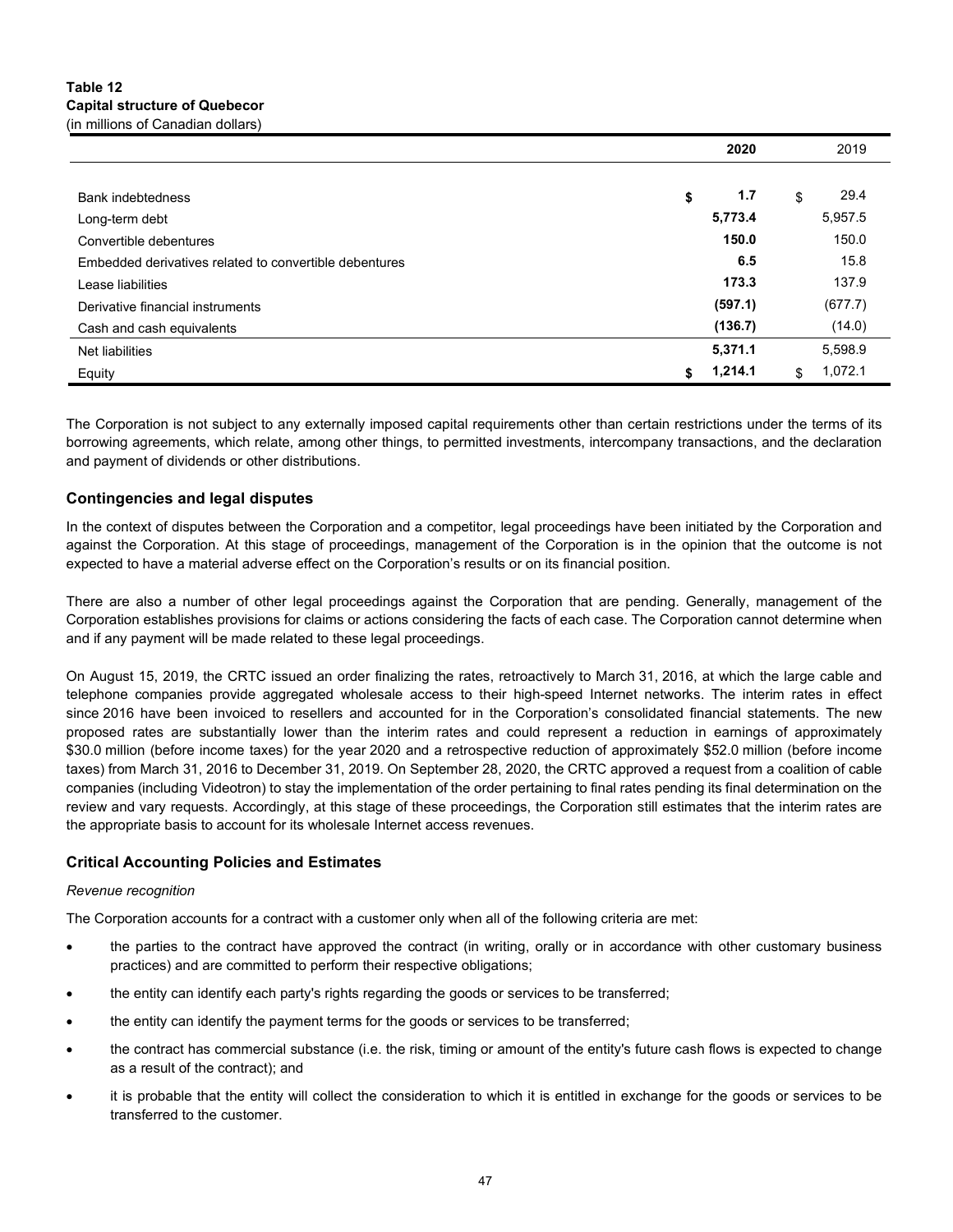The portion of revenues that is invoiced and unearned is presented as "Deferred revenue" in the consolidated balance sheets. Deferred revenue is usually recognized as revenue in the subsequent year.

#### **Telecommunications**

The Telecommunications segment provides services under multiple deliverable arrangements, mainly for mobile contracts in which the sale of mobile devices is bundled with telecommunication services over the contract term. The total consideration from a contract with multiple deliverables is allocated to all performance obligations in the contract based on the stand-alone selling price of each obligation. The total consideration is generally comprised of an upfront fee for the equipment sale and a monthly fee for the telecommunication service. Each performance obligation of multiple deliverable arrangements is then separately accounted for based on its allocated consideration amount.

The Corporation does not adjust the amount of consideration allocated to the equipment sale for the effects of a financing component since this component is not significant.

The Telecommunications segment recognizes each of its main activities' revenues as follows:

- operating revenues from subscriber services, such as television distribution, Internet access, wireline and mobile telephony, and OTT video services are recognized when services are provided;
- revenues from equipment sales to subscribers are recognized when the equipment is delivered;
- operating revenues related to service contracts are recognized in income on a straight-line basis over the period in which the services are provided; and
- wireline connection and mobile activation revenues are deferred and recognized respectively as revenues over the period of time the customer is expected to remain a customer of the Corporation and over the contract term.

When a mobile device and a service are bundled under a single mobile contract, the term of the contract is generally 24 months.

The portion of mobile revenues earned without being invoiced is presented as contract assets in the consolidated balance sheets. Contract assets are realized over the term of the contract.

#### Media

The Media segment recognizes each of its main activities' revenues as follows:

- advertising revenues are recognized when the advertising is aired on television, is featured in newspapers or magazines, or is displayed on the digital properties or on transit shelters;
- revenues from subscriptions to specialty television channels or to online publications are recognized on a monthly basis at the time service is provided or over the period of the subscription;
- revenues from the sale or distribution of newspapers and magazines are recognized upon delivery, net of provisions for estimated returns based on historical rate of returns;
- soundstage and equipment leasing revenues are recognized over the rental period;
- revenues derived from speciality film and television services are recognized when services are provided; and
- revenues from the distribution of audiovisual content are recognized when the content has been delivered and accepted in accordance with the conditions of the licence or distribution agreement.

#### Sports and Entertainment

The Sports and Entertainment segment recognizes each of its main activities' revenues as follows:

- revenues from the sale or distribution of books and entertainment products are recognized upon delivery, net of provisions for estimated returns based on historical rate of returns;
- revenues from venue rental, ticket sales (including season tickets) and food and beverage sales are recognized when the events take place and/or goods are sold, as the case may be;
- revenues from the rental of suites are recognized ratably over the period of the agreement;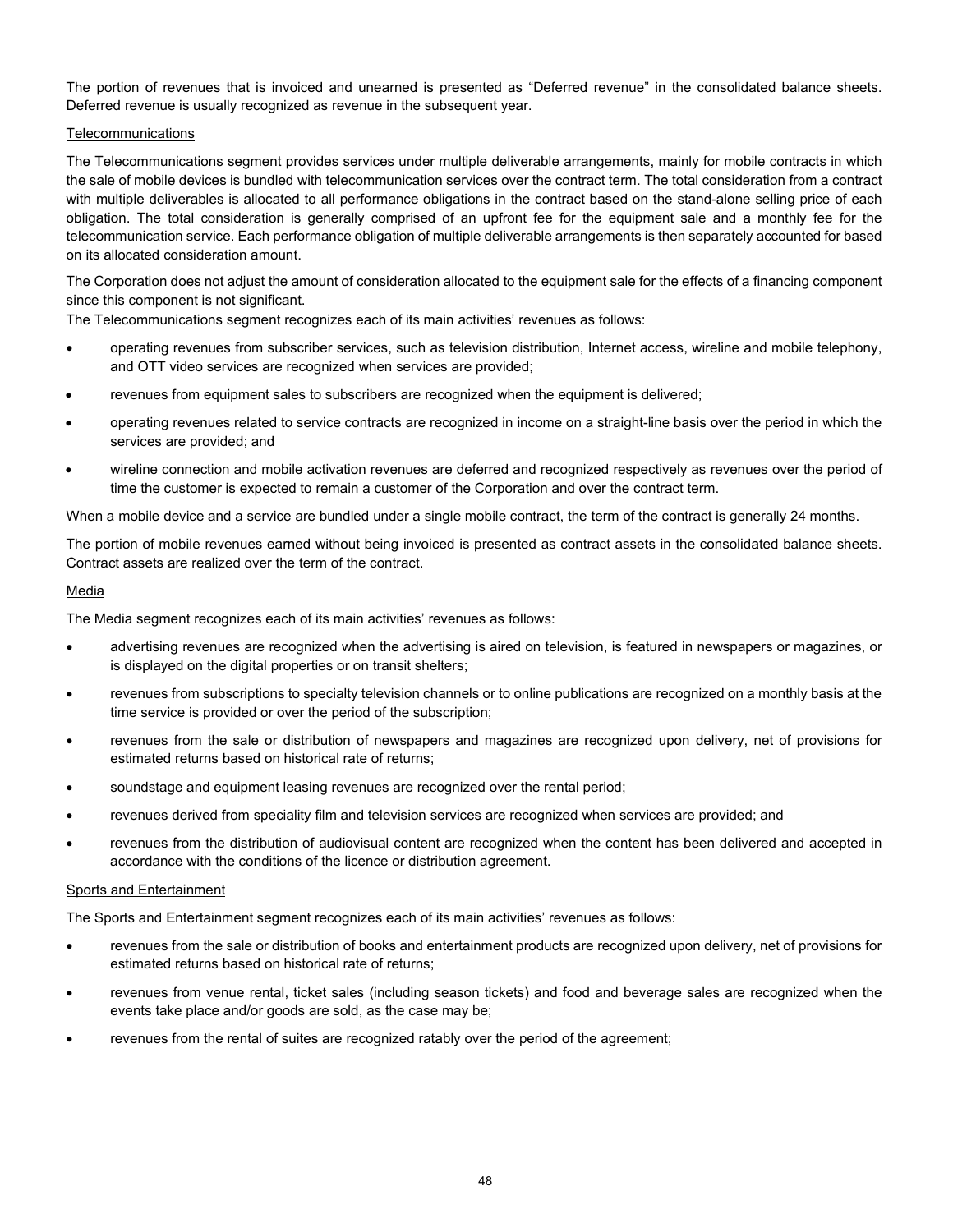- revenues from the sale of advertising in the form of venue signage or sponsorships are recognized ratably over the period of the agreement; and
- revenues derived from sporting and cultural event management are recognized when services are provided.

# *Impairment of assets*

For the purposes of assessing impairment, assets are grouped in CGUs, which represent the lowest levels for which there are separately identifiable cash inflows generated by those assets. The Corporation reviews, at each balance sheet date, whether events or circumstances have occurred to indicate that the carrying amounts of its long-lived assets with finite useful lives may be less than their recoverable amounts. Goodwill, intangible assets having an indefinite useful life, and intangible assets not yet available for use are tested for impairment each financial year, as well as whenever there is an indication that the carrying amount of the asset, or the CGU to which an asset has been allocated, exceeds its recoverable amount. The recoverable amount is the higher of the fair value less costs of disposal and the value in use of the asset or the CGU. Fair value less costs of disposal represents the amount an entity could obtain at the valuation date from the asset's disposal in an arm's length transaction between knowledgeable, willing parties, after deducting the costs of disposal. The value in use represents the present value of the future cash flows expected to be derived from the asset or the CGU.

The Corporation uses the discounted cash flow method to estimate the recoverable amount, consisting of future cash flows derived primarily from the most recent budget and three-year strategic plan approved by the Corporation's management and presented to the Board of Directors. These forecasts consider each CGU's past operating performance and market share as well as economic trends, along with specific and market industry trends and corporate strategies. A perpetual growth rate is used for cash flows beyond this three-year period. The discount rate used by the Corporation is a pre-tax rate derived from the weighted average cost of capital pertaining to each CGU, which reflects the current market assessment of: (i) the time value of money; and (ii) the risk specific to the assets for which the future cash flow estimates have not been risk-adjusted. The perpetual growth rate has been determined with regard to the specific markets in which the CGUs participate.

An impairment loss is recognized in the amount by which the carrying amount of an asset or a CGU exceeds its recoverable amount. When the recoverable amount of a CGU to which goodwill has been allocated is lower than the CGU's carrying amount, the related goodwill is first impaired. Any excess amount of impairment is recognized and attributed to assets in the CGU, prorated to the carrying amount of each asset in the CGU.

An impairment loss recognized in prior periods for long-lived assets with finite useful lives and intangible assets having an indefinite useful life, other than goodwill, can be reversed through the consolidated statement of income to the extent that the resulting carrying value does not exceed the carrying value that would have been the result had no impairment loss been recognized previously.

When determining the recoverable amount of an asset or CGU, assessment of the information available at the valuation date is based on management's judgment and may involve estimates and assumptions. Furthermore, the discounted cash flow method used in determining the recoverable amount of an asset or CGU relies on the use of estimates such as the amount and timing of cash flows, expected variations in the amount or timing of those cash flows, the time value of money as represented by the risk-free rate, and the risk premium associated with the asset or CGU. Therefore, the judgment used in determining the recoverable amount of an asset or CGU may affect the amount of the impairment loss to be recorded to an asset or CGU, as well as the potential reversal of the impairment charge in the future.

Based on the data and assumptions used in its last impairment test, the Corporation believes that there is no significant amount of long-lived assets with finite useful lives, or goodwill and intangible assets with indefinite useful lives, on its books at this time that present a significant risk of impairment in the near future.

The net book value of goodwill as at December 31, 2020 was \$2.71 billion, and the net book value of intangible assets with indefinite useful lives as at December 31, 2020 was \$741.1 million.

#### *Indefinite useful life of spectrum licences*

Management has concluded that spectrum licences have an indefinite useful life. This conclusion was based on an analysis of factors, such as the Corporation's financial ability to renew the spectrum licences, the competitive, legal and regulatory landscape, and future expectations regarding the use of the spectrum licences. The determination that spectrum licences have an indefinite useful life therefore involves judgment, which could have an impact on the amortization charge recorded in the consolidated statements of income if management were to change its conclusion in the future.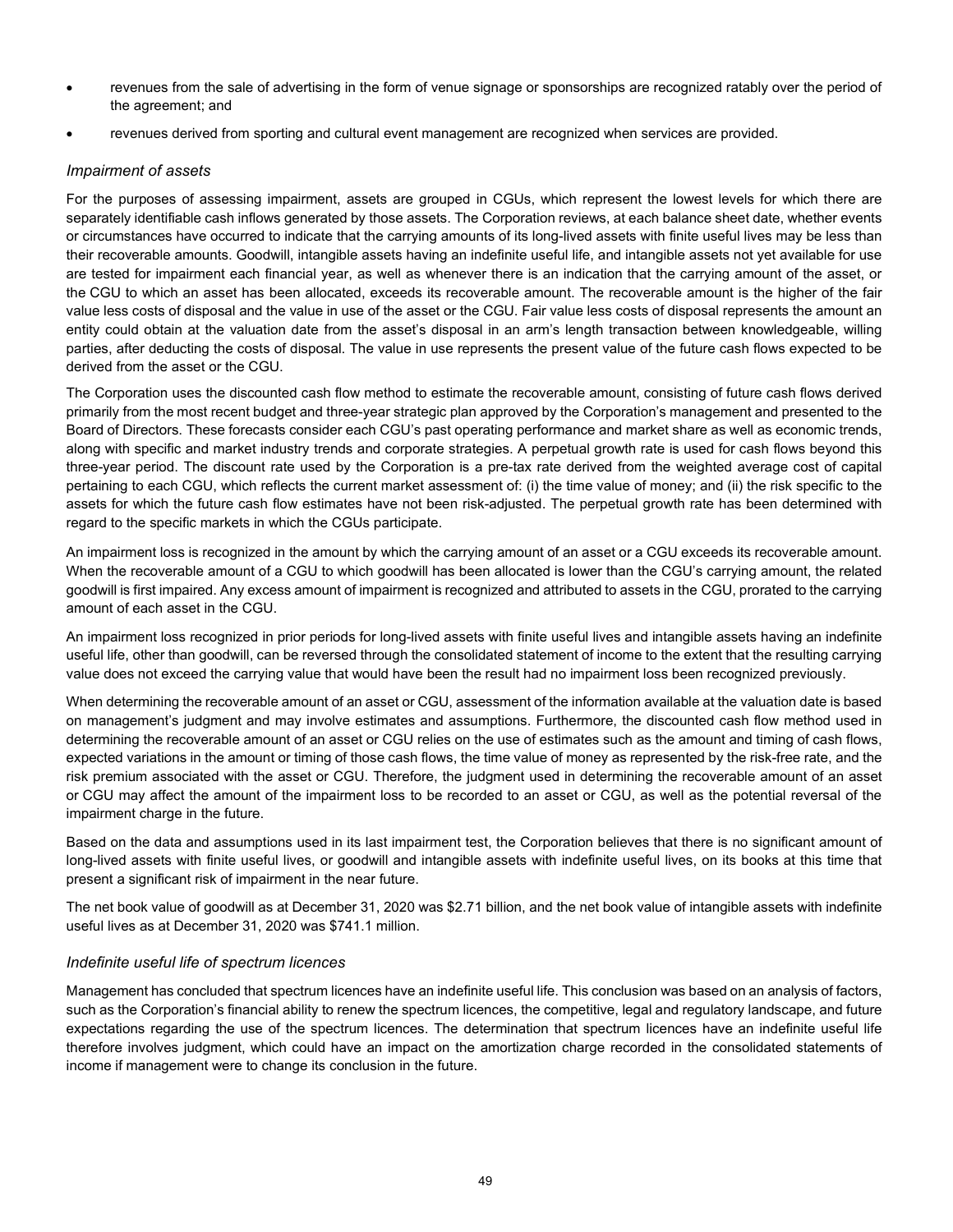# *Derivative financial instruments and hedge accounting*

The Corporation uses various derivative financial instruments to manage its exposure to fluctuations in foreign currency exchange rates and interest rates. The Corporation does not hold or use any derivative financial instruments for speculative purposes. Under hedge accounting, the Corporation documents all hedging relationships between hedging instruments and hedged items, as well as its strategy for using hedges and its risk-management objective. It also designates its derivative financial instruments as either fair value hedges or cash flow hedges when they qualify for hedge accounting. The Corporation assesses the effectiveness of its hedging relationships at initiation and on an ongoing basis.

The Corporation generally enters into the following types of derivative financial instruments.

- The Corporation uses foreign exchange forward contracts to hedge foreign currency rate exposure on anticipated equipment or inventory purchases in a foreign currency. These foreign exchange forward contracts are designated as cash flow hedges.
- The Corporation uses cross-currency interest rate swaps to hedge: (i) foreign currency rate exposure on interest and principal payments on foreign currency denominated debt; and/or (ii) fair value exposure on certain debt resulting from changes in interest rates. The cross-currency interest rate swaps that set all future interest and principal payments on U.S.-dollar-denominated debt in fixed CAN dollars, in addition to converting an interest rate from a floating rate to a floating rate or from a fixed rate to a fixed rate, are designated as cash flow hedges. The cross-currency interest rate swaps are designated as fair value hedges when they set all future interest and principal payments on U.S.-dollar-denominated debt in fixed CAN dollars, in addition to converting the interest rate from a fixed rate to a floating rate.
- The Corporation has established a hedge ratio of one for one for all its hedging relationships as underlying risks of its hedging derivatives are identical to the hedged item risks.

The Corporation measures and records the effectiveness of its hedging relationships as follows.

- For cash flow hedges, the hedge effectiveness is tested and measured by comparing changes in the fair value of the hedging derivative with the changes in the fair value of a hypothetical derivative that simulates the hedged items' cash flows.
- For fair value hedges, the hedge effectiveness is tested and measured by comparing changes in the fair value of the hedging derivative with the changes in the fair value of the hedged item attributable to the hedged risk.
- Most of the Corporation's hedging relationships are not generating material ineffectiveness. The ineffectiveness, if any, is recorded in the consolidated statements of income as a gain or loss on valuation and translation of financial instruments.

Under hedge accounting, the Corporation applies the following accounting policies.

- For derivative financial instruments designated as fair value hedges, changes in the fair value of the hedging derivative recorded in income are substantially offset by changes in the fair value of the hedged item to the extent that the hedging relationship is effective. When a fair value hedge is discontinued, the carrying value of the hedged item is no longer adjusted and the cumulative fair value adjustments to the carrying value of the hedged item are amortized to income over the remaining term of the original hedging relationship.
- For derivative financial instruments designated as cash flow hedges, the effective portion of a hedge is reported in "other comprehensive income" until it is recognized in income during the same period in which the hedged item affects income, while the ineffective portion is immediately recognized in income. When a cash flow hedge is discontinued, the amounts previously recognized in accumulated "other comprehensive income" are reclassified to income when the variability in the cash flows of the hedged item affects income.

Any change in the fair value of derivative financial instruments recorded in income is included in gain or loss on valuation and translation of financial instruments. Interest expense on hedged long-term debt is reported at the hedged interest and foreign currency rates.

Derivative financial instruments that do not qualify for hedge accounting, including derivatives that are embedded in financial or non-financial contracts that are not closely related to the host contracts, are reported on a fair value basis in the consolidated balance sheets. Any change in the fair value of these derivative financial instruments is recorded in the consolidated statements of income as a gain or loss on valuation and translation of financial instruments.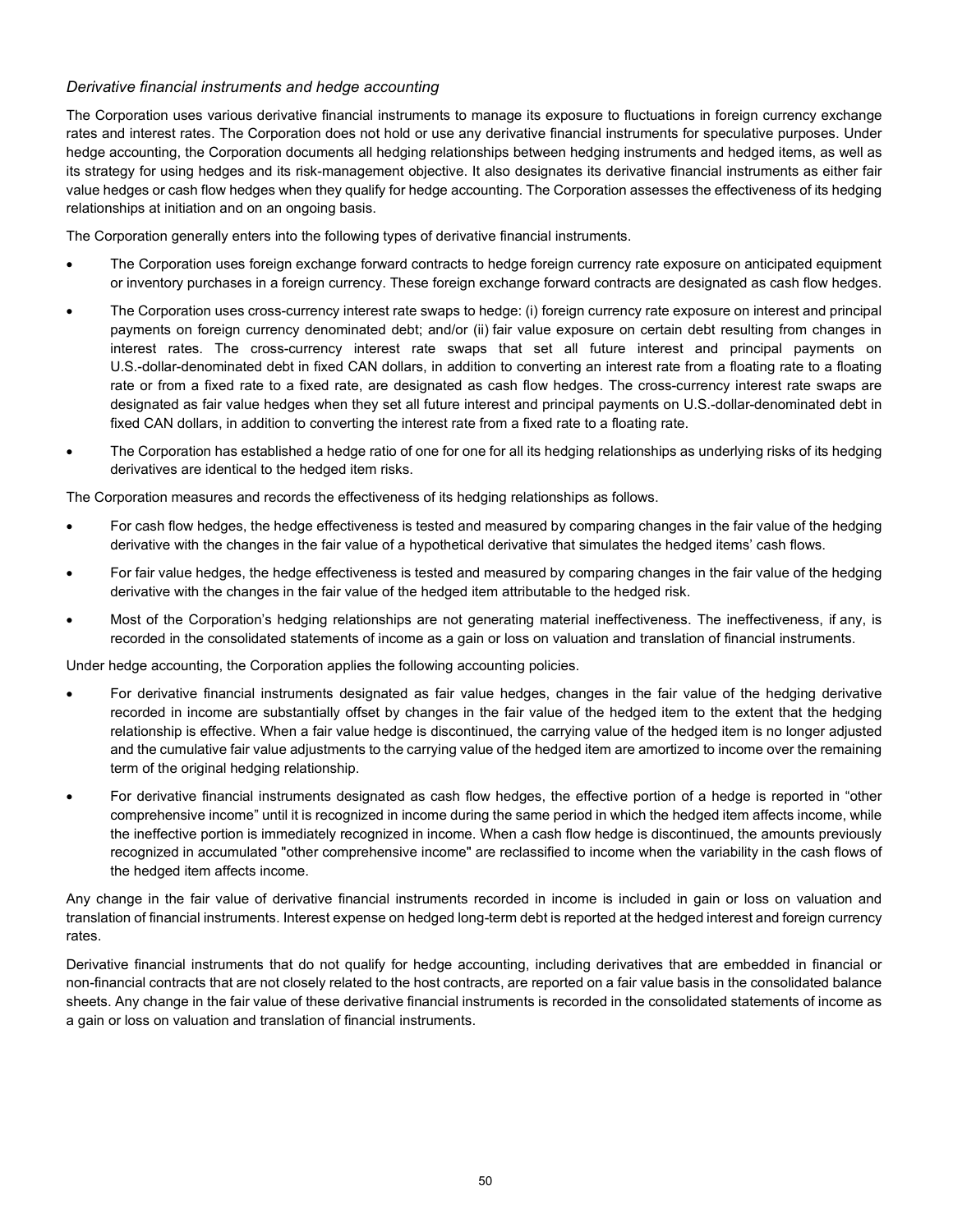# *Convertible debentures*

The convertible debentures are accounted for as a financial liability and the cap and floor conversion price features are accounted for separately as embedded derivatives. The embedded derivatives are measured at fair value and any subsequent change in the fair value is recorded in the consolidated statements of income as a gain or loss on valuation and translation of financial instruments.

# *Pension plans and postretirement benefits*

The Corporation offers defined contribution pension plans and defined benefit pension plans to some of its employees.

Quebecor Media's defined benefit obligations with respect to defined benefit pension plans and postretirement benefits are measured at present value and assessed on the basis of a number of economic and demographic assumptions which are established with the assistance of Quebecor Media's actuaries. Key assumptions relate to the discount rate, the rate of increase in compensation, retirement age of employees, healthcare costs, and other actuarial factors. Defined benefit pension plan assets are measured at fair value and consist mainly of equities and corporate and government fixed-income securities.

Re-measurements of the net defined benefit liability or asset are recognized immediately in "other comprehensive income."

Recognition of a net benefit asset is limited under certain circumstances to the amount recoverable, which is primarily based on the present value of future contributions to the plan, to the extent that the Corporation can unilaterally reduce those future contributions. In addition, an adjustment to the net benefit asset or the net benefit liability can be recorded to reflect a minimum funding liability in a certain number of the Corporation's pension plans. The assessment of the amount recoverable in the future and the minimum funding liability is based on a number of assumptions, including future service costs and future plan contributions.

The Corporation considers all the assumptions used to be reasonable in view of the information available at this time. However, variances from certain of those assumptions may have a significant impact on the costs and obligations of pension plans and postretirement benefits in future periods.

# *Stock-based compensation*

Stock-based awards to employees that call for settlement in cash, as deferred share units ("DSUs") or performance share units ("PSUs"), or that call for settlement in cash at the option of the employee, as stock option awards, are accounted for at fair value and classified as a liability. The compensation cost is recognized in expenses over the vesting period. Changes in the fair value of stock-based awards between the grant date and the measurement date result in a change in the liability and compensation cost.

The fair value of DSUs and PSUs is based on the underlying share price at the date of valuation. The fair value of stock option awards is determined by applying an option pricing model, taking into account the terms and conditions of the grant and assumptions such as the risk-free interest rate, distribution yield, expected volatility, and the expected remaining life of the option.

# *Provisions*

Provisions are recognized when: (i) the Corporation has a present legal or constructive obligation as a result of a past event and it is probable that an outflow of economic benefits will be required to settle the obligation; and when (ii) the amount of the obligation can be reliably estimated. Restructuring costs, comprised primarily of termination benefits, are recognized when a detailed plan for the restructuring exists and a valid expectation has been raised in those affected that the plan will be carried out.

Provisions are reviewed at each balance sheet date and changes in estimates are reflected in the consolidated statements of income in the reporting period in which the changes occur.

The amount recognized as a provision is the best estimate of the expenditures required to settle the present obligation at the balance sheet date or to transfer it to a third party at that time and it is adjusted for the effect of time value when material. The amount recognized for onerous contracts is the lower of the cost necessary to fulfill the obligations, net of expected economic benefits deriving from the contracts, and any indemnity or penalty arising from failure to fulfill those obligations.

No amounts are recognized for obligations that are possible but not probable or for those for which an amount cannot be reasonably estimated.

# *Contract costs*

Incremental and direct costs, such as costs to obtain a contract, mainly sales commissions, or the cost of connecting a subscriber to the Corporation's telecommunication network, are included in contract costs and amortized over the period of time the customer is expected to maintain its service or over the contract term. The amortization of contract costs is included in purchase of goods and services in the consolidated statements of income.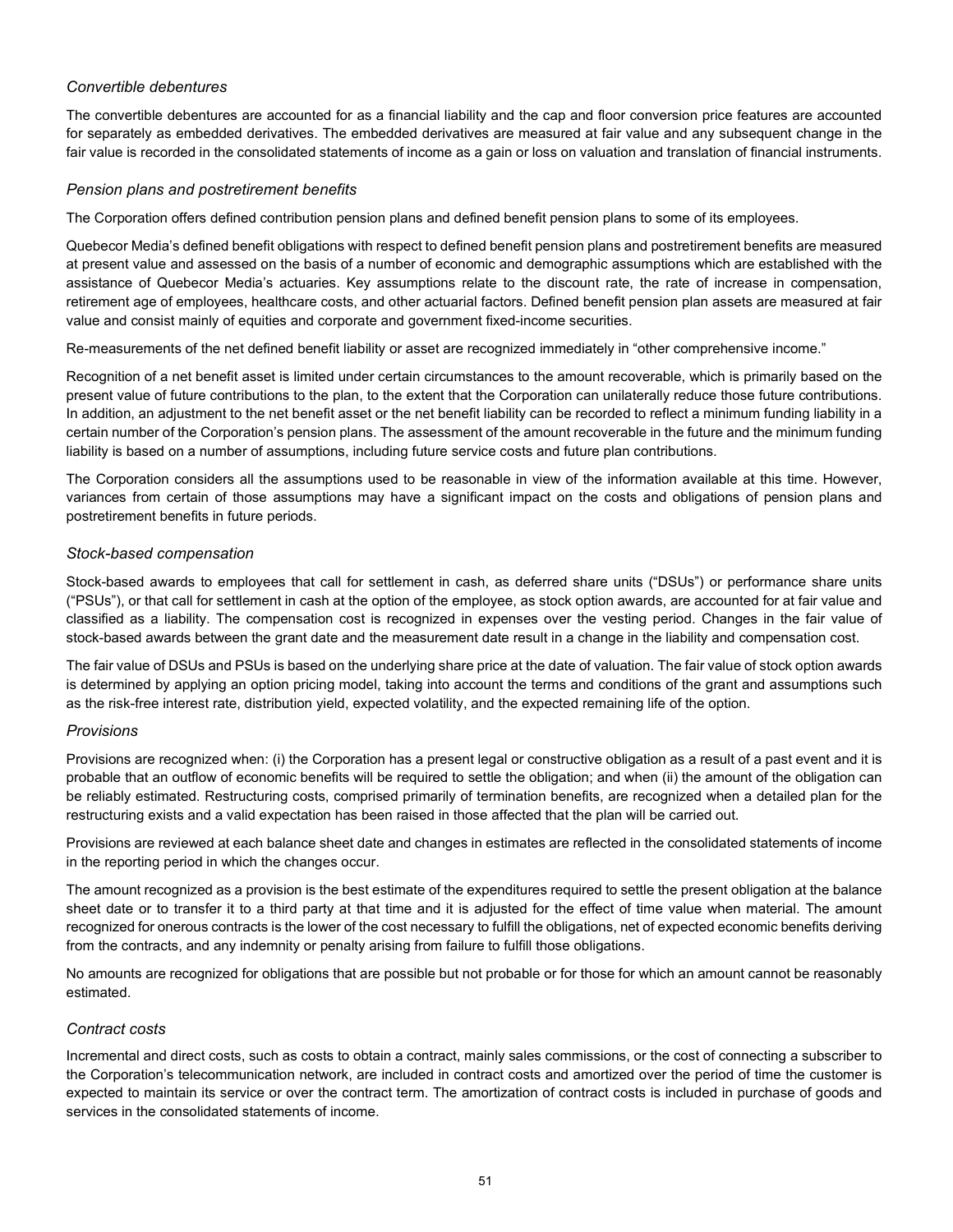# *Provision for expected credit losses*

The Corporation maintains a provision to cover anticipated credit losses from customers who are unable to pay their debts. The provision is reviewed periodically, considering the specific credit risk of its customers, the expected lifetime of its financial assets, historical trends and economic conditions.

# *Business acquisition*

A business acquisition is accounted for by the acquisition method. The cost of an acquisition is measured at the fair value of the consideration given in exchange for control of the business acquired at the acquisition date. This consideration can be comprised of cash, assets transferred, financial instruments issued, or future contingent payments. The identifiable assets and liabilities of the business acquired are recognized at their fair value at the acquisition date. Goodwill initially arising from a business acquisition is measured and recognized as the excess of the fair value of the consideration paid over the fair value of the recognized identifiable assets acquired and liabilities assumed.

Determining the fair value of certain acquired assets, assumed liabilities and future contingent considerations requires judgment and involves complete and absolute reliance on estimates and assumptions. The Corporation primarily uses the discounted future cash flows approach to estimate the value of acquired intangible assets.

The estimates and assumptions used in the allocation of the purchase price at the date of acquisition may also have an impact on the amount of an impairment charge to be recognized, if any, after the date of acquisition, as discussed above under "Impairment of assets."

# *Contingent considerations and future conditional adjustments*

Contingent considerations and future conditional adjustments arising from business acquisition or disposal are measured and accounted for at their fair value. The fair value is estimated based on a present value model, requiring management to assess the probabilities that the conditions on which the contingent considerations or the future conditional adjustments are based will be met in the future. The assessment of these contingent and conditional potential outcomes requires judgment from management and could have an impact on the initial amount of contingent considerations or future conditional adjustments recognized and on any subsequent changes in fair value recorded in the consolidated statements of income.

# *Interpretation of laws and regulations*

Interpretation of laws and regulation, including those of the CRTC and tax regulations, requires judgment from management and could have an impact on revenue recognition, provisions, income taxes and capital expenditures in the consolidated financial statements.

# *Tax credits and government assistance*

The Corporation has access to several government programs designed to support large investment projects, production and distribution of televisual products and movies, as well as music products, magazine and book publishing in Canada. In addition, most of the business units in the Media segment and the Sports and Entertainment segment have qualified for the Emergency Wage Subsidy program available during the health crisis related to the COVID-19. The Corporation also receives tax credits mainly related to its research and development activities, publishing activities and digital activities. Government financial assistance is accounted for as revenue or as a reduction in related costs, whether capitalized and amortized or expensed, in the year the costs are incurred and when management has reasonable assurance that the conditions of the government programs are being met.

# *Income taxes*

Deferred income taxes are accounted for using the liability method. Under this method, deferred income tax assets and liabilities are recognized for the estimated future tax consequences attributable to differences between the carrying amounts of existing assets and liabilities in the consolidated financial statements and their respective tax bases. Deferred income tax assets and liabilities are measured using enacted or substantively enacted tax rates in effect for the year in which those temporary differences are expected to be recovered or settled. The effect of a change in tax rates on deferred income tax assets and liabilities is recognized in income in the period that includes the substantive enactment date. A deferred tax asset is recognized initially when it is probable that future taxable income will be sufficient to use the related tax benefits and may be reduced subsequently, if necessary, to an amount that is more likely than not to be realized.

The assessment of deferred income taxes is judgmental in nature and is dependent on assumptions and estimates as to the availability and character of future taxable income. The ultimate amount of deferred income tax assets realized could be slightly different from that recorded, since it is influenced by the Corporation's future operating results.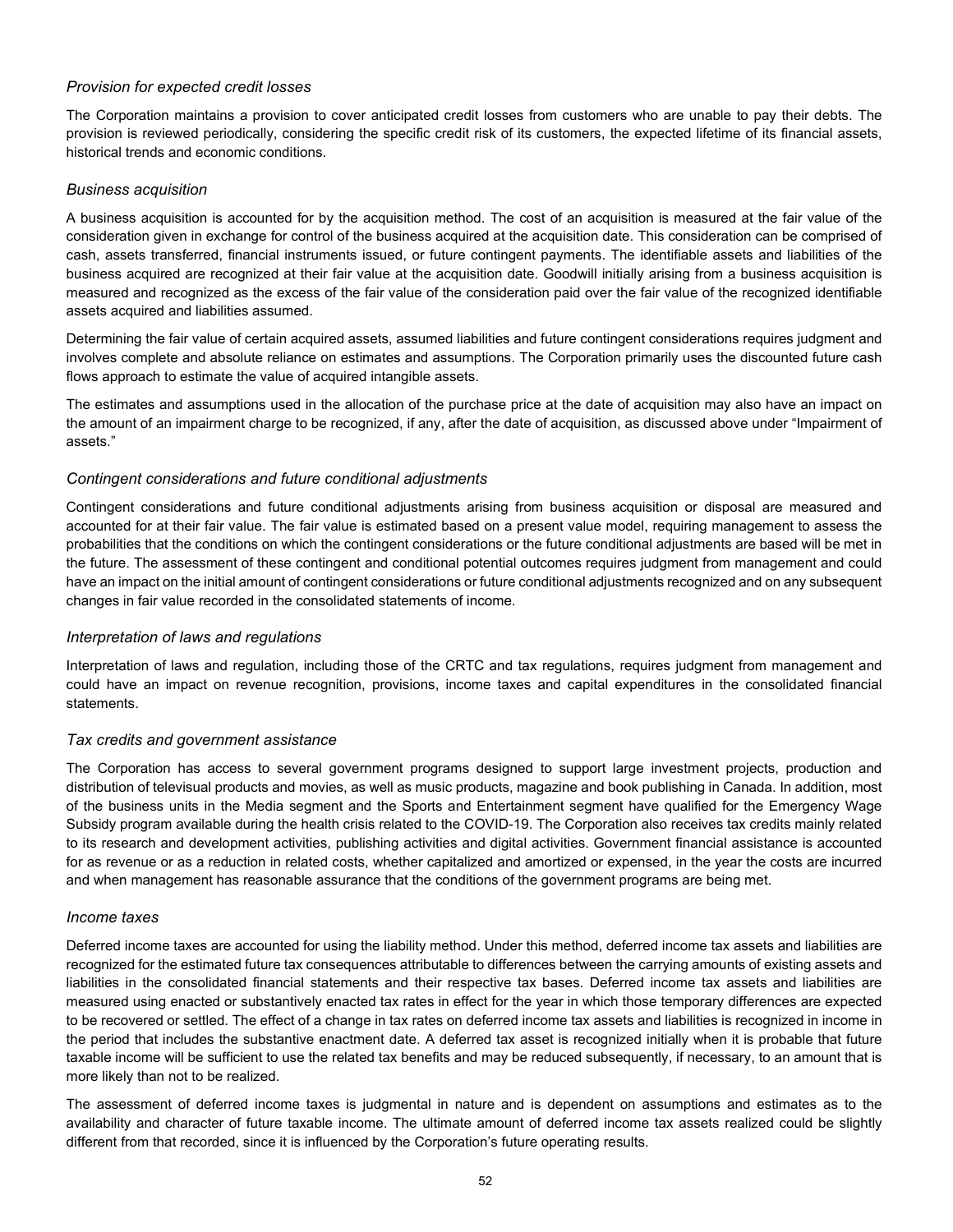The Corporation is under audit at all times by various tax authorities in each of the jurisdictions in which it operates. A number of years may elapse before a particular matter for which management has established a reserve is audited and resolved. The number of years between each tax audit varies depending on the tax jurisdiction. Management believes that its estimates are reasonable and reflect the probable outcome of known tax contingencies, although the outcome is difficult to predict.

#### *Leases*

The Corporation recognizes, for most of its leases, a right-of-use asset and a lease liability at the commencement of a lease. The right-of-use asset and the lease liability are initially measured at the present value of lease payments over the term lease, less incentive payment received, using the Corporation's incremental borrowing rate at that date or interest rate implicit in the lease. The term of the lease is comprised of the initial lease term and any additional period for which it is reasonably certain that the Corporation will exercise its extension option.

Right-of-use assets are depreciated over the shorter of the lease term or the useful life of the underlying asset.

Interests on lease liabilities are recorded in the consolidated statements of income as financial expenses and principal payments on the lease liability are presented as part of financing activities in the consolidated statements of cash flows.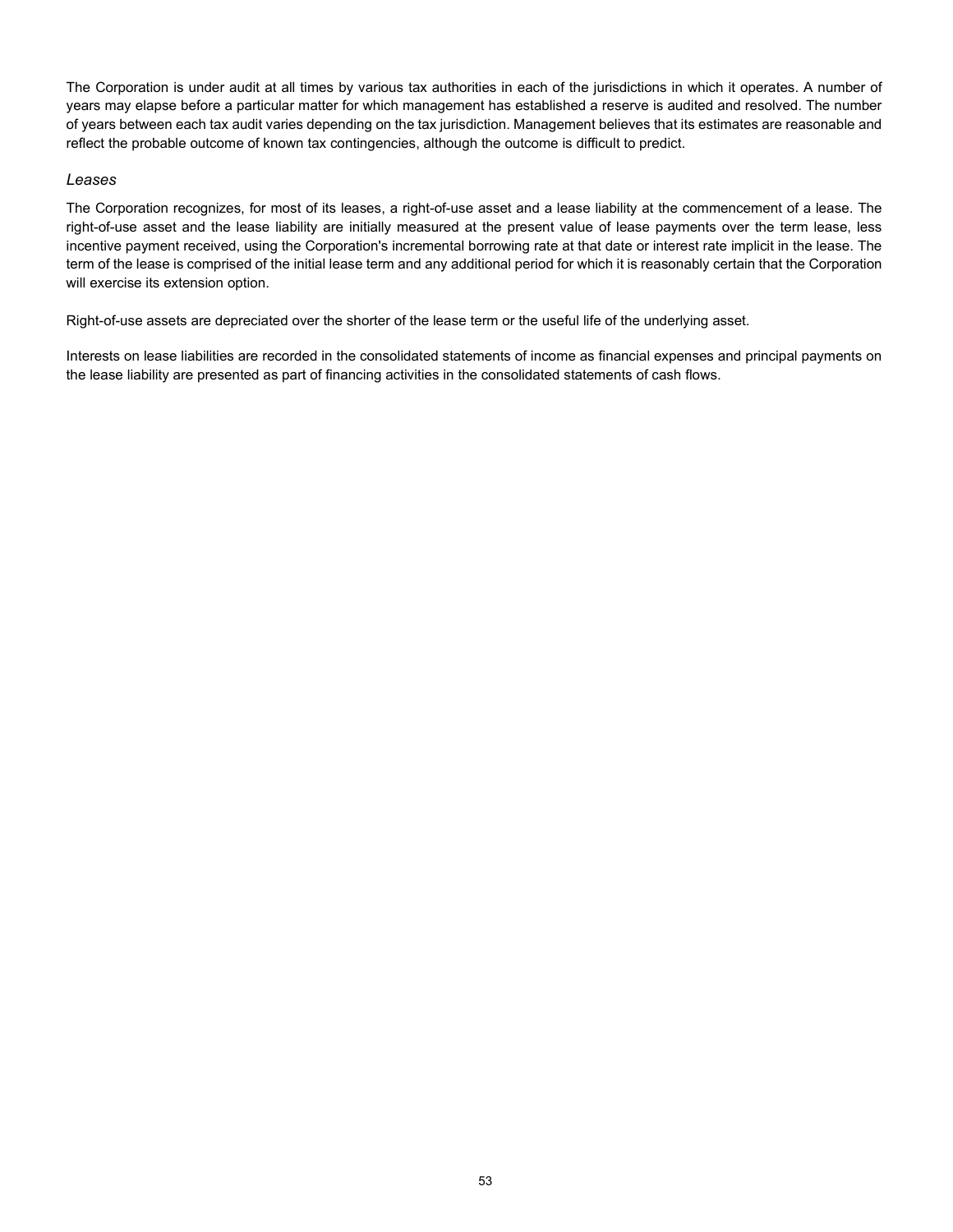# **Non-IFRS Financial Measures**

The financial measures not standardized under IFRS that are used by the Corporation to assess its financial performance, such as adjusted EBITDA, adjusted income from continuing operating activities, cash flows from operations, free cash flows from continuing operating activities and consolidated net debt leverage ratio are not calculated in accordance with, or recognized by IFRS. The Corporation's method of calculating these non-IFRS financial measures may differ from the methods used by other companies and, as a result, the non-IFRS financial measures presented in this document may not be comparable to other similarly titled measures disclosed by other companies.

In 2020, the Corporation reviewed the nature and definition of its non-IFRS measures. As a result, "cash flows from segment operations" was abandoned and replaced by the new "cash flows from operations" metric. This metric is now used to measure the cash flows generated by the operations of all the business segments, on a consolidated basis, in addition to the cash flows from operations generated by each segment. Furthermore, calculation of this metric will henceforth be based on additions to property, plant and equipment and to intangible assets rather than cash flows used for additions to property, plant and equipment and to intangible assets. As well, the new metric is calculated without taking into account proceeds on disposals. The Corporation also added the "consolidated net debt leverage ratio" measure. The consolidated net debt leverage ratio represents consolidated net debt excluding convertible debentures divided by the trailing 12-month adjusted EBITDA. Consolidated net debt excluding convertible debentures represents total long-term debt plus bank indebtedness, lease liabilities, the current portion of lease liabilities and liabilities related to derivative financial instruments, less assets related to derivative financial instruments and cash and cash equivalents. The consolidated net debt leverage ratio serves to evaluate the Corporation's financial leverage and is used by management and the Board of Directors in decisions on the Corporation's capital structure, including its financing strategy, and in managing debt maturity risks.

# **Adjusted EBITDA**

In its analysis of operating results, the Corporation defines adjusted EBITDA, as reconciled to net income under IFRS, as net income before depreciation and amortization, financial expenses, gain (loss) on valuation and translation of financial instruments, restructuring of operations and other items, income taxes and income (loss) from discontinued operations. Adjusted EBITDA as defined above is not a measure of results that is consistent with IFRS. It is not intended to be regarded as an alternative to IFRS financial performance measures or to the statement of cash flows as a measure of liquidity. It should not be considered in isolation or as a substitute for measures of performance prepared in accordance with IFRS. The Corporation uses adjusted EBITDA in order to assess the performance of its investment in Quebecor Media. The Corporation's management and Board of Directors use this measure in evaluating its consolidated results as well as the results of the Corporation's operating segments. This measure eliminates the significant level of impairment and depreciation/amortization of tangible and intangible assets and is unaffected by the capital structure or investment activities of the Corporation and its business segments.

Adjusted EBITDA is also relevant because it is a significant component of the Corporation's annual incentive compensation programs. A limitation of this measure, however, is that it does not reflect the periodic costs of tangible and intangible assets used in generating revenues in the Corporation's segments. The Corporation also uses other measures that do reflect such costs, such as cash flows from operations and free cash flows from continuing operating activities. The Corporation's definition of adjusted EBITDA may not be the same as similarly titled measures reported by other companies.

Table 13 provides a reconciliation of adjusted EBITDA to net income as disclosed in Quebecor's consolidated financial statements. The consolidated financial information for the three-month periods ended December 31, 2020 and 2019 presented in Table 13 below is drawn from the Corporation's unaudited quarterly consolidated financial statements.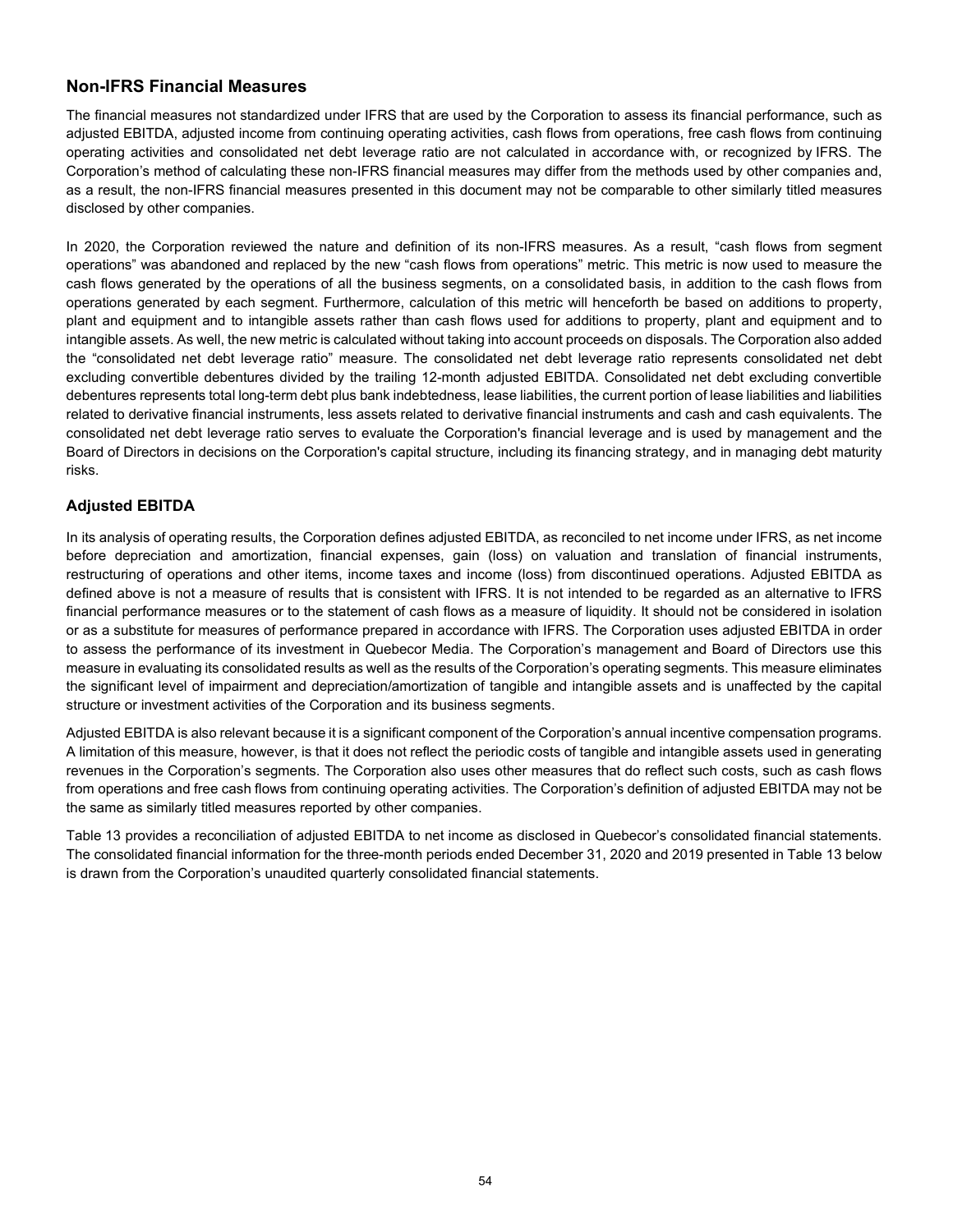**Reconciliation of the adjusted EBITDA measure used in this report to the net income measure used in the consolidated financial statements** 

(in millions of Canadian dollars)

|                                                       |             | Years ended<br>December 31 | Three months ended<br>December 31 |             |             |  |
|-------------------------------------------------------|-------------|----------------------------|-----------------------------------|-------------|-------------|--|
|                                                       | 2020        | 2019                       | 2018                              | 2020        | 2019        |  |
| Adjusted EBITDA (negative adjusted EBITDA):           |             |                            |                                   |             |             |  |
| Telecommunications                                    | \$1,864.4   | \$1,803.4                  | \$<br>1,715.6                     | \$<br>481.7 | \$<br>462.7 |  |
| Media                                                 | 82.2        | 74.8                       | 60.0                              | 45.6        | 35.3        |  |
| Sports and Entertainment                              | 8.7         | 7.3                        | 10.5                              | 2.1         | 2.6         |  |
| <b>Head Office</b>                                    | (2.7)       | (6.0)                      | (9.8)                             | (2.6)       | (6.1)       |  |
|                                                       | 1,952.6     | 1,879.5                    | 1,776.3                           | 526.8       | 494.5       |  |
| Depreciation and amortization                         | (803.2)     | (750.4)                    | (753.1)                           | (213.5)     | (186.3)     |  |
| Financial expenses                                    | (328.2)     | (327.5)                    | (332.0)                           | (79.1)      | (81.4)      |  |
| Gain (loss) on valuation and translation of financial |             |                            |                                   |             |             |  |
| instruments                                           | 8.0         | (6.5)                      | (61.3)                            | (0.9)       | (14.6)      |  |
| Restructuring of operations and other items           | (39.2)      | (28.6)                     | (29.1)                            | (6.1)       | (1.6)       |  |
| Income taxes                                          | (205.8)     | (205.7)                    | (162.8)                           | (58.1)      | (60.3)      |  |
| Income (loss) from discontinued operations            | 33.2        | 97.5                       | 3.8                               | (0.6)       |             |  |
| Net income                                            | 617.4<br>\$ | 658.3<br>\$                | 441.8<br>\$                       | 168.5<br>\$ | 150.3<br>\$ |  |

# **Adjusted income from continuing operating activities**

The Corporation defines adjusted income from continuing operating activities, as reconciled to net income attributable to shareholders under IFRS, as net income attributable to shareholders before gain (loss) on valuation and translation of financial instruments, restructuring of operations and other items, net of income tax related to adjustments and net income attributable to non-controlling interest related to adjustments, and before income (loss) from discontinued operations attributable to shareholders. Adjusted income from continuing operating activities, as defined above, is not a measure of results that is consistent with IFRS. It should not be considered in isolation or as a substitute for measures of performance prepared in accordance with IFRS. The Corporation uses adjusted income from continuing operating activities to analyze trends in the performance of its businesses. The above-listed items are excluded from the calculation of this measure because they impair the comparability of financial results. Adjusted income from continuing operating activities is more representative for forecasting income. The Corporation's definition of adjusted income from continuing operating activities may not be identical to similarly titled measures reported by other companies.

Table 14 provides a reconciliation of adjusted income from continuing operating activities to the net income attributable to shareholders' measure used in Quebecor's consolidated financial statements. The consolidated financial information for the three-month periods ended December 31, 2020 and 2019 presented in Table 14 below is drawn from the Corporation's unaudited quarterly consolidated financial statements.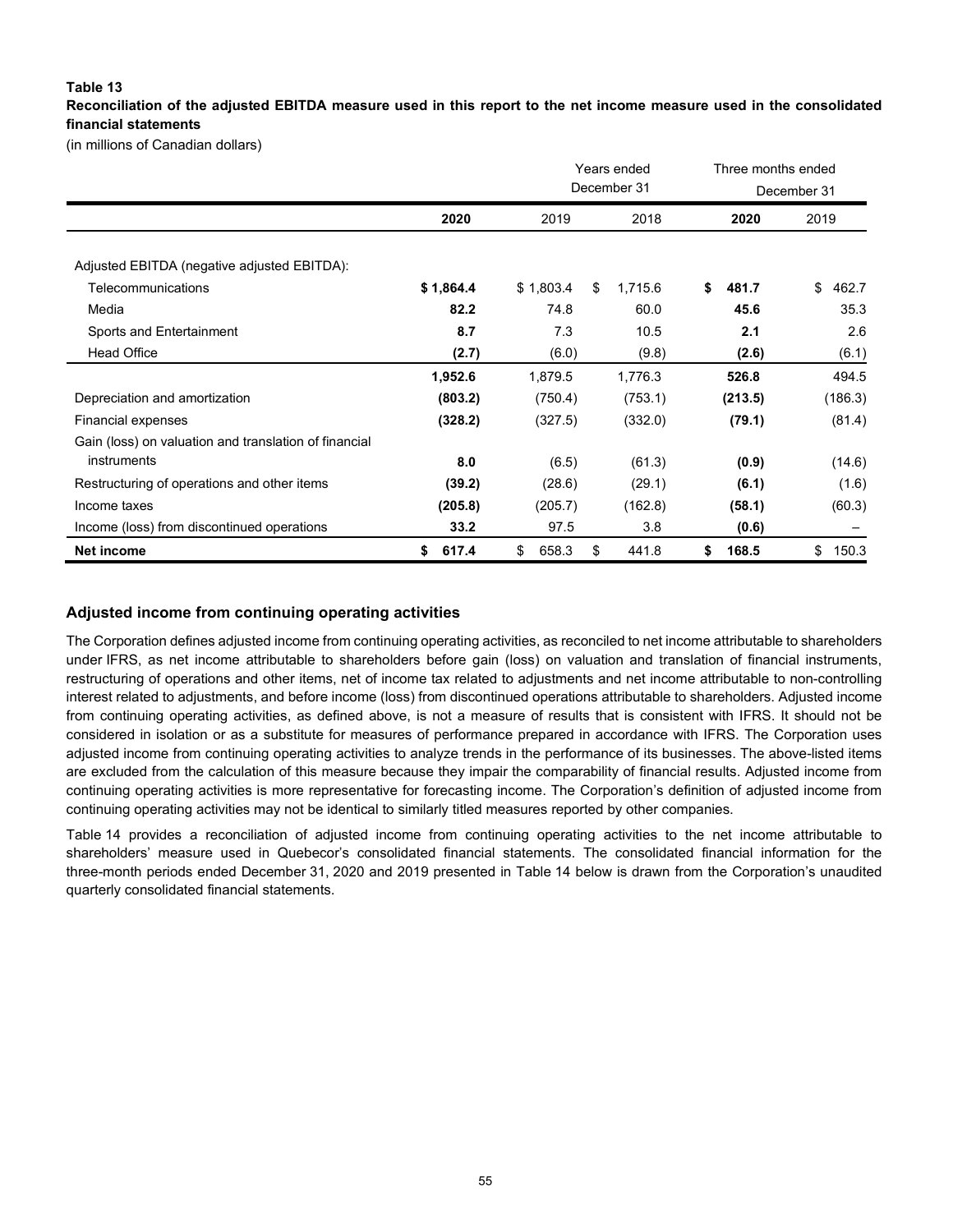**Reconciliation of the adjusted income from continuing operating activities measure used in this report to the net income attributable to shareholders' measure used in the consolidated financial statements** 

(in millions of Canadian dollars)

|                                                                               |             | Years ended<br>December 31 |    |        |    |       | Three months ended<br>December 31 |        |  |  |
|-------------------------------------------------------------------------------|-------------|----------------------------|----|--------|----|-------|-----------------------------------|--------|--|--|
|                                                                               | 2020        | 2019                       |    | 2018   |    | 2020  |                                   | 2019   |  |  |
| Adjusted income from continuing operating<br>activities                       | \$<br>594.5 | \$<br>581.0                | \$ | 469.8  | \$ | 165.0 | \$                                | 159.6  |  |  |
| Gain (loss) on valuation and translation of<br>financial instruments          | 8.0         | (6.5)                      |    | (61.3) |    | (0.9) |                                   | (14.6) |  |  |
| Restructuring of operations and other items                                   | (39.2)      | (28.6)                     |    | (29.1) |    | (6.1) |                                   | (1.6)  |  |  |
| Income taxes related to adjustments <sup>1</sup>                              | 9.1         | 8.0                        |    | 19.0   |    | 2.1   |                                   | 1.4    |  |  |
| Net income attributable to non-controlling<br>interest related to adjustments | 1.6         | 1.4                        |    | 1.8    |    | 0.3   |                                   | 0.3    |  |  |
| Discontinued operations                                                       | 33.2        | 97.5                       |    | 3.5    |    | (0.6) |                                   |        |  |  |
| Net income attributable to shareholders                                       | \$<br>607.2 | \$<br>652.8                | \$ | 403.7  | \$ | 159.8 | \$                                | 145.1  |  |  |

<sup>1</sup> Includes impact of fluctuations in income tax applicable to adjusted items, either for statutory reasons or in connection with tax transactions.

# **Cash flows from operations and free cash flows from continuing operating activities**

# *Cash flows from operations*

Cash flows from operations represents adjusted EBITDA, less additions to property, plant and equipment and to intangible assets (excluding licence acquisitions and renewals). Cash flows from operations represents funds available for interest and income tax payments, expenditures related to restructuring programs, business acquisitions, licence acquisitions and renewals, payment of dividends, repayment of long-term debt and share repurchases. Cash flows from operations is not a measure of liquidity that is consistent with IFRS. It is not intended to be regarded as an alternative to IFRS financial performance measures or to the statement of cash flows as a measure of liquidity. Cash flows from operations is used by the Corporation's management and Board of Directors to evaluate cash flows generated by the operations of all of its segments. The Corporation's definition of cash flows from operations may not be identical to similarly titled measures reported by other companies.

# *Free cash flows from continuing operating activities*

Free cash flows from continuing operating activities represents cash flows provided by continuing operating activities calculated in accordance with IFRS, less cash flows used for additions to property, plant and equipment and to intangible assets (excluding expenditures related to licence acquisitions and renewals), plus proceeds from disposal of assets. Free cash flows from continuing operating activities is used by the Corporation's management and Board of Directors to evaluate cash flows generated by the Corporation's operations. Free cash flows from continuing operating activities represents available funds for business acquisitions, licence acquisitions and renewals, payment of dividends, repayment of long-term debt and share repurchases. Free cash flows from continuing operating activities is not a measure of liquidity that is consistent with IFRS. It is not intended to be regarded as an alternative to IFRS financial performance measures or to the statement of cash flows as a measure of liquidity. The Corporation's definition of free cash flows from continuing operating activities may not be identical to similarly titled measures reported by other companies.

Tables 15 and 16 provide a reconciliation of cash flows from operations and free cash flows from continuing operating activities to cash flows provided by continuing operating activities reported in the consolidated financial statements. The consolidated financial information for the three-month periods ended December 31, 2020 and 2019 presented in Tables 15 and 16 is drawn from the Corporation's unaudited quarterly consolidated financial statements.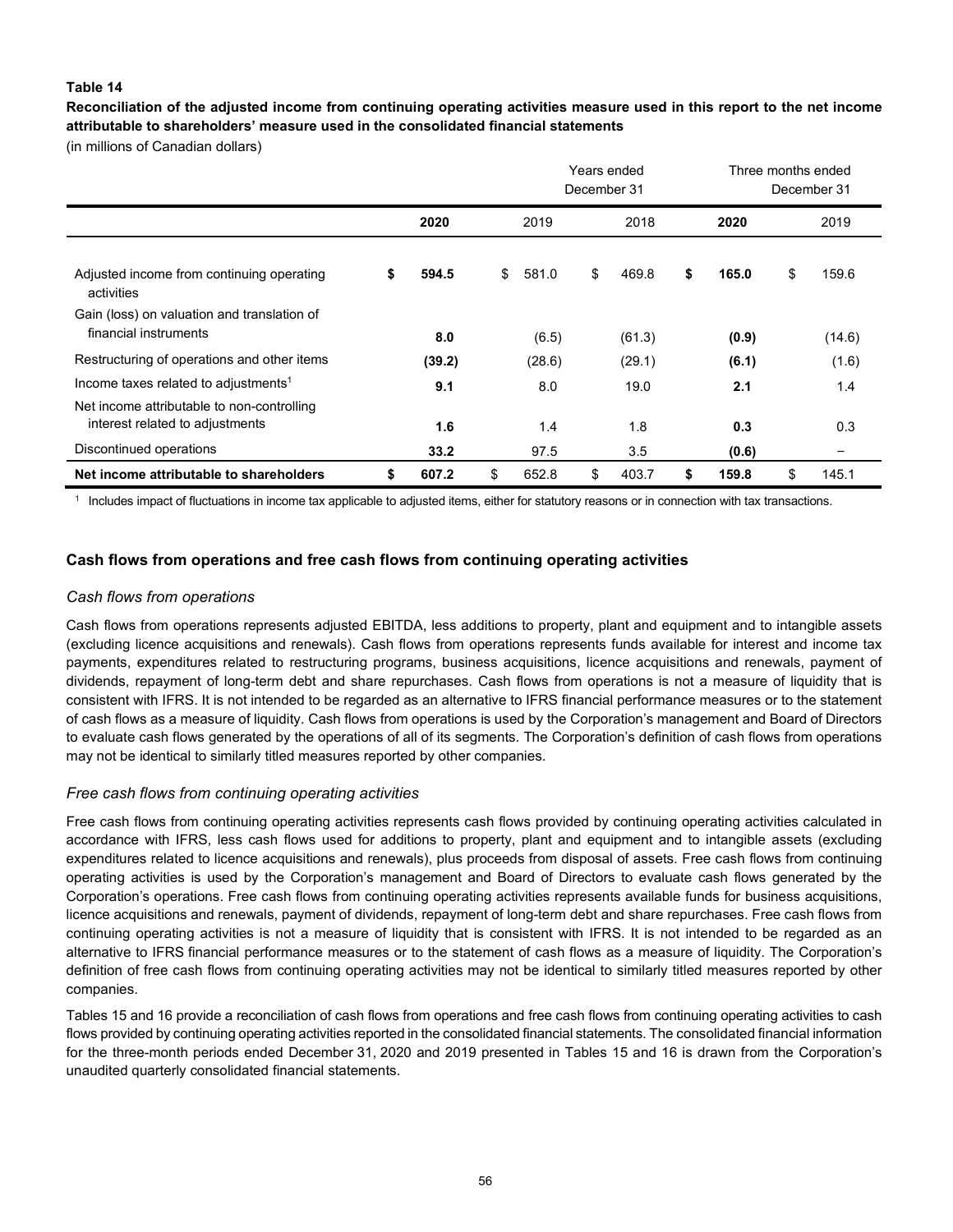**Cash flows from operations** 

(in millions of Canadian dollars)

|                                                                                                                       |               | Years ended<br>December 31 |         |           |                            |    | Three months ended | December 31 |         |
|-----------------------------------------------------------------------------------------------------------------------|---------------|----------------------------|---------|-----------|----------------------------|----|--------------------|-------------|---------|
|                                                                                                                       | 2020          |                            | 2019    | 2018      |                            |    | 2020               |             | 2019    |
|                                                                                                                       |               |                            |         |           |                            |    |                    |             |         |
| Adjusted EBITDA (negative adjusted EBITDA):                                                                           |               |                            |         |           |                            |    |                    |             |         |
| Telecommunications                                                                                                    | \$<br>1,864.4 | \$1,803.4                  |         | \$1,715.6 |                            | S. | 481.7              | \$          | 462.7   |
| Media                                                                                                                 | 82.2<br>8.7   |                            | 74.8    | 60.0      |                            |    | 45.6<br>2.1        |             | 35.3    |
| Sports and Entertainment                                                                                              |               |                            | 7.3     | 10.5      |                            |    |                    |             | 2.6     |
| <b>Head Office</b>                                                                                                    | (2.7)         |                            | (6.0)   |           | (9.8)                      |    | (2.6)              |             | (6.1)   |
|                                                                                                                       | 1,952.6       |                            | 1,879.5 | 1,776.3   |                            |    | 526.8              |             | 494.5   |
| <u>Minus</u>                                                                                                          |               |                            |         |           |                            |    |                    |             |         |
| Additions to property, plant and equipment: <sup>1</sup>                                                              |               |                            |         |           |                            |    |                    |             |         |
| Telecommunications                                                                                                    | (402.1)       |                            | (459.3) | (517.4)   |                            |    | (103.9)            |             | (127.3) |
| Media                                                                                                                 | (14.3)        |                            | (24.0)  | (29.2)    |                            |    | (7.6)              |             | (11.7)  |
| Sports and Entertainment                                                                                              | (0.6)         |                            | (1.3)   |           | (1.5)                      |    | (0.4)              |             | (0.2)   |
| <b>Head Office</b>                                                                                                    | (1.5)         |                            | (1.7)   |           | (6.1)                      |    | (0.2)              |             | (0.4)   |
|                                                                                                                       | (418.5)       |                            | (486.3) | (554.2)   |                            |    | (112.1)            |             | (139.6) |
| Additions to intangible assets: <sup>2</sup>                                                                          |               |                            |         |           |                            |    |                    |             |         |
| Telecommunications                                                                                                    | (194.0)       |                            | (218.8) | (202.8)   |                            |    | (60.7)             |             | (86.9)  |
| Media                                                                                                                 | (23.7)        |                            | (26.0)  |           | (4.6)                      |    | (7.2)              |             | (6.7)   |
| Sports and Entertainment                                                                                              | (2.8)         |                            | (3.6)   |           | (3.5)                      |    | (0.5)              |             | (0.6)   |
| <b>Head Office</b>                                                                                                    | (1.2)         |                            | (0.7)   |           | 1.1                        |    | (1.1)              |             | (0.2)   |
|                                                                                                                       | (221.7)       |                            | (249.1) | (209.8)   |                            |    | (69.5)             |             | (94.4)  |
| <b>Cash flows from operations</b>                                                                                     |               |                            |         |           |                            |    |                    |             |         |
| Telecommunications                                                                                                    | 1,268.3       |                            | 1,125.3 | 995.4     |                            |    | 317.1              |             | 248.5   |
| Media                                                                                                                 | 44.2          |                            | 24.8    | 26.2      |                            |    | 30.8               |             | 16.9    |
| Sports and Entertainment                                                                                              | 5.3           |                            | 2.4     |           | 5.5                        |    | 1.2                |             | 1.8     |
| <b>Head Office</b>                                                                                                    | (5.4)         |                            | (8.4)   | (14.8)    |                            |    | (3.9)              |             | (6.7)   |
|                                                                                                                       | \$<br>1,312.4 | \$1,144.1                  |         | \$1,012.3 |                            | \$ | 345.2              | \$          | 260.5   |
| <sup>1</sup> Reconciliation to cash flows used for additions to                                                       |               |                            |         |           | Years ended<br>December 31 |    | Three months ended | December 31 |         |
| property, plant and equipment as per consolidated<br>financial statements:                                            |               |                            |         |           |                            |    |                    |             |         |
|                                                                                                                       | 2020          |                            | 2019    |           | 2018                       |    | 2020               |             | 2019    |
| Additions to property, plant and equipment                                                                            | \$<br>(418.5) | \$                         | (486.3) | \$        | (554.2)                    | \$ | (112.1)            | \$          | (139.6) |
| Net (decrease) increase in current non-cash items related to<br>additions to property, plant and equipment (excluding |               |                            |         |           |                            |    |                    |             |         |
| government credits receivable for major capital projects)                                                             | (28.7)        |                            | (15.3)  |           | 4.7                        |    | (10.3)             |             | 15.3    |
| Cash flows used for additions to property, plant and equipment                                                        | \$<br>(447.2) | \$                         | (501.6) | \$        | (549.5)                    | \$ | (122.4)            | \$          | (124.3) |
|                                                                                                                       |               |                            |         |           |                            |    |                    |             |         |
| <sup>2</sup> Reconciliation to cash flows used for additions to                                                       |               |                            |         |           | Years ended<br>December 31 |    | Three months ended | December 31 |         |
| intangible assets as per consolidated financial                                                                       |               |                            |         |           |                            |    |                    |             |         |
| statements:                                                                                                           | 2020          |                            | 2019    |           | 2018                       |    | 2020               |             | 2019    |
| Additions to intangible assets                                                                                        | \$<br>(221.7) | \$                         | (249.1) | \$        | (209.8)                    | \$ | (69.5)             | \$          | (94.4)  |
| Net increase in current non-cash items related to additions to                                                        |               |                            |         |           |                            |    |                    |             |         |
| intangible assets (excluding government credits receivable<br>for major capital projects)                             | 15.8          |                            | 8.0     |           | 12.4                       |    | 48.7               |             | 22.0    |
| Cash flows used for licence acquisitions                                                                              | ٠             |                            | (255.8) |           | $\overline{\phantom{a}}$   |    |                    |             |         |
| Cash flows used for additions to intangible assets                                                                    | \$<br>(205.9) | \$                         | (496.9) | \$        | (197.4)                    | \$ | (20.8)             | \$          | (72.4)  |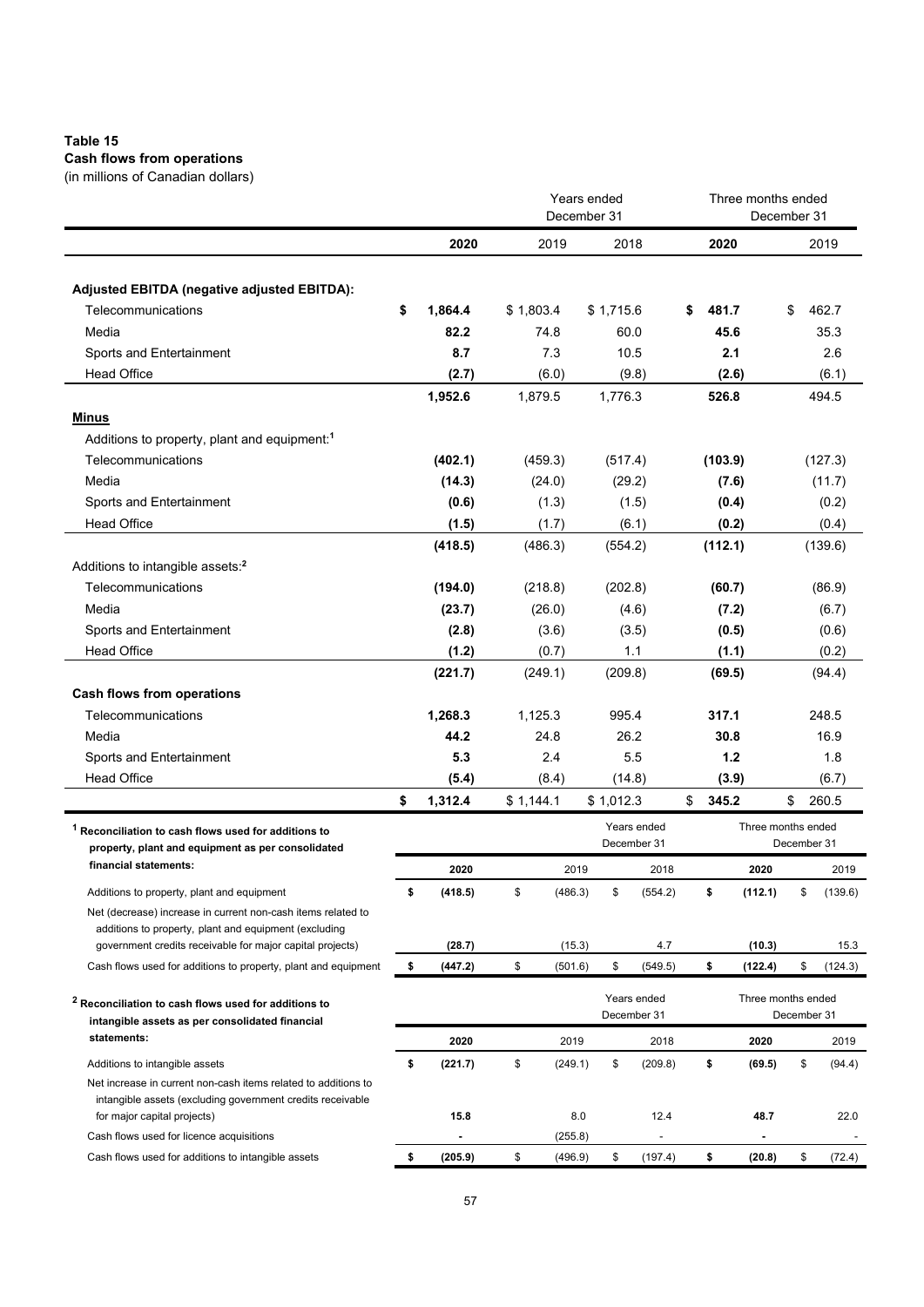**Free cash flows from continuing operating activities and cash flows provided by continuing operating activities reported in the consolidated financial statements.**

(in millions of Canadian dollars)

|                                                                                                                                                                                       | Years ended<br>December 31 |    |         |    |         |    |        | Three months ended<br>December 31 |        |
|---------------------------------------------------------------------------------------------------------------------------------------------------------------------------------------|----------------------------|----|---------|----|---------|----|--------|-----------------------------------|--------|
|                                                                                                                                                                                       | 2020                       |    | 2019    |    | 2018    |    | 2020   |                                   | 2019   |
| Cash flows from operations from Table 15<br>Plus (minus)                                                                                                                              | \$<br>1,312.4              | \$ | 1,144.1 | \$ | 1,012.3 | \$ | 345.2  | \$                                | 260.5  |
| Cash portion of financial expenses<br>Cash portion related to restructuring of operations                                                                                             | (320.1)                    |    | (319.4) |    | (324.9) |    | (77.1) |                                   | (79.4) |
| and other items                                                                                                                                                                       | (30.7)                     |    | (9.8)   |    | (14.2)  |    | (4.9)  |                                   | (1.6)  |
| Current income taxes                                                                                                                                                                  | (208.7)                    |    | (107.9) |    | (154.9) |    | (27.7) |                                   | 7.2    |
| Other                                                                                                                                                                                 | 2.8                        |    | 2.9     |    | 4.8     |    | (0.7)  |                                   | 1.6    |
| Net change in non-cash balances related to<br>operating activities                                                                                                                    | 40.0                       |    | (229.3) |    | 146.3   |    | (38.6) |                                   | (58.2) |
| Net (decrease) increase in current non-cash items<br>related to additions to property, plant and<br>equipment (excluding government credits<br>receivable for major capital projects) | (28.7)                     |    | (15.3)  |    | 4.7     |    | (10.3) |                                   | 15.3   |
| Net increase in current non-cash items related to<br>additions to intangible assets (excluding<br>government credits receivable for major capital<br>projects)                        | 15.8                       |    | 8.0     |    | 12.4    |    | 48.7   |                                   | 22.0   |
| Free cash flows from continuing operating                                                                                                                                             |                            |    |         |    |         |    |        |                                   |        |
| activities                                                                                                                                                                            | 782.8                      |    | 473.3   |    | 686.5   |    | 234.6  |                                   | 167.4  |
| Plus (minus)                                                                                                                                                                          |                            |    |         |    |         |    |        |                                   |        |
| Cash flows used for additions to property, plant<br>and equipment                                                                                                                     | 447.2                      |    | 501.6   |    | 549.5   |    | 122.4  |                                   | 124.3  |
| Cash flows used for additions to intangible assets<br>(excluding licence acquisitions and renewals)                                                                                   | 205.9                      |    | 241.1   |    | 197.4   |    | 20.8   |                                   | 72.4   |
| Proceeds from disposal of assets                                                                                                                                                      | (4.4)                      |    | (4.2)   |    | (9.4)   |    | (0.8)  |                                   | (1.0)  |
| Cash flows provided by continuing operating                                                                                                                                           |                            |    |         |    |         |    |        |                                   |        |
| activities                                                                                                                                                                            | \$<br>1,431.5              | \$ | 1,211.8 | \$ | 1,424.0 | \$ | 377.0  | \$                                | 363.1  |

# **Consolidated net debt leverage ratio**

The consolidated net debt leverage ratio represents consolidated net debt, excluding convertible debentures, divided by the trailing 12-month adjusted EBITDA. Consolidated net debt, excluding convertible debentures, represents total long-term debt plus bank indebtedness, lease liabilities, the current portion of lease liabilities and liabilities related to derivative financial instruments, less assets related to derivative financial instruments and cash and cash equivalents. The consolidated net debt leverage ratio serves to evaluate the Corporation's financial leverage and is used by management and the Board of Directors in decisions on the Corporation's capital structure, including its financing strategy, and in managing debt maturity risks. The consolidated net debt leverage ratio excludes convertible debentures because, subject to certain conditions, those debentures can be repurchased at the Corporation's discretion by issuing Quebecor Class B Shares. Consolidated net debt leverage ratio is not a measure established in accordance with IFRS. It is not intended to be used as an alternative to IFRS measures or the balance sheet to evaluate financial position. The Corporation's definition of consolidated net debt leverage ratio may not be identical to similarly titled measures reported by other companies.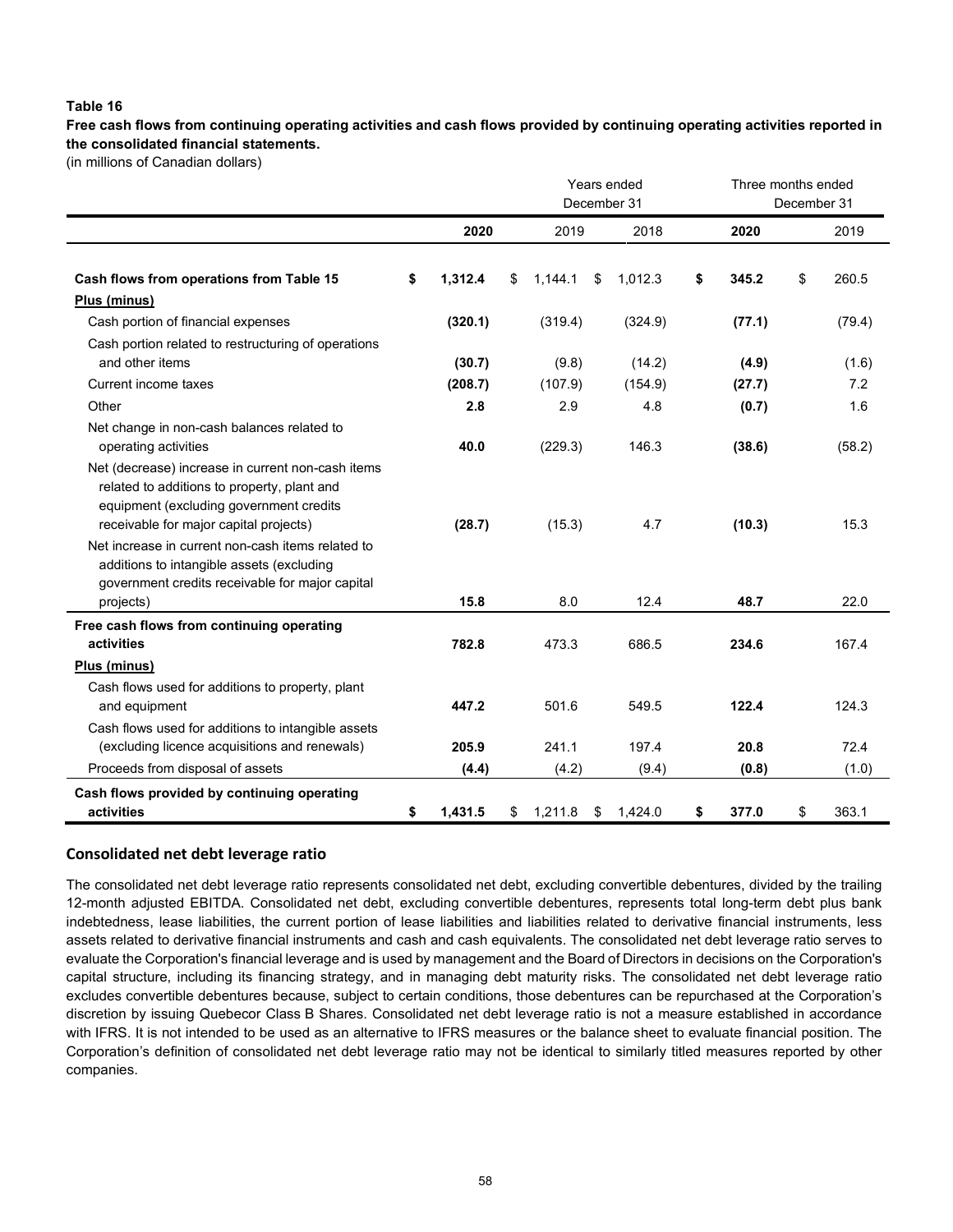Table 17 provides the calculation of consolidated net debt leverage ratio and the reconciliation to balance sheet items reported in Quebecor's consolidated financial statements.

#### **Table 17 Consolidated net debt leverage ratio**

(in millions of Canadian dollars)

|                                                         | Dec. 31,<br>2020 | Dec. 31,<br>2019 | Dec. 31,<br>2018 |
|---------------------------------------------------------|------------------|------------------|------------------|
|                                                         |                  |                  |                  |
| Total long-term debt <sup>1</sup>                       | \$<br>5,786.4    | \$<br>5,986.1    | \$<br>6,461.7    |
| Plus (minus)                                            |                  |                  |                  |
| Lease liabilities                                       | 139.0            | 106.6            | 108.4            |
| Current portion of lease liabilities                    | 34.3             | 31.3             | 36.0             |
| <b>Bank indebtedness</b>                                | 1.7              | 29.4             | 24.3             |
| Assets related to derivative financial instruments      | (625.5)          | (679.8)          | (887.0)          |
| Liabilities related to derivative financial instruments | 28.4             | 2.1              |                  |
| Cash and cash equivalents                               | (136.7)          | (14.0)           | (21.0)           |
| Consolidated net debt excluding convertible debentures  | 5,227.6          | 5,461.7          | 5,722.4          |
| Divided by:                                             |                  |                  |                  |
| Trailing 12-month adjusted EBITDA                       | 1,952.6<br>\$    | \$<br>1,879.5    | 1,776.3<br>\$    |
| Consolidated net debt leverage ratio                    | 2.68x            | 2.91x            | 3.22x            |

 $1$  Excluding changes in the fair value of long-term debt related to hedged interest rate risk and financing fees.

# **KEY PERFORMANCE INDICATORS**

#### **Revenue-generating unit**

The Corporation uses RGU, an industry metric, as a key performance indicator. An RGU represents, as the case may be, subscriptions to the Internet access, television and Club illico services, and subscriber connections to the mobile and wireline telephony services. RGU is not a measurement that is consistent with IFRS and the Corporation's definition and calculation of RGU may not be the same as identically titled measurements reported by other companies or published by public authorities.

# **Average billing per unit**

The Corporation uses ABPU, an industry metric, as a key performance indicator. This indicator is used to measure monthly average subscription billing per RGU. ABPU is not a measurement that is consistent with IFRS and the Corporation's definition and calculation of ABPU may not be the same as identically titled measurements reported by other companies.

Mobile ABPU is calculated by dividing the average subscription billing for mobile telephony services by the average number of mobile RGUs during the applicable period, and then dividing the resulting amount by the number of months in the applicable period.

Total ABPU is calculated by dividing the combined average subscription billing for Internet access, television, Club illico, mobile and wireline telephony services by the total average number of RGUs from Internet access, television, mobile and wireline telephony services during the applicable period, and then dividing the resulting amount by the number of months in the applicable period.

# **Controls and procedures**

In accordance with Regulation 52-109 on Certification of Disclosure in Issuers' Annual and Interim Filings, the effectiveness of the Corporation's disclosure controls and procedures ("DCP") and "Internal control over financial reporting" ("ICFR") has been evaluated. Based on this evaluation, the President and Chief Executive Officer and the Chief Financial Officer concluded that DCP and ICFR were effective as of the end of the financial year ended December 31, 2020, and that the DCP design provides reasonable assurance that material information relating to the Corporation, including its consolidated subsidiaries, is made known to them by others within those entities, particularly during the period in which the annual filings are being prepared, and the information that the Corporation must present in its annual documents, its interim documents or in other documents it files or submits under securities regulations is recorded, processed, condensed and presented within the timeframes prescribed by this legislation. Moreover, the design of ICFR provides reasonable assurance of the reliability of the Corporation's financial reporting and of the preparation of its financial statements, for the purpose of financial reporting, in accordance with the IFRS.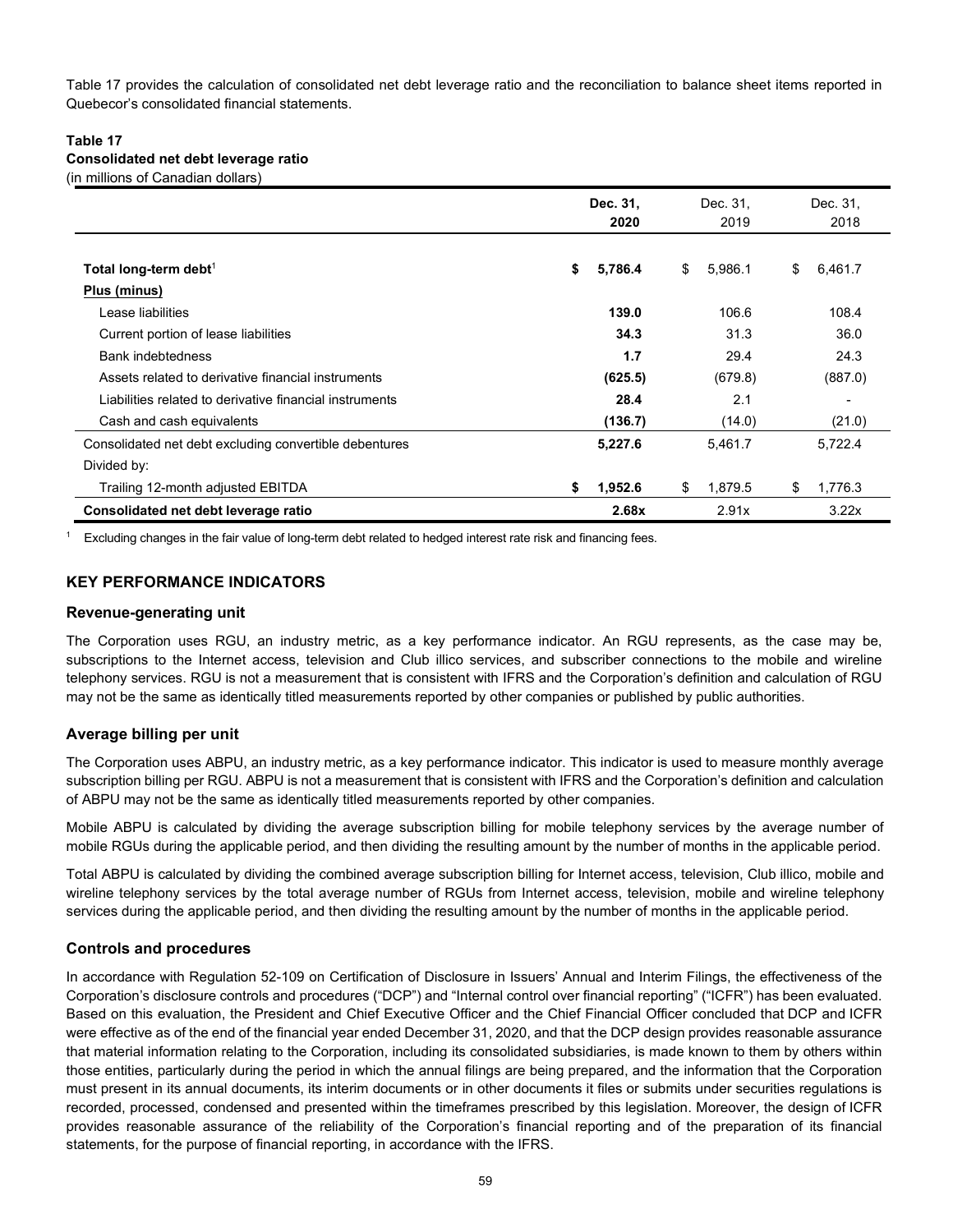Finally, no change to ICFR that has had or is liable to have a material effect was identified by the Corporation's management during the financial period beginning October 1, 2020 and ending December 31, 2020.

# **Additional information**

The Corporation is a reporting issuer subject to the securities laws of all Canadian provinces and is therefore required to file financial statements, a proxy circular and an annual information form with the various securities commissions. Copies of those documents are available free of charge from the Corporation on request, and on the Web at <www.sedar.com>.

# **Cautionary statement regarding forward-looking statements**

The statements in this report that are not historical facts are forward-looking statements and are subject to significant known and unknown risks, uncertainties and assumptions that could cause the Corporation's actual results for future periods to differ materially from those set forth in forward-looking statements. Forward-looking statements may be identified by the use of the conditional or by forward-looking terminology such as the terms "plans," "expects," "may," "anticipates," "intends," "estimates," "projects," "seeks," "believes," or similar terms, variations of such terms or the negative of such terms. Some important factors that could cause actual results to differ materially from those expressed in these forward-looking statements include, but are not limited to:

- Quebecor Media's ability to continue successfully developing its network and the facilities that support its mobile services;
- general economic, financial or market conditions and variations in the businesses of local, regional and national advertisers in Quebecor Media's newspapers, television outlets and other media properties;
- the intensity of competitive activity in the industries in which Quebecor operates;
- fragmentation of the media landscape;
- new technologies that might change consumer behaviour with respect to Quebecor Media's product suites;
- unanticipated higher capital spending required for developing Quebecor Media's network or to address the continued development of competitive alternative technologies, or the inability to obtain additional capital to continue the development of Quebecor's business;
- Quebecor's ability to implement its business and operating strategies successfully and to manage its growth and expansion;
- disruptions to the network through which Quebecor Media provides its digital television, Internet access, mobile and wireline telephony and Club illico services, and its ability to protect such services against piracy, unauthorized access and other security breaches;
- labour disputes or strikes;
- service interruptions resulting from equipment breakdown, network failure, the threat of natural disaster, epidemics, pandemics and other public health crises, including the COVID-19 pandemic, and political instability in some countries;
- impact of emergency measures implemented by various levels of government;
- changes in Quebecor Media's ability to obtain services and equipment critical to its operations;
- changes in laws and regulations, or in their interpretations, which could result, among other things, in the loss (or reduction in value) of Quebecor Media's licences or markets, or in an increase in competition, compliance costs or capital expenditures;
- Quebecor Media's ability to successfully develop its Sports and Entertainment segment and other expanding lines of business in its other segments;
- Quebecor's substantial indebtedness, the tightening of credit markets, and the restrictions on its business imposed by the terms of its debt; and
- interest rate fluctuations that could affect a portion of Quebecor's interest payment requirements on long-term debt.

The forward-looking statements in this document are made to provide investors and the public with a better understanding of the Corporation's circumstances and are based on assumptions it believes to be reasonable as of the day on which they are made. Investors and others are cautioned that the foregoing list of factors that may affect future results is not exhaustive and that undue reliance should not be placed on any forward-looking statements. For more information on the risks, uncertainties and assumptions that could cause the Corporation's actual results to differ from current expectations, please refer to the "Trend Information," "Risks and Uncertainties" and "Financial Instruments and Financial Risk" sections above, and the Corporation's other public filings, available at <www.sedar.com> and <www.quebecor.com>.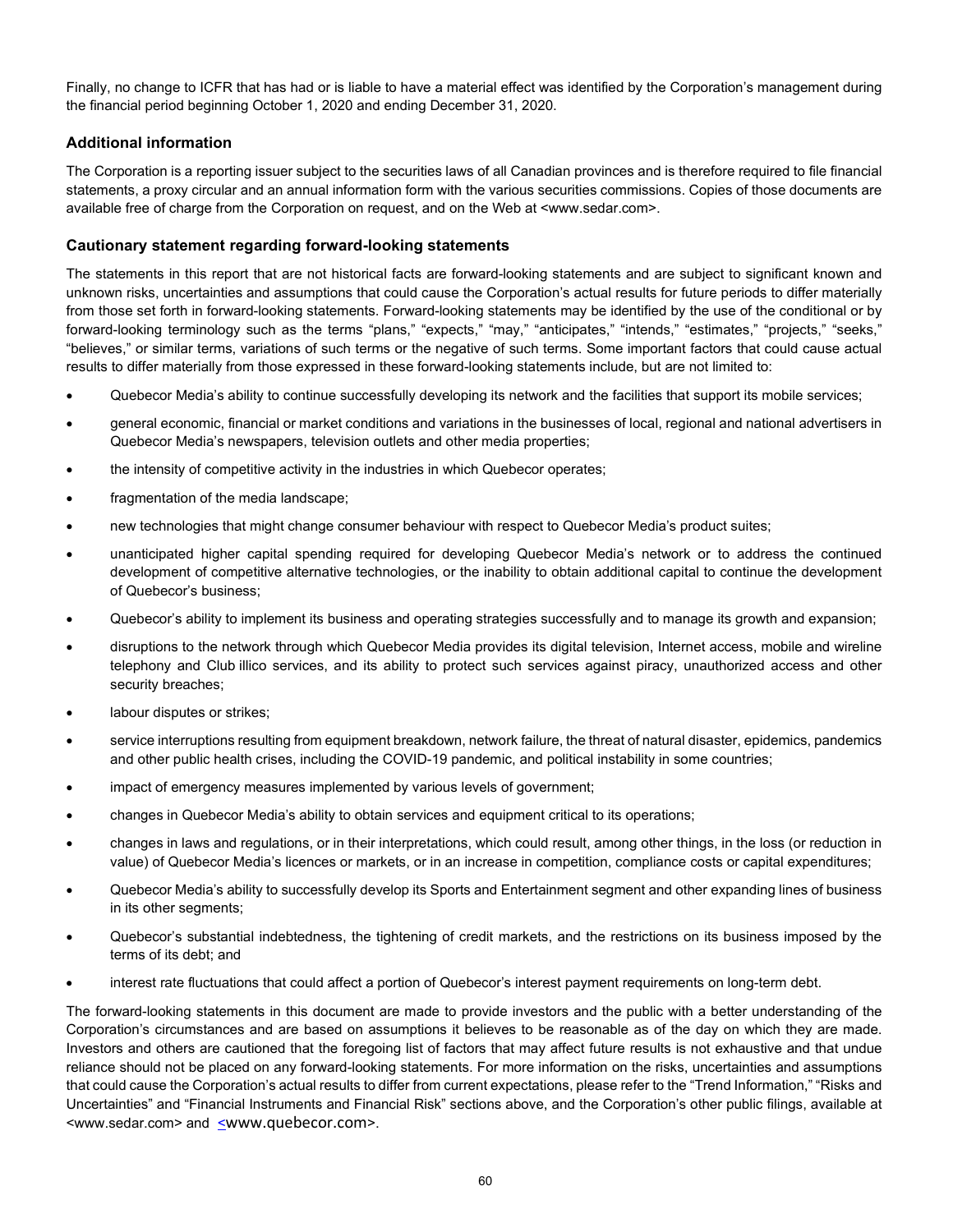The forward-looking statements in this Management Discussion and Analysis reflect the Corporation's expectations as of February 24, 2021, and are subject to change after this date. The Corporation expressly disclaims any obligation or intention to update or revise any forward-looking statements, whether as a result of new information, future events or otherwise, except as required by applicable securities laws.

Montréal, Québec

February 24, 2021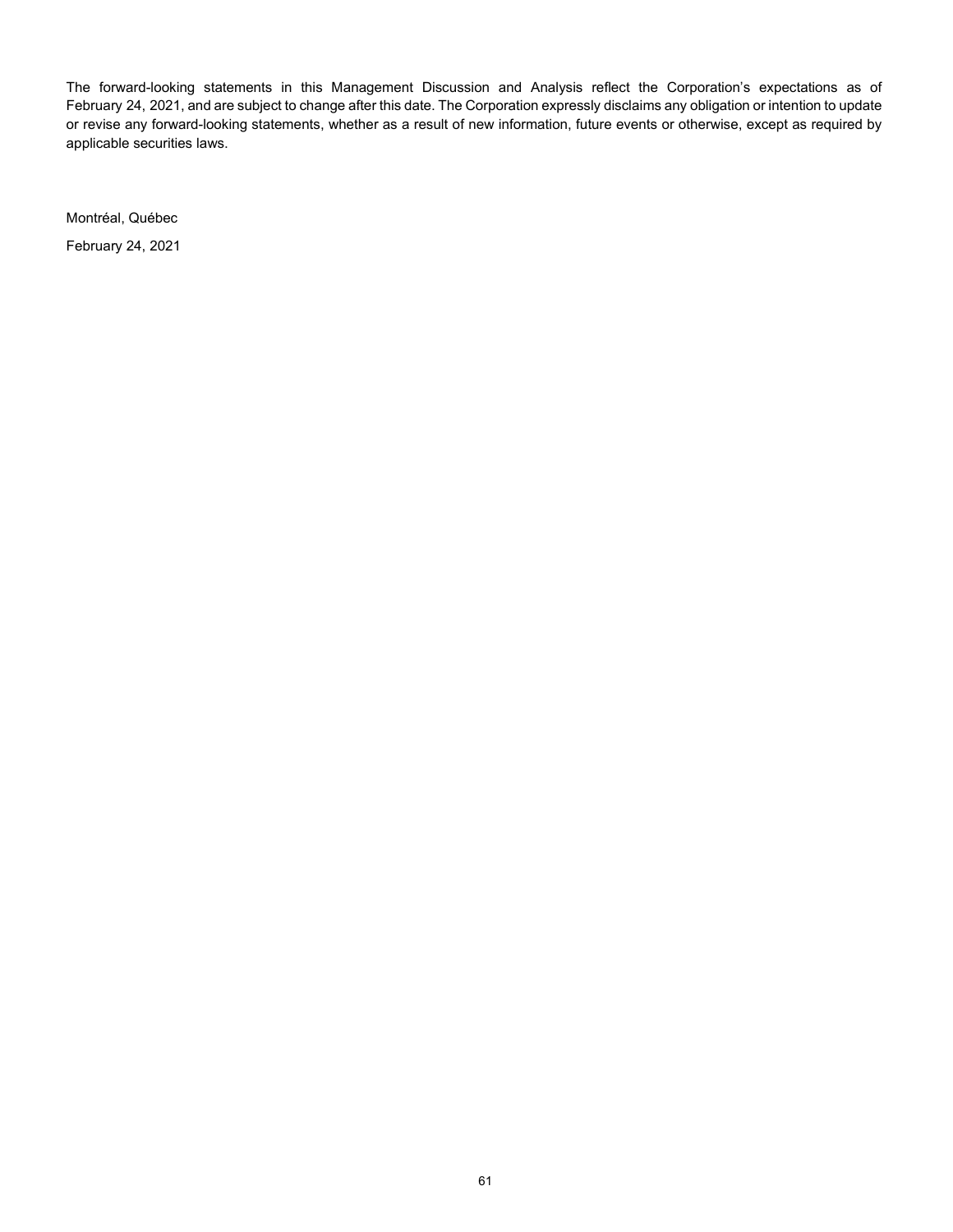# **QUEBECOR INC. SELECTED FINANCIAL DATA**

Years ended December 31, 2020, 2019 and 2018 (in millions of Canadian dollars, except per share data)

|                                                                   | 2020       | 2019       | 2018       |
|-------------------------------------------------------------------|------------|------------|------------|
| <b>Operations</b>                                                 |            |            |            |
| Revenues                                                          | \$4,317.8  | \$4,293.8  | \$4,181.0  |
| <b>Adjusted EBITDA</b>                                            | 1,952.6    | 1.879.5    | 1,776.3    |
| Cash flows from operations                                        | 1,312.4    | 1,144.1    | 1,012.3    |
| Contribution to net income attributable to shareholders:          |            |            |            |
| Continuing operations                                             | 594.5      | 581.0      | 469.8      |
| Gain (loss) on valuation and translation of financial instruments | 7.5        | (6.1)      | (61.4)     |
| Unusual items                                                     | (28.0)     | (19.6)     | (8.2)      |
| Discontinued operations                                           | 33.2       | 97.5       | 3.5        |
| Net income attributable to shareholders                           | 607.2      | 652.8      | 403.7      |
| Basic data per share                                              |            |            |            |
| Contribution to net income attributable to shareholders:          |            |            |            |
| Continuing operations                                             | \$<br>2.36 | \$<br>2.27 | \$<br>1.96 |
| Gain (loss) on valuation and translation of financial instruments | 0.03       | (0.02)     | (0.26)     |
| Unusual items                                                     | (0.11)     | (0.08)     | (0.03)     |
| Discontinued operations                                           | 0.13       | 0.38       | 0.02       |
| Net income attributable to shareholders                           | 2.41       | 2.55       | 1.69       |
|                                                                   |            |            |            |
| Weighted average number of shares outstanding (in millions)       | 251.6      | 255.6      | 239.3      |
| Diluted data per share                                            |            |            |            |
| Contribution to net income attributable to shareholders:          |            |            |            |
| Continuing operations                                             | \$<br>2.33 | \$<br>2.24 | \$<br>1.92 |
| Dilution impact                                                   |            | 0.03       | 0.03       |
| Gain (loss) on valuation and translation of financial instruments |            | (0.02)     | (0.26)     |
| Unusual items                                                     | (0.11)     | (0.08)     | (0.03)     |
| Discontinued operations                                           | 0.13       | 0.38       | 0.02       |
| Net income attributable to shareholders                           | 2.35       | 2.55       | 1.68       |
|                                                                   |            |            |            |
| Diluted weighted average number of shares (in millions)           | 256.3      | 255.8      | 239.8      |